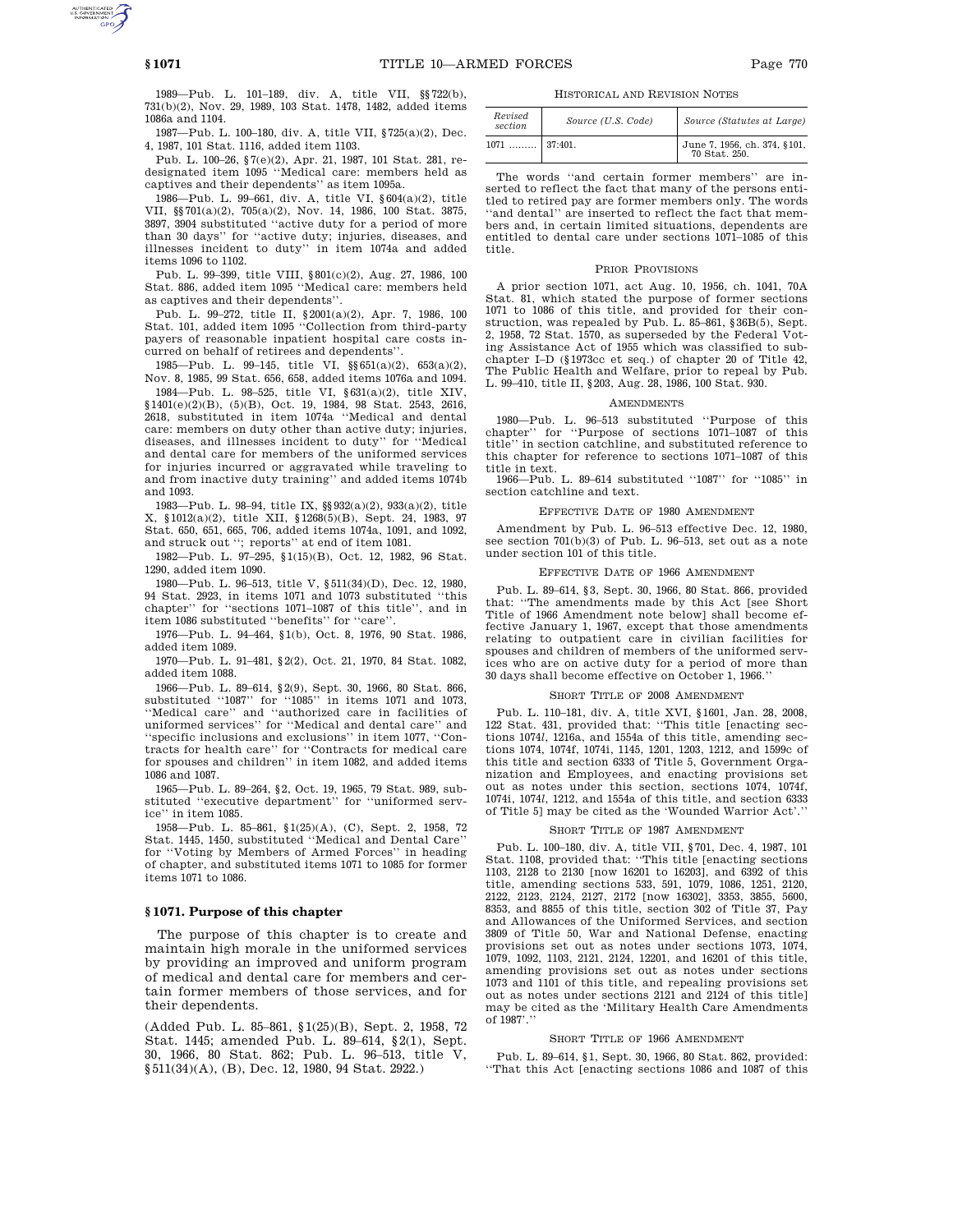title, amending this section and sections 1072 to 1074, 1076 to 1079, 1082, and 1084 of this title, and enacting provisions set out as a note under this section] may be cited as the 'Military Medical Benefits Amendments of 1966'.''

# JOINT TRAUMA SYSTEM

Pub. L. 114–328, div. A, title VII, §707, Dec. 23, 2016, 130 Stat. 2208, provided that:

 $``(a)$  PLAN.

''(1) IN GENERAL.—Not later than 180 days after the date of the enactment of this Act [Dec. 23, 2016], the Secretary of Defense shall submit to the Committees on Armed Services of the House of Representatives and the Senate an implementation plan to establish a Joint Trauma System within the Defense Health Agency that promotes improved trauma care to members of the Armed Forces and other individuals who are eligible to be treated for trauma at a military medical treatment facility.

'(2) IMPLEMENTATION.—The Secretary shall implement the plan under paragraph (1) after a 90-day period has elapsed following the date on which the Comptroller General of the United States is required to submit to the Committees on Armed Services of the House of Representatives and the Senate the review under subsection (c). In implementing such plan, the Secretary shall take into account any recommendation made by the Comptroller General under such review.

''(b) ELEMENTS.—The Joint Trauma System described in subsection (a)(1) shall include the following elements:

''(1) Serve as the reference body for all trauma care provided across the military health system.

''(2) Establish standards of care for trauma services provided at military medical treatment facilities.

''(3) Coordinate the translation of research from the centers of excellence of the Department of Defense into standards of clinical trauma care.

''(4) Coordinate the incorporation of lessons learned from the trauma education and training partnerships pursuant to section 708 into clinical practice.

'(c) REVIEW.--Not later than 180 days after the date on which the Secretary submits to the Committees on Armed Services of the House of Representatives and the Senate the implementation plan under subsection (a)(1), the Comptroller General of the United States shall submit to such committees a review of such plan to determine if each element under subsection (b) is included in such plan.

'(d) REVIEW OF MILITARY TRAUMA SYSTEM.-In establishing a Joint Trauma System, the Secretary of Defense may seek to enter into an agreement with a nongovernmental entity with subject matter experts to—

 $(1)$  conduct a system-wide review of the military trauma system, including a comprehensive review of combat casualty care and wartime trauma systems during the period beginning on January 1, 2001, and ending on the date of the review, including an assessment of lessons learned to improve combat casualty care in future conflicts; and

''(2) make publicly available a report containing such review and recommendations to establish a comprehensive trauma system for the Armed Forces.''

# JOINT TRAUMA EDUCATION AND TRAINING DIRECTORATE

Pub. L. 114–328, div. A, title VII, §708, Dec. 23, 2016, 130 Stat. 2209, provided that:

''(a) ESTABLISHMENT.—The Secretary of Defense shall establish a Joint Trauma Education and Training Directorate (in this section referred to as the 'Directorate') to ensure that the traumatologists of the Armed Forces maintain readiness and are able to be rapidly deployed for future armed conflicts. The Secretary shall carry out this section in collaboration with the Secretaries of the military departments.

''(b) DUTIES.—The duties of the Directorate are as follows:

''(1) To enter into and coordinate the partnerships under subsection (c).

''(2) To establish the goals of such partnerships necessary for trauma teams led by traumatologists to maintain professional competency in trauma care.

''(3) To establish metrics for measuring the performance of such partnerships in achieving such goals.

''(4) To develop methods of data collection and analysis for carrying out paragraph (3).

''(5) To communicate and coordinate lessons learned from such partnerships with the Joint Trauma System established under section 707 [set out as a note above].

''(6) To develop standardized combat casualty care instruction for all members of the Armed Forces, including the use of standardized trauma training platforms.

''(7) To develop a comprehensive trauma care registry to compile relevant data from point of injury through rehabilitation of members of the Armed Forces.

''(8) To develop quality of care outcome measures for combat casualty care.

''(9) To direct the conduct of research on the leading causes of morbidity and mortality of members of the Armed Forces in combat.

''(c) PARTNERSHIPS.—

''(1) IN GENERAL.—The Secretary may enter into partnerships with civilian academic medical centers and large metropolitan teaching hospitals that have level I civilian trauma centers to provide integrated combat trauma teams, including forward surgical teams, with maximum exposure to a high volume of patients with critical injuries.

'(2) TRAUMA TEAMS.—Under the partnerships entered into with civilian academic medical centers and large metropolitan teaching hospitals under paragraph (1), trauma teams of the Armed Forces led by traumatologists of the Armed Forces shall embed within the trauma centers of the medical centers and hospitals on an enduring basis.

''(3) SELECTION.—The Secretary shall select civilian academic medical centers and large metropolitan teaching hospitals to enter into partnerships under paragraph (1) based on patient volume, acuity, and other factors the Secretary determines necessary to ensure that the traumatologists of the Armed Forces and the associated clinical support teams have adequate and continuous exposure to critically injured patients.

''(4) CONSIDERATION.—In entering into partnerships under paragraph (1), the Secretary may consider the experiences and lessons learned by the military departments that have entered into memoranda of understanding with civilian medical centers for trauma care.

'(d) PERSONNEL MANAGEMENT PLAN.-

''(1) PLAN.—The Secretary shall establish a personnel management plan for the following wartime medical specialties:

''(A) Emergency medical services and prehospital care.

''(B) Trauma surgery.

''(C) Critical care.

''(D) Anesthesiology.

''(E) Emergency medicine.

''(F) Other wartime medical specialties the Secretary determines appropriate for purposes of the plan.

''(2) ELEMENTS.—The elements of the plan established under paragraph (1) shall include, at a minimum, the following:

'(A) An accession plan for the number of qualified medical personnel to maintain wartime medical specialties on an annual basis in order to maintain the required number of trauma teams as determined by the Secretary.

''(B) The number of positions required in each such medical specialty.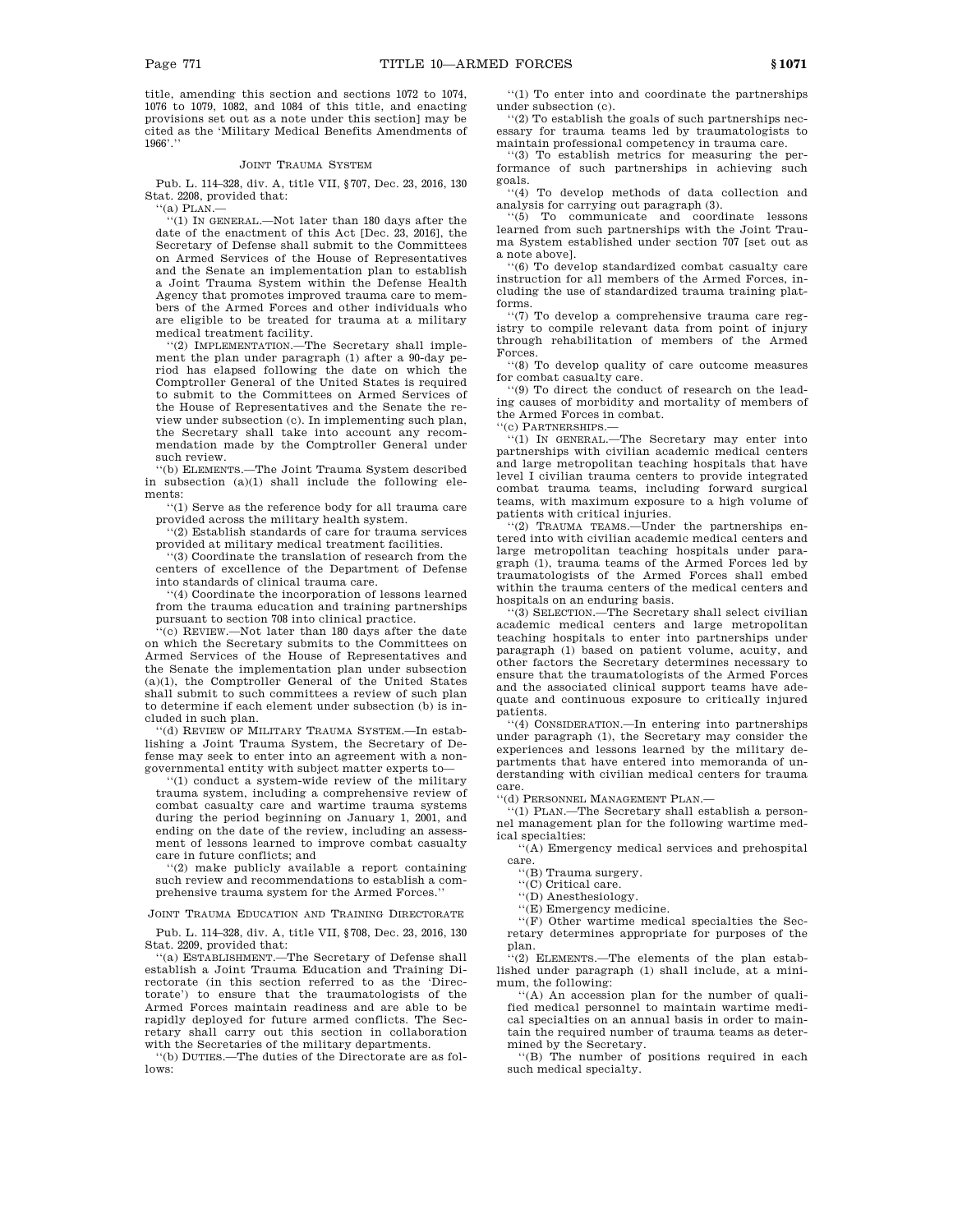''(C) Crucial organizational and operational assignments for personnel in each such medical specialty.

''(D) Career pathways for personnel in each such medical specialty.

''(3) IMPLEMENTATION.—The Secretaries of the military departments shall carry out the plan established

under paragraph (1). ''(e) IMPLEMENTATION PLAN.—Not later than July 1, 2017, the Secretary of Defense shall submit to the Committees on Armed Services of the House of Representatives and the Senate an implementation plan for establishing the Joint Trauma Education and Training Directorate under subsection (a), entering into partnerships under subsection (c), and establishing the plan under subsection (d).

''(f) LEVEL I CIVILIAN TRAUMA CENTER DEFINED.—In this section, the term 'level I civilian trauma center' means a comprehensive regional resource that is a tertiary care facility central to the trauma system and is capable of providing total care for every aspect of injury from prevention through rehabilitation.''

STANDARDIZED SYSTEM FOR SCHEDULING MEDICAL APPOINTMENTS AT MILITARY TREATMENT FACILITIES

Pub. L. 114–328, div. A, title VII, §709, Dec. 23, 2016, 130

Stat. 2211, provided that: ''(a) STANDARDIZED SYSTEM.—

''(1) IN GENERAL.—Not later than January 1, 2018, the Secretary of Defense shall implement a system for scheduling medical appointments at military treatment facilities that is standardized throughout the military health system to enable timely access to care for covered beneficiaries.

''(2) LACK OF VARIANCE.—The system implemented under paragraph (1) shall ensure that the appointment scheduling processes and procedures used within the military health system do not vary among military treatment facilities.

''(b) SOLE SYSTEM.—Upon implementation of the system under subsection (a), no military treatment facility may use an appointment scheduling process other than such system.

<sup>'</sup>(c) SCHEDULING OF APPOINTMENTS.—

''(1) IN GENERAL.—Under the system implemented under subsection (a), each military treatment facility shall use a centralized appointment scheduling capability for covered beneficiaries that includes the ability to schedule appointments manually via telephone as described in paragraph (2) or automatically via a device that is connected to the Internet through an online scheduling system described in paragraph (3). '(2) TELEPHONE APPOINTMENT PROCESS.

 $(A)$  IN GENERAL.—In the case of a covered beneficiary who contacts a military treatment facility via telephone to schedule an appointment under the system implemented under subsection (a), the Secretary shall implement standard processes to ensure that the needs of the covered beneficiary are met during the first such telephone call.

 $f(B)$  MATTERS INCLUDED.—The standard processes implemented under subparagraph (A) shall include the following:

''(i) The ability of a covered beneficiary, during the telephone call to schedule an appointment, to also schedule wellness visits or follow-up appointments during the 180-day period beginning on the date of the request for the visit or appointment.

''(ii) The ability of a covered beneficiary to indicate the process through which the covered beneficiary prefers to be reminded of future appointments, which may include reminder telephone calls, emails, or cellular text messages to the covered beneficiary at specified intervals prior to appointments.

''(3) ONLINE SYSTEM.— ''(A) IN GENERAL.—The Secretary shall implement an online scheduling system that is available 24 hours per day, seven days per week, for purposes of scheduling appointments under the system implemented under subsection (a).

''(B) CAPABILITIES OF ONLINE SYSTEM.—The online scheduling system implemented under subparagraph (A) shall have the following capabilities:

'(i) An ability to send automated email and text message reminders, including repeat reminders, to patients regarding upcoming appointments.

''(ii) An ability to store appointment records to ensure rapid access by medical personnel to appointment data.

''(d) STANDARDS FOR PRODUCTIVITY OF HEALTH CARE PROVIDERS.—

''(1) IN GENERAL.—The Secretary shall implement standards for the productivity of health care providers at military treatment facilities.

''(2) MATTERS CONSIDERED.—In developing standards under paragraph (1), the Secretary shall consider—

''(A) civilian benchmarks for measuring the productivity of health care providers;

''(B) the optimal number of medical appointments for each health care provider that would be required, as determined by the Secretary, to maintain access of covered beneficiaries to health care from the Department; and

''(C) the readiness requirements of the Armed Forces.

'(e) PLAN. ''(1) IN GENERAL.—Not later than January 1, 2017, the Secretary shall submit to the Committees on Armed Services of the Senate and the House of Representatives a comprehensive plan to implement the system required under subsection (a).

''(2) ELEMENTS.—The plan required under paragraph (1) shall include the following:

''(A) A description of the manual appointment process to be used at military treatment facilities under the system required under subsection (a).

''(B) A description of the automated appointment process to be used at military treatment facilities under such system.

''(C) A timeline for the full implementation of such system throughout the military health system.

''(f) BRIEFING.—Not later than February 1, 2018, the Secretary shall brief the Committees on Armed Services of the Senate and the House of Representatives on the implementation of the system required under subsection (a) and the standards for the productivity of health care providers required under subsection (d).

'(g) REPORT ON MISSED APPOINTMENTS.

(1) IN GENERAL.—Not later than March 1 each year, the Secretary of Defense shall submit to the Committees on Armed Services of the Senate and the House of Representatives a report on the total number of medical appointments at military treatment facilities for which a covered beneficiary failed to appear without prior notification during the one-year period preceding the submittal of the report.

''(2) ELEMENTS.—Each report under paragraph (1) shall include for each military treatment facility the following:

''(A) An identification of the top five reasons for a covered beneficiary missing an appointment.

''(B) A comparison of the number of missed appointments for specialty care versus primary care. ''(C) An estimate of the cost to the Department of Defense of missed appointments.

''(D) An assessment of strategies to reduce the number of missed appointments.

''(h) COVERED BENEFICIARY DEFINED.—In this section, the term 'covered beneficiary' has the meaning given that term in section 1072 of title 10, United States Code.

EVALUATION AND TREATMENT OF VETERANS AND CIVILIANS AT MILITARY TREATMENT FACILITIES

Pub. L. 114–328, div. A, title VII, §717, Dec. 23, 2016, 130 Stat. 2223, as amended by Pub. L. 115–91, div. A, title

VII, §712, Dec. 12, 2017, 131 Stat. 1437, provided that: ''(a) IN GENERAL.—The Secretary of Defense shall authorize a veteran (in consultation with the Secretary of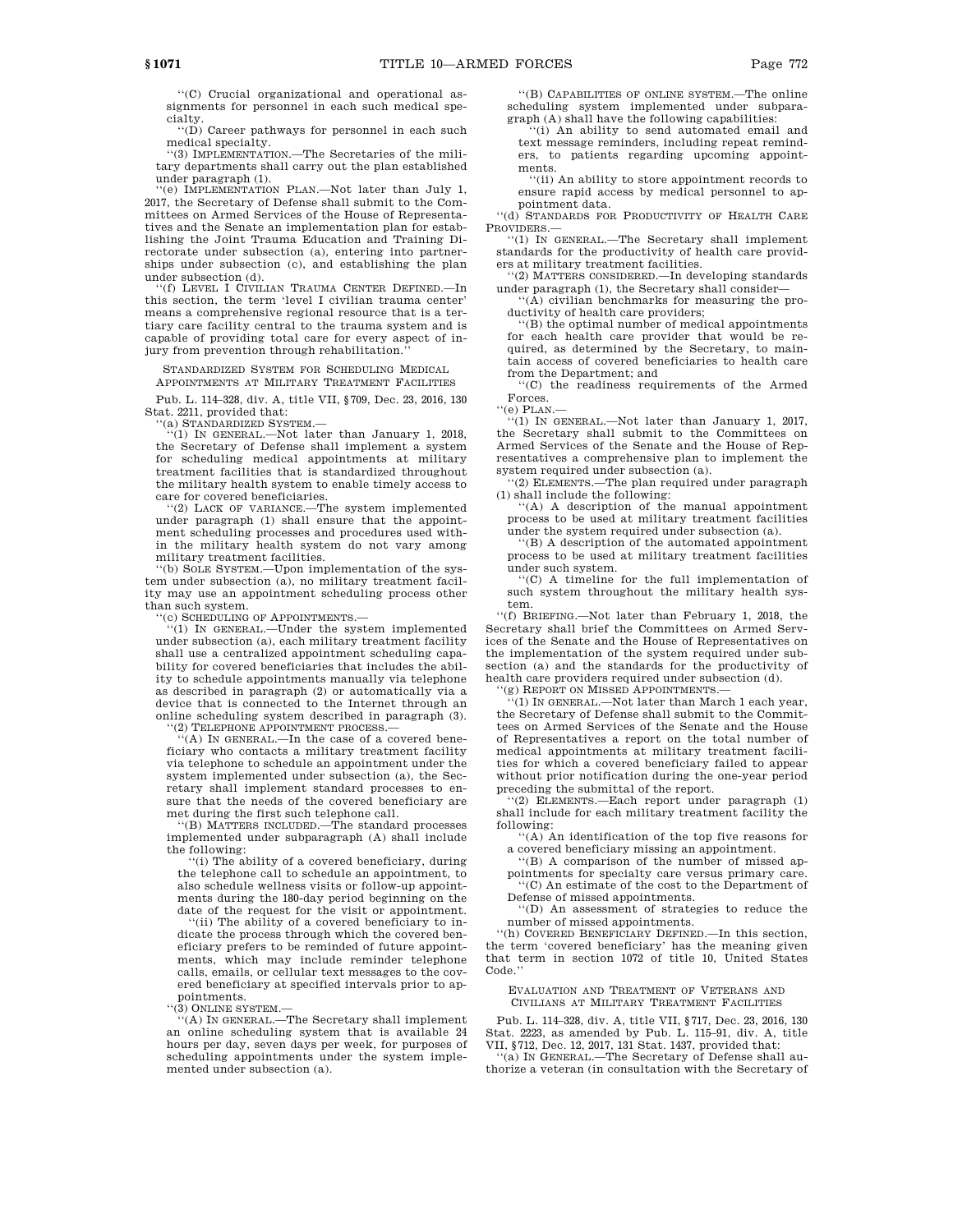Veterans Affairs) or civilian to be evaluated and treated at a military treatment facility if the Secretary of Defense determines that—

''(1) the evaluation and treatment of the individual is necessary to attain the relevant mix and volume of medical casework required to maintain medical readiness skills and competencies of health care providers

at the facility; ''(2) the health care providers at the facility have the competencies, skills, and abilities required to treat the individual; and

''(3) the facility has available space, equipment, and materials to treat the individual.

''(b) PRIORITY OF COVERED BENEFICIARIES.—

'(1) IN GENERAL.—Except as provided in paragraph (2), the evaluation and treatment of covered beneficiaries at military treatment facilities shall be prioritized ahead of the evaluation and treatment of veterans and civilians at such facilities under subsection (a).

''(2) WAIVER.—The Secretary may waive the re-quirement under paragraph (1) in order to provide timely evaluation and treatment for individuals who are—

 $\overset{\leftrightarrow}{\cdot \cdot}$  (A) severely wounded or injured by acts of terror that occur in the United States; or

''(B) residents of the United States who are severely wounded or injured by acts of terror outside the United States.

''(c) REIMBURSEMENT FOR TREATMENT.—

''(1) CIVILIANS.—A military treatment facility that evaluates or treats an individual (other than an individual described in paragraph (2)) under subsection (a) shall bill the individual and accept reimbursement from the individual or a third-party payer (as that term is defined in section 1095(h) of title 10, United States Code) on behalf of such individual for the costs of any health care services provided to the individual under such subsection.

''(2) VETERANS.—The Secretary of Defense shall enter into a memorandum of agreement with the Secretary of Veterans Affairs under which the Secretary of Veterans Affairs will pay a military treatment facility using a prospective payment methodology (including interagency transfers of funds or obligational authority and similar transactions) for the costs of any health care services provided at the facility under subsection (a) to individuals eligible for such health care services from the Department of Veterans Affairs.

''(3) USE OF AMOUNTS.—The Secretary of Defense shall make available to a military treatment facility any amounts collected by such facility under paragraph (1) or (2) for health care services provided to an individual under subsection (a).

''(d) COVERED BENEFICIARY DEFINED.—In this section, the term 'covered beneficiary' has the meaning given that term in section 1072 of title 10, United States Code.

#### ENHANCEMENT OF USE OF TELEHEALTH SERVICES IN MILITARY HEALTH SYSTEM

Pub. L. 114–328, div. A, title VII, §718, Dec. 23, 2016, 130 Stat. 2224, provided that:

(a) INCORPORATION OF TELEHEALTH.

 $(1)$  IN GENERAL.—Not later than 18 months after the date of the enactment of this Act [Dec. 23, 2016], the Secretary of Defense shall incorporate, throughout the direct care and purchased care components of the military health system, the use of telehealth services, including mobile health applications—

''(A) to improve access to primary care, urgent care, behavioral health care, and specialty care;

''(B) to perform health assessments;

''(C) to provide diagnoses, interventions, and supervision; ''(D) to monitor individual health outcomes of

covered beneficiaries with chronic diseases or conditions;

''(E) to improve communication between health care providers and patients; and

''(F) to reduce health care costs for covered beneficiaries and the Department of Defense.

''(2) TYPES OF TELEHEALTH SERVICES.—The telehealth services required to be incorporated under paragraph (1) shall include those telehealth services that—

''(A) maximize the use of secure messaging between health care providers and covered beneficiaries to improve the access of covered beneficiaries to health care and reduce the number of visits to medical facilities for health care needs;

''(B) allow covered beneficiaries to schedule appointments; and

''(C) allow health care providers, through video conference, telephone or tablet applications, or home health monitoring devices—

''(i) to assess and evaluate disease signs and symptoms;

''(ii) to diagnose diseases;

''(iii) to supervise treatments; and

''(iv) to monitor health outcomes.

''(b) COVERAGE OF ITEMS OR SERVICES.—An item or service furnished to a covered beneficiary via a telecommunications system shall be covered under the TRICARE program to the same extent as the item or service would be covered if furnished in the location of the covered beneficiary.

''(c) REIMBURSEMENT RATES FOR TELEHEALTH SERV-ICES.—The Secretary shall develop standardized payment methods to reimburse health care providers for telehealth services provided to covered beneficiaries in the purchased care component of the TRICARE program, including by using reimbursement rates that incentivize the provision of telehealth services.

''(d) REDUCTION OR ELIMINATION OF COPAYMENTS.—The Secretary shall reduce or eliminate, as the Secretary considers appropriate, copayments or cost shares for covered beneficiaries in connection with the receipt of telehealth services under the purchased care component of the TRICARE program.

''(e) REPORTS.—

''(1) INITIAL REPORT.—

''(A) IN GENERAL.—Not later than 180 days after the date of the enactment of this Act [Dec. 23, 2016], the Secretary shall submit to the Committees on Armed Services of the Senate and the House of Representatives a report describing the full range of telehealth services to be available in the direct care and purchased care components of the military health system and the copayments and cost shares, if any, associated with those services.

''(B) REIMBURSEMENT PLAN.—The report required under subparagraph (A) shall include a plan to develop standardized payment methods to reimburse health care providers for telehealth services provided to covered beneficiaries in the purchased care component of the TRICARE program, as required under subsection (c).

'(2) FINAL REPORT.-

''(A) IN GENERAL.—Not later than three years after the date on which the Secretary begins incorporating, throughout the direct care and purchased care components of the military health system, the use of telehealth services as required under subsection (a), the Secretary shall submit to the Committees on Armed Services of the Senate and the House of Representatives a report describing the impact made by the use of telehealth services, including mobile health applications, to carry out the actions specified in subparagraphs (A) through (F)

of subsection (a)(1). ''(B) ELEMENTS.—The report required under subparagraph (A) shall include an assessment of the

following:<br>"(i) The satisfaction of covered beneficiaries with telehealth services furnished by the Department of Defense.

''(ii) The satisfaction of health care providers in providing telehealth services furnished by the Department.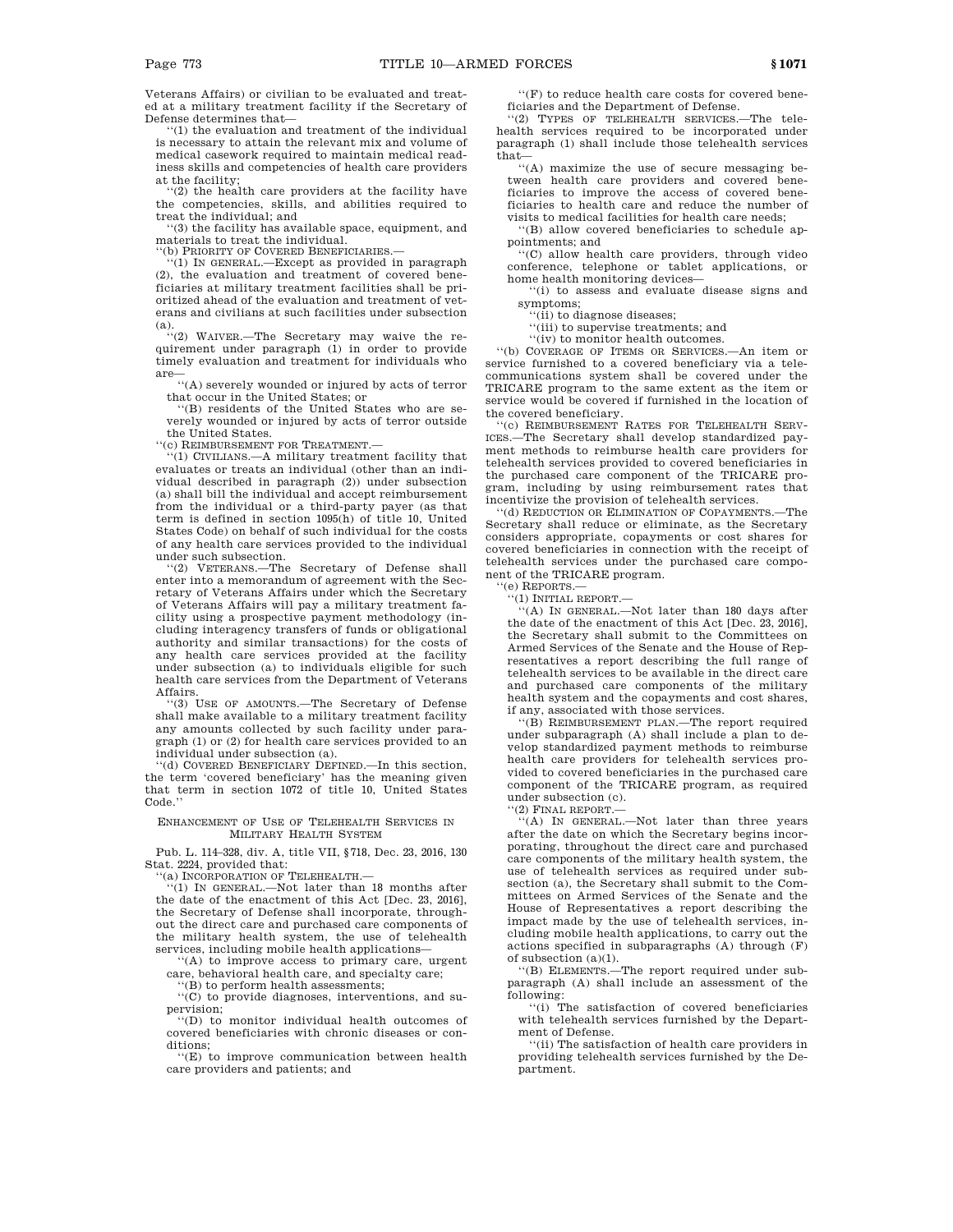''(iii) The effect of telehealth services furnished by the Department on the following:

''(I) The ability of covered beneficiaries to access health care services in the direct care and purchased care components of the military health system.

''(II) The frequency of use of telehealth services by covered beneficiaries.

''(III) The productivity of health care providers providing care furnished by the Department. ''(IV) The reduction, if any, in the use by cov-

ered beneficiaries of health care services in military treatment facilities or medical facilities in the private sector.

''(V) The number and types of appointments for the receipt of telehealth services furnished by the Department.

''(VI) The savings, if any, realized by the Department by furnishing telehealth services to covered beneficiaries.

''(f) REGULATIONS.—

'(1) INTERIM FINAL RULE.—Not later than 180 days after the date of the enactment of this Act [Dec. 23, 2016], the Secretary shall prescribe an interim final rule to implement this section.

''(2) FINAL RULE.—Not later than 180 days after prescribing the interim final rule under paragraph (1) and considering public comments with respect to such interim final rule, the Secretary shall prescribe a final rule to implement this section.

''(3) OBJECTIVES.—The regulations prescribed under paragraphs (1) and (2) shall accomplish the objectives set forth in subsection (a) and ensure quality of care, patient safety, and the integrity of the TRICARE program.

(g) Definitions.—In this section, the terms 'covered beneficiary' and 'TRICARE program' have the meaning given those terms in section 1072 of title 10, United States Code.''

PROGRAM TO ELIMINATE VARIABILITY IN HEALTH OUT-COMES AND IMPROVE QUALITY OF HEALTH CARE SERVICES DELIVERED IN MILITARY MEDICAL TREAT-MENT FACILITIES

Pub. L. 114–328, div. A, title VII, §726, Dec. 23, 2016, 130 Stat. 2231, provided that:

''(a) PROGRAM.—Beginning not later than January 1, 2018, the Secretary of Defense shall implement a program—

''(1) to establish best practices for the delivery of health care services for certain diseases or conditions at military medical treatment facilities, as selected by the Secretary;

 $(2)$  to incorporate such best practices into the daily operations of military medical treatment facilities selected by the Secretary for purposes of the program, with priority in selection given to facilities that provide specialty care; and

''(3) to eliminate variability in health outcomes and to improve the quality of health care services delivered at military medical treatment facilities selected by the Secretary for purposes of the program.

''(b) USE OF CLINICAL PRACTICE GUIDELINES.—In carrying out the program under subsection (a), the Secretary shall develop, implement, monitor, and update clinical practice guidelines reflecting the best practices established under paragraph (1) of such subsection.

'(c) DEVELOPMENT.—In developing the clinical practice guidelines under subsection (b), the Secretary shall ensure that such development includes a baseline assessment of health care delivery and outcomes at military medical treatment facilities to evaluate and determine evidence-based best practices, within the direct care component of the military health system and the private sector, for treating the diseases or conditions

selected by the Secretary under subsection (a)(1).<br>
"(d) IMPLEMENTATION.—The Secretary shall implement the clinical practice guidelines under subsection (b) in military medical treatment facilities selected by the Secretary under subsection (a)(2) using means determined appropriate by the Secretary, including by communicating with the relevant health care providers of the evidence upon which the guidelines are based and by providing education and training on the most appropriate implementation of the guidelines.

'(e) MONITORING.—The Secretary shall monitor the implementation of the clinical practice guidelines under subsection (b) using appropriate means, including by monitoring the results in clinical outcomes based on specific metrics included as part of the guidelines.

''(f) UPDATING.—The Secretary shall periodically update the clinical practice guidelines under subsection (b) based on the results of monitoring conducted under subsection (e) and by continuously assessing evidencebased best practices within the direct care component of the military health system and the private sector.

''(g) CONTINUOUS CYCLE.—The Secretary shall establish a continuous cycle of carrying out subsections (c) through (f) with respect to the clinical practice guidelines established under subsection (a).

ADOPTION OF CORE QUALITY PERFORMANCE METRICS

Pub. L. 114–328, div. A, title VII, §728(a), Dec. 23, 2016, 130 Stat. 2233, provided that:

''(a) ADOPTION.— ''(1) IN GENERAL.—Not later than 180 days after the date of the enactment of this Act [Dec. 23, 2016], the Secretary of Defense shall adopt, to the extent appropriate, the core quality performance metrics agreed upon by the Core Quality Measures Collaborative for use by the military health system and in contracts awarded to carry out the TRICARE program.

''(2) CORE MEASURES.—The core quality performance metrics described in paragraph (1) shall include the following sets:

''(A) Accountable care organizations, patient centered medical homes, and primary care.

''(B) Cardiology.

''(C) Gastroenterology.

''(D) HIV and hepatitis C.

''(E) Medical oncology.

''(F) Obstetrics and gynecology.

''(G) Orthopedics.

''(H) Such other sets of core quality performance metrics released by the Core Quality Measures Collaborative as the Secretary considers appropriate.''

[For definitions of terms used in section 728(a) of Pub. L. 114–328, set out above, see section 728(c) of Pub. L. 114–328, set out below.]

ACCOUNTABILITY FOR THE PERFORMANCE OF THE MILI-TARY HEALTH SYSTEM OF CERTAIN LEADERS WITHIN THE SYSTEM

Pub. L. 114–328, div. A, title VII, §730, Dec. 23, 2016, 130 Stat. 2235, provided that:

''(a) IN GENERAL.—Commencing not later than 180 days after the date of the enactment of this Act [Dec. 23, 2016], the Secretary of Defense, in consultation with the Secretaries of the military departments, shall incorporate into the annual performance review of each military and civilian leader in the military health system, as determined by the Secretary of Defense, measures of accountability for the performance of the military health system described in subsection (b).

(b) MEASURES OF ACCOUNTABILITY FOR PERFORM-ANCE.—The measures of accountability for the performance of the military health system incorporated into the annual performance review of an individual pursuant to this section shall include measures to assess performance and assure accountability for the following:

''(1) Quality of care.

''(2) Access of beneficiaries to care.

''(3) Improvement in health outcomes for beneficiaries.

''(4) Patient safety.

''(5) Such other matters as the Secretary of Defense, in consultation with the Secretaries of the military departments, considers appropriate.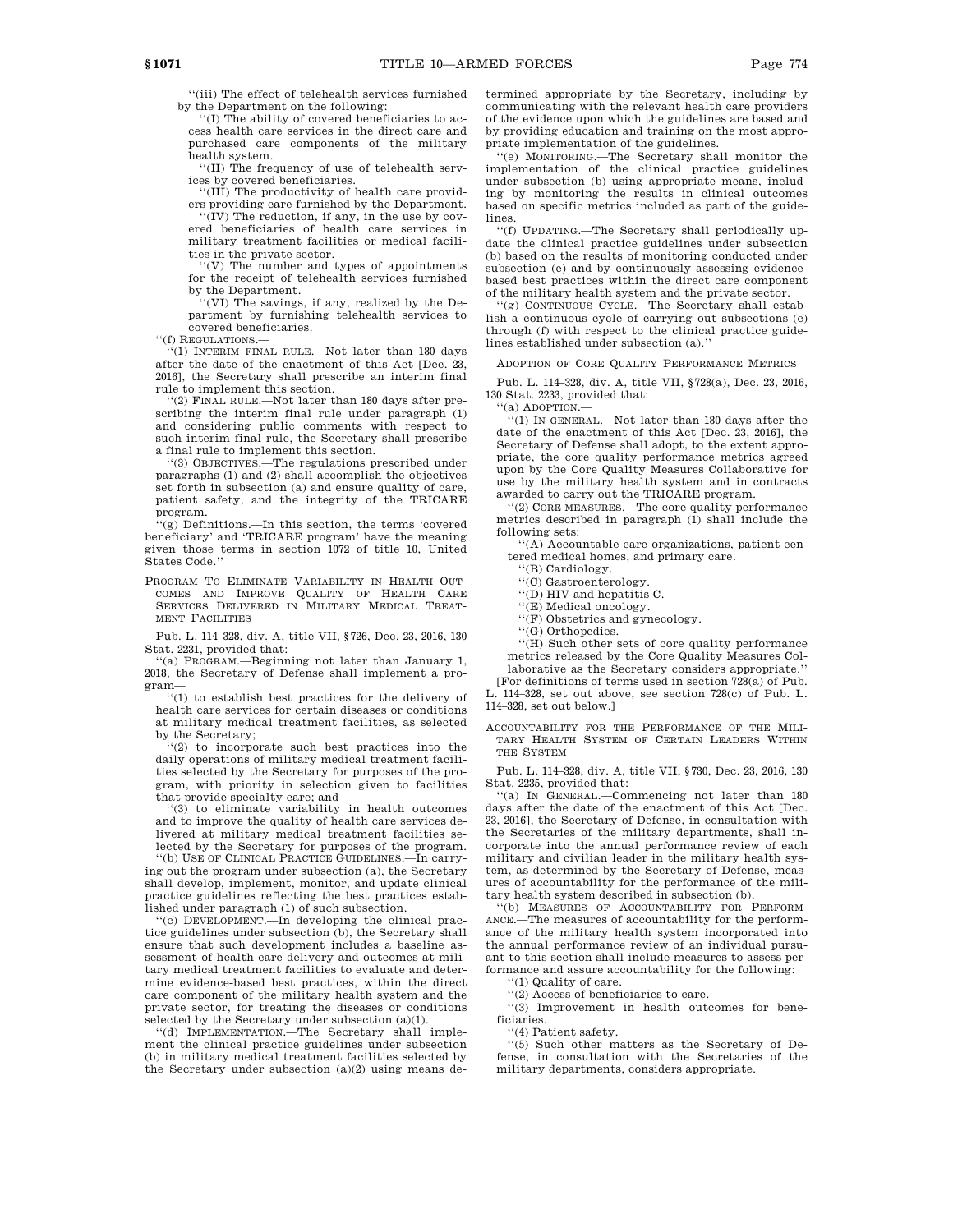''(c) REPORT ON IMPLEMENTATION.—

''(1) IN GENERAL.—Not later than 180 days after the date of the enactment of this Act, the Secretary of Defense shall submit to the Committees on Armed Services of the Senate and the House of Representatives a report on the incorporation of measures of accountability for the performance of the military health system into the annual performance reviews of individuals as required by this section.

'(2) ELEMENTS.-The report required by paragraph (1) shall include the following:

''(A) A comprehensive plan for the use of measures of accountability for performance in annual performance reviews pursuant to this section as a means of assessing and assuring accountability for the performance of the military health system.

''(B) The identification of each leadership position in the military health system determined under subsection (a) and a description of the specific measures of accountability for performance to be incorporated into the annual performance reviews of each such position pursuant to this section.''

#### ESTABLISHMENT OF ADVISORY COMMITTEES FOR MILITARY TREATMENT FACILITIES

Pub. L. 114–328, div. A, title VII, §731, Dec. 23, 2016, 130 Stat. 2236, provided that:

'(a) IN GENERAL.—The Secretary of Defense shall establish, under such regulations as the Secretary may prescribe, an advisory committee for each military treatment facility.

''(b) STATUS OF CERTAIN MEMBERS OF ADVISORY COM-MITTEES.—A member of an advisory committee established under subsection (a) who is not a member of the Armed Forces on active duty or an employee of the Federal Government shall, with the approval of the commanding officer or director of the military treatment facility concerned, be treated as a volunteer under section 1588 of title 10, United States Code, in carrying out the duties of the member under this section.

''(c) DUTIES.—Each advisory committee established under subsection (a) for a military treatment facility shall provide to the commanding officer or director of such facility advice on the administration and activities of such facility as it relates to the experience of care for beneficiaries at such facility.''

COORDINATION WITH NON-GOVERNMENT SUICIDE PRE-VENTION ORGANIZATIONS AND AGENCIES TO ASSIST IN REDUCING SUICIDES BY MEMBERS OF THE ARMED FORCES

Pub. L. 114–92, div. A, title V, §591, Nov. 25, 2015, 129 Stat. 832, provided that:

'(a) DEVELOPMENT OF POLICY.—The Secretary of Defense, in consultation with the Secretaries of the military departments, may develop a policy to coordinate the efforts of the Department of Defense and non-government suicide prevention organizations regarding—

''(1) the use of such non-government organizations to reduce the number of suicides among members of the Armed Forces by comprehensively addressing the needs of members of the Armed Forces who have been identified as being at risk of suicide;

''(2) the delineation of the responsibilities within the Department of Defense regarding interaction with such organizations;

'(3) the collection of data regarding the efficacy and cost of coordinating with such organizations; and ''(4) the preparation and preservation of any report-

ing material the Secretary determines necessary to carry out the policy. ''(b) SUICIDE PREVENTION EFFORTS.—The Secretary of

Defense is authorized to take any necessary measures to prevent suicides by members of the Armed Forces, including by facilitating the access of members of the

Armed Forces to successful non-governmental treatment regimen.''

PROVISION OF INFORMATION TO MEMBERS OF THE ARMED FORCES ON PRIVACY RIGHTS RELATING TO RE-CEIPT OF MENTAL HEALTH SERVICES

Pub. L. 113–291, div. A, title V, §523, Dec. 19, 2014, 128 Stat. 3361, provided that:

''(a) PROVISION OF INFORMATION REQUIRED.—The Secretaries of the military departments shall ensure that the information described in subsection (b) is provided—

''(1) to each officer candidate during initial training;

 $\tilde{f}'(2)$  to each recruit during basic training; and

''(3) to other members of the Armed Forces at such times as the Secretary of Defense considers appropriate.

''(b) REQUIRED INFORMATION.—The information required to be provided under subsection (a) shall include information on the applicability of the Department of Defense Instruction on Privacy of Individually Identifiable Health Information in DoD Health Care Programs and other regulations regarding privacy prescribed pursuant to the Health Insurance Portability and Accountability Act of 1996 (Public Law 104–191) to records regarding a member of the Armed Forces seeking and receiving mental health services.''

IMPROVED CONSISTENCY IN DATA COLLECTION AND RE-PORTING IN ARMED FORCES SUICIDE PREVENTION EF-FORTS

Pub. L. 113–291, div. A, title V, §567, Dec. 19, 2014, 128 Stat. 3385, provided that:

''(a) POLICY FOR STANDARD SUICIDE DATA COLLECTION, REPORTING, AND ASSESSMENT.—

''(1) POLICY REQUIRED.—The Secretary of Defense shall prescribe a policy for the development of a standard method for collecting, reporting, and assessing information regarding—

''(A) any suicide or attempted suicide involving a member of the Armed Forces, including reserve components thereof; and

'(B) any death that is reported as a suicide involving a dependent of a member of the Armed Forces.

''(2) PURPOSE OF POLICY.—The purpose of the policy required by this subsection is to improve the consistency and comprehensiveness of—

''(A) the suicide prevention policy developed pursuant to section 582 of the National Defense Authorization Act for Fiscal Year 2013 (Public Law 112–239; 10 U.S.C. 1071 note); and

''(B) the suicide prevention and resilience program for the National Guard and Reserves established pursuant to section 10219 of title 10, United States Code.

''(3) CONSULTATION.—The Secretary of Defense shall develop the policy required by this subsection in consultation with the Secretaries of the military departments and the Chief of the National Guard Bureau.

''(b) SUBMISSION AND IMPLEMENTATION OF POLICY.—

''(1) SUBMISSION.—Not later than 180 days after the date of the enactment of this Act [Dec. 19, 2014], the Secretary of Defense shall submit the policy developed under subsection (a) to the Committees on Armed Services of the Senate and the House of Representatives.

''(2) IMPLEMENTATION.—The Secretaries of the military departments shall implement the policy developed under subsection (a) not later than 180 days after the date of the submittal of the policy under paragraph (1).

''(c) DEPENDENT DEFINED.—In this section, the term 'dependent', with respect to a member of the Armed Forces, means a person described in section 1072(2) of title 10, United States Code, except that, in the case of a parent or parent-in-law of the member, the income requirements of subparagraph (E) of such section do not apply.''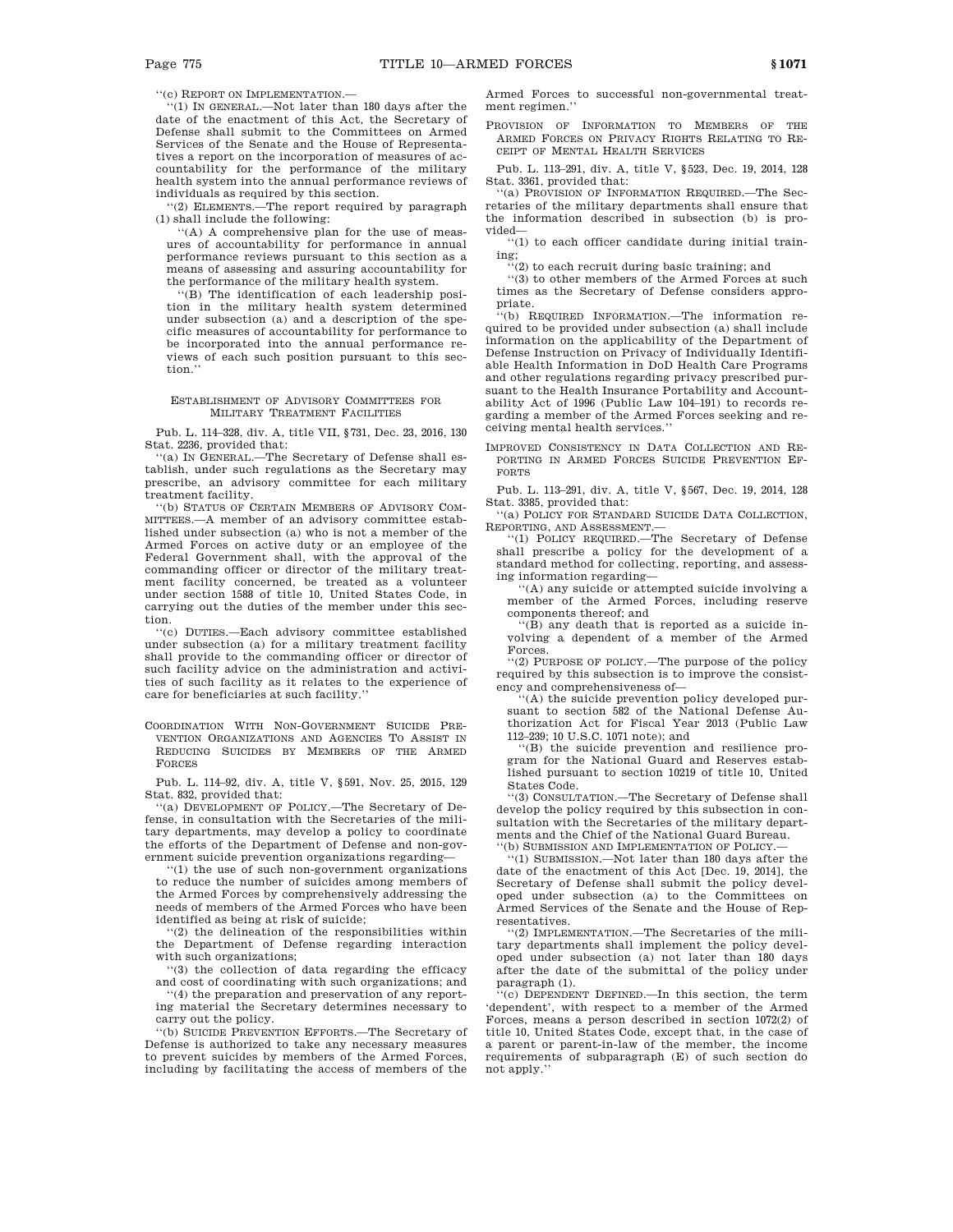ANTIMICROBIAL STEWARDSHIP PROGRAM AT MEDICAL FACILITIES OF THE DEPARTMENT OF DEFENSE

Pub. L. 113–291, div. A, title VII, §727, Dec. 19, 2014, 128 Stat. 3420, provided that:

''(a) IN GENERAL.—Not later than one year after the date of the enactment of this Act [Dec. 19, 2014], the Secretary of Defense shall carry out an antimicrobial stewardship program at medical facilities of the Department of Defense.

''(b) COLLECTION AND ANALYSIS OF DATA.—In carrying out the antimicrobial stewardship program required by subsection (a), the Secretary shall develop a consistent manner in which to collect and analyze data on antibiotic usage, health issues related to antibiotic usage, and antimicrobial resistance trends at medical facilities of the Department.

''(c) PLAN.—Not later than 180 days after the date of the enactment of this Act, the Secretary shall submit to the Committees on Armed Services of the House of Representatives and the Senate a plan for carrying out the antimicrobial stewardship program required by subsection (a).''

COMPREHENSIVE POLICY ON IMPROVEMENTS TO CARE AND TRANSITION OF MEMBERS OF THE ARMED FORCES WITH UROTRAUMA

Pub. L. 113–66, div. A, title VII, §703, Dec. 26, 2013, 127 Stat. 791, provided that:

'(a) COMPREHENSIVE POLICY REQUIRED.

 $(1)$  IN GENERAL.—Not later than 180 days after the date of the enactment of this Act [Dec. 26, 2013], the Secretary of Defense and the Secretary of Veterans Affairs shall jointly develop and implement a comprehensive policy on improvements to the care, management, and transition of recovering members of the Armed Forces with urotrauma.

''(2) SCOPE OF POLICY.—The policy shall cover each of the following:

''(A) The care and management of the specific needs of members who are urotrauma patients, including eligibility for the Recovery Care Coordinator Program pursuant to the Wounded Warrior Act [title XVI of div. A of Pub. L. 110–181] (10 U.S.C. 1071 note).

''(B) The return of members who have recovered to active duty when appropriate.

''(C) The transition of recovering members from receipt of care and services through the Department of Defense to receipt of care and services through the Department of Veterans Affairs.

 $"$ (b) REPORT.

''(1) IN GENERAL.—Not later than one year after implementing the policy under subsection (a)(1), the Secretary of Defense and the Secretary of Veterans Affairs shall jointly submit to the appropriate congressional committees a report that includes—

''(A) a review that identifies gaps in the care of members who are urotrauma patients; and

''(B) suggested options to respond to such gaps.

''(2) APPROPRIATE CONGRESSIONAL COMMITTEES DE-FINED.—In this subsection, the term 'appropriate congressional committees' means the following:

''(A) The Committees on Armed Services of the Senate and the House of Representatives.

''(B) The Committees on Veterans' Affairs of the Senate and the House of Representatives.

ELECTRONIC HEALTH RECORDS OF THE DEPARTMENT OF DEFENSE AND THE DEPARTMENT OF VETERANS AFFAIRS

Pub. L. 113–66, div. A, title VII, §713, Dec. 26, 2013, 127 Stat. 794, provided that:

''(a) SENSE OF CONGRESS.—It is the sense of Congress that—

''(1) the Secretary of Defense and the Secretary of Veterans Affairs have failed to implement a solution that allows for seamless electronic sharing of medical health care data; and

''(2) despite the significant amount of read-only information shared between the Department of Defense and Department of Veterans Affairs, most of the information shared as of the date of the enactment of this Act [Dec. 26, 2013] is not standardized or available in real time to support all clinical decisions.

''(b) IMPLEMENTATION.—The Secretary of Defense and the Secretary of Veterans Affairs—

''(1) shall each ensure that the electronic health record systems of the Department of Defense and the Department of Veterans Affairs are interoperable with an integrated display of data, or a single electronic health record, by complying with the national standards and architectural requirements identified by the Interagency Program Office of the Departments (in this section referred to as the 'Office'), in collaboration with the Office of the National Coordinator for Health Information Technology of the Department of Health and Human Services; and

 $(2)$  shall each deploy modernized electronic health record software supporting clinicians of the Departments by no later than December 31, 2016, while ensuring continued support and compatibility with the interoperability platform and full standards-based interoperability.

''(c) DESIGN PRINCIPLES.—The interoperable electronic health records with integrated display of data, or a single electronic health record, established under subsection (b) shall adhere to the following principles:

'(1) To the extent practicable, efforts to establish such records shall be based on objectives, activities, and milestones established by the Joint Executive Committee Joint Strategic Plan Fiscal Years 2013–2015, as well as future addendums or revisions.

'(2) Transition the current data exchanges between the Departments and private sector health care providers where practical to modern, open-architecture frameworks that use computable data mapped to national standards to make data available for determining medical trends and for enhanced clinician decision support.

''(3) Principles with respect to open architecture standards, including—

''(A) adoption of national data standards;

''(B) if such national standards do not exist as of the date on which the record is being established, adoption of the articulation of data of the Health Data Dictionary until such national standards are established;

''(C) use of enterprise investment strategies that maximize the use of commercial best practices to ensure robust competition and best value;

''(D) aggressive life-cycle sustainment planning that uses proven technology insertion strategies and product upgrade techniques;

''(E) enforcement of system design transparency, continuous design disclosure and improvement, and peer reviews that align with the requirements of the Federal Acquisition Regulation; and

 $f(F)$  strategies for data management rights to ensure a level competitive playing field and access to alternative solutions and sources across the lifecycle of the programs.

 $(4)$  By the point of deployment, such record must be at a generation 3 level or better for a health information technology system.

''(5) To the extent the Secretaries consider feasible and advisable, principles with respect to—

''(A) the creation of a health data authoritative source by the Department of Defense and the Department of Veterans Affairs that can be accessed by multiple providers and standardizes the input of new medical information;

''(B) the ability of patients of both the Department of Defense and the Department of Veterans Affairs to download, or otherwise receive electronically, the medical records of the patient; and

''(C) the feasibility of establishing a secure, remote, network-accessible computer storage system to provide members of the Armed Forces and veterans the ability to upload the health care records of the member or veteran if the member or veteran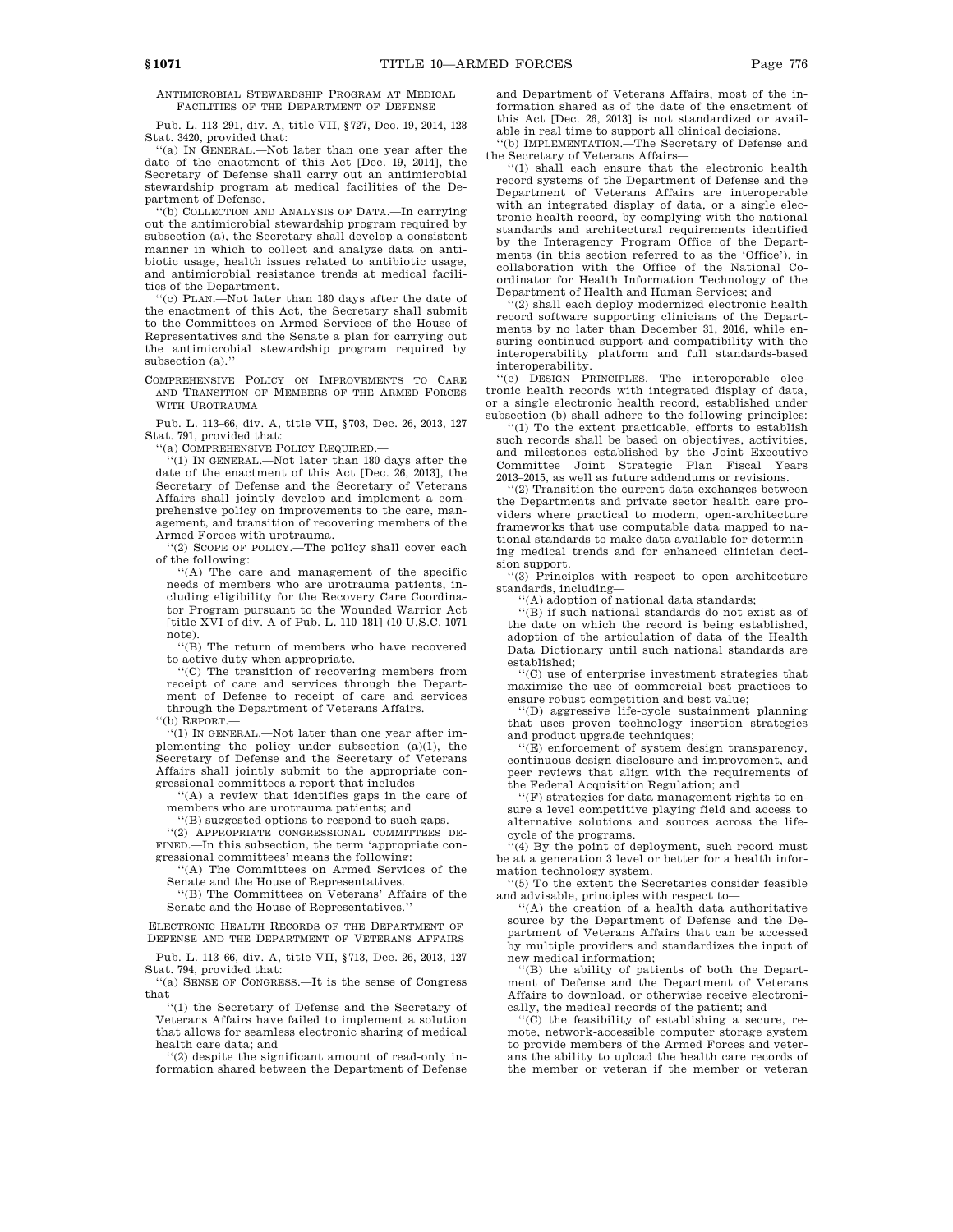elects to do so and allow medical providers of the Department of Defense and the Department of Veterans Affairs to access such records in the course of providing care to the member or veteran.

''(d) PROGRAMS PLAN.—Not later than January 31, 2014, the Secretaries shall prepare and brief the appropriate congressional committees with a detailed programs plan for the oversight and execution of the interoperable electronic health records with an integrated display of data, or a single electronic health record, established under subsection (b). This briefing and supporting documentation shall include—

''(1) programs objectives;

''(2) organization;

''(3) responsibilities of the Departments;

''(4) technical objectives and design principles; ''(5) milestones, including a schedule for the development, acquisition, or industry competitions for capabilities needed to satisfy the technical system requirements;

''(6) data standards being adopted by the programs; ''(7) outcome-based metrics proposed to measure the performance and effectiveness of the programs; and

''(8) the level of funding for fiscal years 2014 through 2017.

''(e) LIMITATION ON FUNDS.—Not more than 25 percent of the amounts authorized to be appropriated by this Act or otherwise made available for development, procurement, modernization, or enhancement of the interoperable electronic health records with an integrated display of data, or a single electronic health record, established under subsection (b) for the Department of Defense or the Department of Veterans Affairs may be obligated or expended until the date on which the Secretaries brief the appropriate congressional committees of the programs plan under subsection (d).

'(f) REPORTING.

 $(1)$  QUARTERLY REPORTING. - On a quarterly basis, the Secretaries shall submit to the appropriate congressional committees a detailed financial summary.

''(2) NOTIFICATION.—The Secretary of Defense and Secretary of Veterans Affairs shall submit to the appropriate congressional committees written notification prior to obligating funds for any contract or task order for electronic health record system modernization efforts that is in excess of \$5,000,000.

''(g) REQUIREMENTS.—

 $(1)$  IN GENERAL.—Not later than October 1, 2014, all health care data contained in the Department of Defense AHLTA and the Department of Veterans Affairs VistA systems shall be computable in real time and comply with the existing national data standards and have a process in place to ensure data is standardized as national standards continue to evolve. On a quarterly basis, the Secretaries shall submit to the appropriate congressional committees updates on the progress of data sharing.

''(2) CERTIFICATION.—At such time as the operational capability described in subsection (b)(1) is achieved, the Secretaries shall jointly certify to the appropriate congressional committees that the Secretaries have complied with such data standards described in paragraph (1).

''(3) RESPONSIBLE OFFICIAL.—The Secretaries shall each identify a senior official to be responsible for the modern platforms supporting an interoperable electronic health record with an integrated display of data, or a single electronic health record, established under subsection (b). The Secretaries shall also each identify a senior official to be responsible for modernizing the electronic health record software of the respective Department. Such official shall have included within their performance evaluation performance metrics related to the execution of the responsibilities under this paragraph. Not later than 30 days after the date of the enactment of this Act [Dec. 26, 2013], each Secretary shall submit to the appropriate congressional committees the name of each senior official selected under this paragraph.

''(4) COMPTROLLER GENERAL ASSESSMENT.—If both Secretaries do not meet the requirements under paragraph (1), the Comptroller General of the United States shall submit to the appropriate congressional committees an assessment of the performance of the compliance of both Secretaries of such requirements. ''(h) EXECUTIVE COMMITTEE.—

''(1) ESTABLISHMENT.—Not later than 60 days after the date of the enactment of this Act [Dec. 26, 2013], the Secretaries shall jointly establish an executive committee to support the development and validation of adopted standards, required architectural platforms and structure, and the capacity to enforce such standards, platforms, and structure as the Secretaries execute requirements and develop programmatic assessment as needed by the Secretaries to ensure interoperable electronic health records with an integrated display of data, or a single electronic health record, are established pursuant to the requirements of subsection (b). The Executive Committee shall annually certify to the appropriate congressional committees that such record meets the definition of 'integrated' as specified in subsection  $(k)(4)$ .

''(2) MEMBERSHIP.—The Executive Committee established under paragraph (1) shall consist of not more than 6 members, appointed by the Secretaries as follows:

''(A) Two co-chairs, one appointed by each of the Secretaries.

''(B) One member from the technical community of the Department of Defense appointed by the Secretary of Defense.

''(C) One member from the technical community of the Department of Veterans Affairs appointed by the Secretary of Veterans Affairs.

''(D) One member from the clinical community of the Department of Defense appointed by the Secretary of Defense.

''(E) One member from the clinical community of the Department of Veterans Affairs appointed by the Secretary of Veterans Affairs.

''(3) REPORTING.—Not later than June 1, 2014, and on a quarterly basis thereafter, the Executive Committee shall submit to the appropriate congressional committees a report on the activities of the Committee.

''(i) INDEPENDENT REVIEW.—The Secretary of Defense shall request the Defense Science Board to conduct an annual review of the progress of the Secretary toward achieving the requirements in paragraphs (1) and (2) of subsection (b). The Defense Science Board shall submit to the Secretary a report of the findings of the review. Not later than 30 days after receiving the report, the Secretary shall submit to the appropriate congressional committees the report with any comments considered appropriate by the Secretary.

''(j) DEADLINE FOR COMPLETION OF IMPLEMENTATION OF THE HEALTHCARE ARTIFACT AND IMAGE MANAGEMENT SO-LUTION PROGRAM.

''(1) DEADLINE.—The Secretary of Defense shall complete the implementation of the Healthcare Artifact and Image Management Solution program of the Department of Defense by not later than the date that is 180 days after the date of the enactment of this Act [Dec. 26, 2013].

''(2) REPORT.—Upon completion of the implementation of the Healthcare Artifact and Image Management Solution program, the Secretary shall submit to the appropriate congressional committees a report describing the extent of the interoperability between the Healthcare Artifact and Image Management Solution program and the Veterans Benefits Management System of the Department of Veterans Affairs. '(k) DEFINITIONS.—In this section:

''(1) APPROPRIATE CONGRESSIONAL COMMITTEES.—The term 'appropriate congressional committees' means—

''(A) the congressional defense committees [Committees on Armed Services and Appropriations of the Senate and the House of Representatives]; and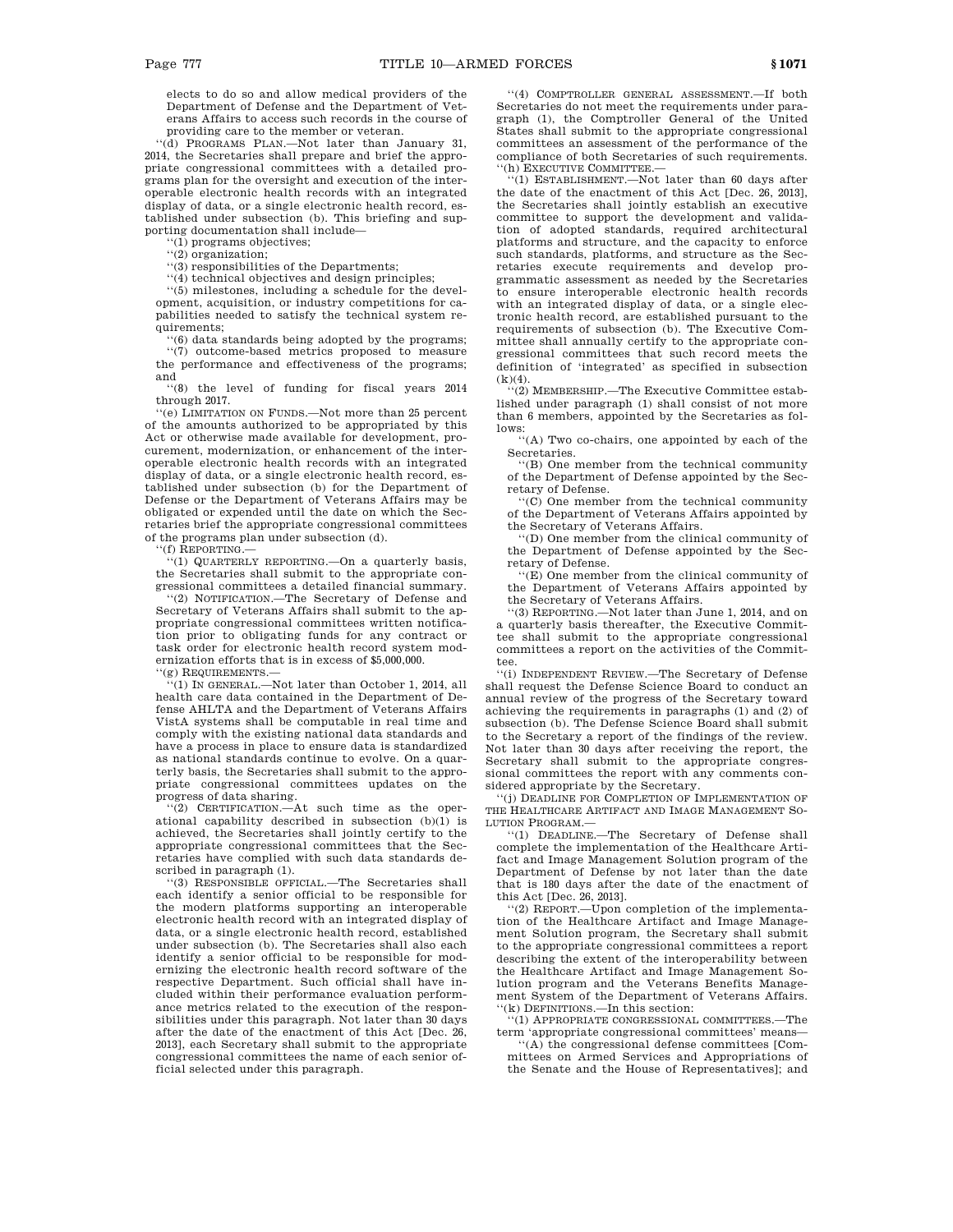''(B) the Committees on Veterans' Affairs of the Senate and the House of Representatives.

''(2) GENERATION 3.—The term 'generation 3' means, with respect to an electronic health system, a system that has the technical capability to bring evidencebased medicine to the point of care and provide functionality for multiple care venues.

''(3) INTEROPERABLE.—The term 'interoperable' refers to the ability of different electronic health records systems or software to meaningfully exchange information in real time and provide useful results to one or more systems.

''(4) INTEGRATED.—The term 'integrated' refers to the integration of health data from the Department of Defense and the Department of Veterans Affairs and outside providers to provide clinicians with a comprehensive medical record that allows data existing on disparate systems to be shared or accessed across functional or system boundaries in order to make the most informed decisions when treating patients.''

[For termination, effective Dec. 31, 2021, of reporting provisions in subsecs. (f) to (h) of section 713 of Pub. L. 113–66, set out above, see section 1061 of Pub. L. 114–328, set out as a note under section 111 of this title.]

ENHANCEMENT OF OVERSIGHT AND MANAGEMENT OF DE-PARTMENT OF DEFENSE SUICIDE PREVENTION AND RE-SILIENCE PROGRAMS

Pub. L. 112–239, div. A, title V, §580, Jan. 2, 2013, 126 Stat. 1764, provided that:

'(a) IN GENERAL.—The Secretary of Defense shall, acting through the Under Secretary of Defense for Personnel and Readiness, establish within the Office of the Secretary of Defense a position with responsibility for oversight of all suicide prevention and resilience programs of the Department of Defense (including those of the military departments and the Armed Forces).

(b) SCOPE OF RESPONSIBILITIES.—The individual serving in the position established under subsection (a) shall have the responsibilities as follows:

''(1) To establish a uniform definition of resiliency for use in the suicide prevention and resilience programs and preventative behavioral health programs of the Department of Defense (including those of the military departments and the Armed Forces).

 $(2)$  To oversee the implementation of the comprehensive policy on the prevention of suicide among members of the Armed Forces required by section 582.''

# COMPREHENSIVE POLICY ON PREVENTION OF SUICIDE AMONG MEMBERS OF THE ARMED FORCES

Pub. L. 112–239, div. A, title V, §582, Jan. 2, 2013, 126 Stat. 1766, provided that:

'(a) COMPREHENSIVE POLICY REQUIRED.-Not later than 180 days after the date of the enactment of this Act [Jan. 2, 2013], the Secretary of Defense shall, acting through the Under Secretary of Defense for Personnel and Readiness, develop within the Department of Defense a comprehensive policy on the prevention of suicide among members of the Armed Forces. In developing the policy, the Secretary shall consider recommendations from the operational elements of the Armed Forces regarding the feasibility of the implementation and execution of particular elements of the policy.

''(b) ELEMENTS.—The policy required by subsection (a) shall cover each of the following:

''(1) Increased awareness among members of the Armed Forces about mental health conditions and the stigma associated with mental health conditions and mental health care.

'(2) The means of identifying members who are at risk for suicide (including enhanced means for early identification and treatment of such members).

''(3) The continuous access by members to suicide prevention services, including suicide crisis services.

''(4) The means to evaluate and assess the effectiveness of the suicide prevention and resilience programs and preventative behavioral health programs of the Department of Defense (including those of the military departments and the Armed Forces), including the development of metrics for that purpose.

 $(5)$  The means to evaluate and assess the current diagnostic tools and treatment methods in the programs referred to in paragraph (4) to ensure clinical best practices are used in such programs.

''(6) The standard of care for suicide prevention to be used throughout the Department.

''(7) The training of mental health care providers on suicide prevention.

''(8) The training standards for behavioral health care providers to ensure that such providers receive training on clinical best practices and evidence-based treatments as information on such practices and treatments becomes available.

''(9) The integration of mental health screenings and suicide risk and prevention for members into the delivery of primary care for such members.

''(10) The standards for responding to attempted or completed suicides among members, including guidance and training to assist commanders in addressing incidents of attempted or completed suicide within their units.

''(11) The means to ensure the protection of the privacy of members seeking or receiving treatment relating to suicide.

''(12) Such other matters as the Secretary considers appropriate in connection with the prevention of suicide among members.''

RESEARCH AND MEDICAL PRACTICE ON MENTAL HEALTH **CONDITIONS** 

Pub. L. 112–239, div. A, title VII, §725, Jan. 2, 2013, 126 Stat. 1806, provided that:

''(a) RESEARCH AND PRACTICE.—The Secretary of Defense shall provide for the translation of research on the diagnosis and treatment of mental health conditions into policy on medical practices.

''(b) REPORT.—Not later than 180 days after the date of the enactment of this Act [Jan. 2, 2013], the Secretary shall submit to the Committees on Armed Services of the House of Representatives and the Senate a report on the translation of research into policy as described in subsection (a). The report shall include the following:

''(1) A summary of the efforts of the Department of Defense to carry out such translation.

''(2) A description of any policy established pursuant to subsection (a).

'(3) Additional legislative or administrative actions the Secretary considers appropriate with respect to such translation.''

# PLAN FOR REFORM OF THE ADMINISTRATION OF THE MILITARY HEALTH SYSTEM

Pub. L. 112–239, div. A, title VII, §731, Jan. 2, 2013, 126 Stat. 1815, provided that:

''(a) DETAILED PLAN.—In implementing reforms to the governance of the military health system described in the memorandum of the Deputy Secretary of Defense dated March 2012, the Secretary of Defense shall develop a detailed plan to carry out such reform.

''(b) ELEMENTS.—The plan developed under subsection (a) shall include the following:

''(1) Goals to achieve while carrying out the reform described in subsection (a), including goals with re-spect to improving clinical and business practices, cost reductions, infrastructure reductions, and personnel reductions, achieved by establishing the Defense Health Agency, carrying out shared services, and modifying the governance of the National Capital Region.

''(2) Metrics to evaluate the achievement of each goal under paragraph (1) with respect to the purpose, objective, and improvements made by each such goal.

'(3) The personnel levels required for the Defense Health Agency and the National Capital Region Medical Directorate.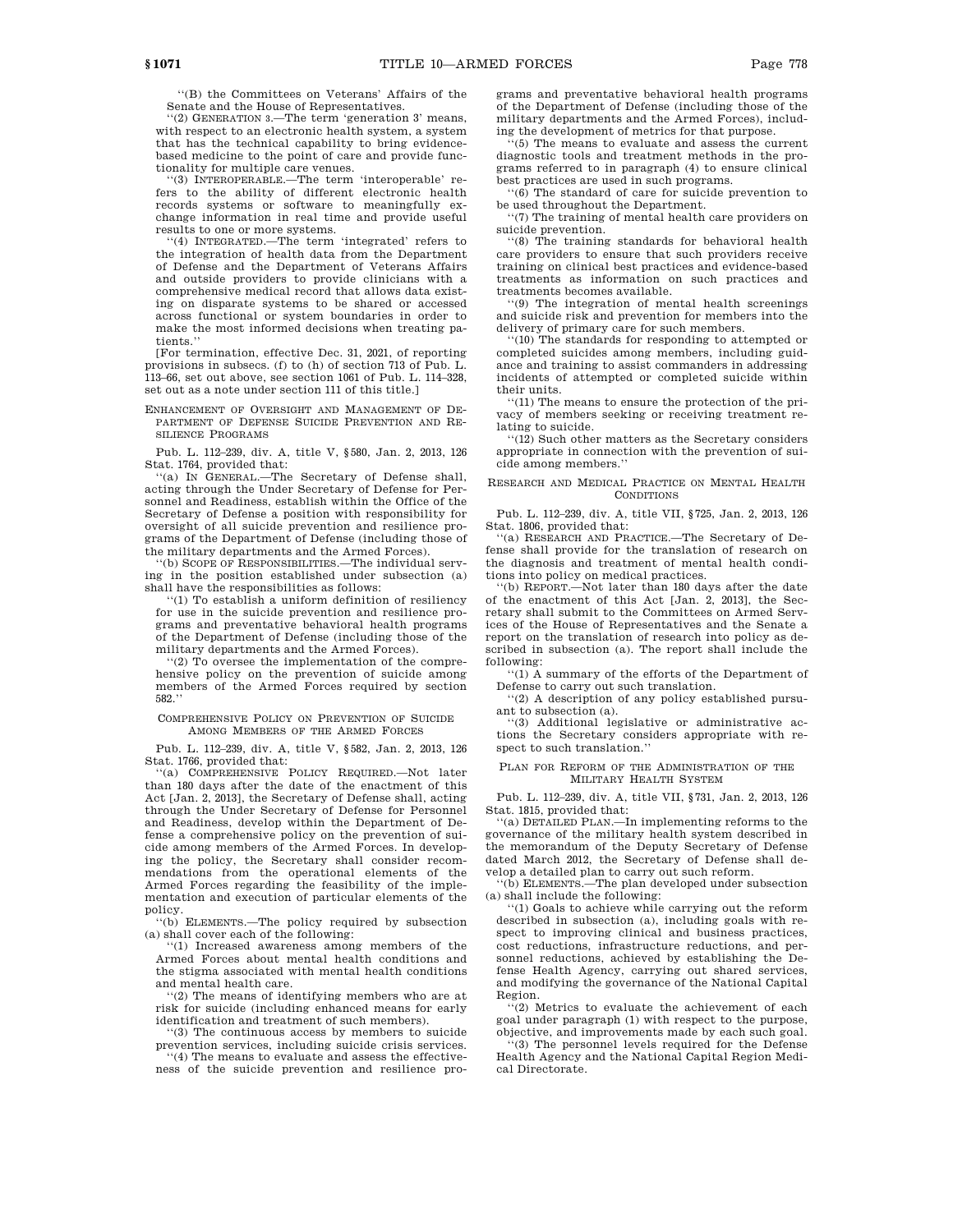''(4) A detailed schedule to carry out the reform described in subsection (a), including a schedule for meeting the goals under paragraph (1).

''(5) Detailed information describing the initial operating capability of the Defense Health Agency.

''(6) With respect to each shared service that the Secretary will implement during fiscal year 2013 or 2014—

''(A) a timeline for such implementation; and

''(B) a business case analysis detailing—

''(i) the services that will be consolidated into the shared service;

''(ii) the purpose of the shared service;

''(iii) the scope of the responsibilities and goals for the shared service;

''(iv) the cost of implementing the shared service, including the costs regarding personnel severance, relocation, military construction, information technology, and contractor support; and

''(v) the anticipated cost savings to be realized by implementing the shared service.

''(c) SUBMISSION.—The Secretary of Defense shall submit to the congressional defense committees [Committees on Armed Services and Appropriations of the Senate and the House of Representatives] the plan developed under subsection (a) as follows:

''(1) The contents of the plan described in paragraphs (1) and (4) of subsection (b) shall be submitted not later than March 31, 2013.

''(2) The contents of the plan described in paragraphs (2) and (3) of subsection (b) and paragraph (6) of such subsection with respect to shared services implemented during fiscal year 2013 shall be submitted not later than June 30, 2013.

''(3) The contents of the plan described in paragraph (6) of such subsection with respect to shared services implemented during fiscal year 2014 shall be submitted not later than September 30, 2013.

''(d) LIMITATIONS.—

''(1) FIRST SUBMISSION.—Of the funds authorized to be appropriated by this Act [see Tables for classification] or otherwise made available for fiscal year 2013 for the accounts and activities described in paragraph (4), not more than 50 percent may be obligated or expended until the date on which the Secretary of Defense submits to the congressional defense committees the contents of the plan under subsection  $(c)(1)$ .

'(2) SECOND SUBMISSION.—Of the funds authorized to be appropriated by this Act or otherwise made available for fiscal year 2013 for the accounts and activities described in paragraph (4), not more than 75 percent may be obligated or expended until the date on which the Secretary of Defense submits to the congressional defense committees the contents of the plan under subsection (c)(2).

''(3) COMPTROLLER GENERAL REVIEW.—The Comptroller General of the United States shall submit to the congressional defense committees a review of the contents of the plan submitted under each of paragraphs (1) and (2) to assess whether the Secretary of Defense meets the requirements of such contents.

''(4) ACCOUNTS AND ACTIVITIES DESCRIBED.—The accounts and activities described in this paragraph are as follows:

''(A) Operation and maintenance, Defense-wide, for the Office of the Secretary of Defense for travel.

''(B) Operation and maintenance, Defense-wide, for the Office of the Secretary of Defense for man-

agement professional support services. ''(C) Operation and maintenance, Defense Health Program, for travel.

''(D) Operation and maintenance, Defense Health Program, for management professional support services.

''(e) SHARED SERVICES DEFINED.—In this section, the term 'shared services' means the common services required for each military department to provide medical support to the Armed Forces and authorized beneficiaries.''

PERFORMANCE METRICS AND REPORTS ON WARRIORS IN TRANSITION PROGRAMS OF THE MILITARY DEPARTMENTS

Pub. L. 112–239, div. A, title VII, §738, Jan. 2, 2013, 126 Stat. 1820, as amended by Pub. L. 115–91, div. A, title X, §1051(r)(3), Dec. 12, 2017, 131 Stat. 1565, provided that:

''(a) METRICS REQUIRED.—The Secretary of Defense shall establish a policy containing uniform performance outcome measurements to be used by each Secretary of a military department in tracking and monitoring members of the Armed Forces in Warriors in Transition programs.

''(b) ELEMENTS.—The policy established under subsection (a) shall identify outcome measurements with respect to the following:

''(1) Physical health and behavioral health.

 $\lq\lq (2)$ Rehabilitation.

''(3) Educational and vocational preparation.

''(4) Such other matters as the Secretary considers appropriate.

''(c) MILESTONES.—In establishing the policy under subsection (a), the Secretary of Defense shall establish metrics and milestones for members in Warriors in Transition programs. Such metrics and milestones shall cover members throughout the course of care and rehabilitation in Warriors in Transitions programs by applying to the following occasions:

'(1) When the member commences participation in the program.

''(2) At least once each year the member participates in the program.

''(3) When the member ceases participation in the program or is transferred to the jurisdiction of the Secretary of Veterans Affairs.

''(d) COHORT GROUPS AND PARAMETERS.—The policy established under subsection (a)—

''(1) may differentiate among cohort groups within the population of members in Warriors in Transition programs, as appropriate; and

''(2) shall include parameters for specific outcome measurements in each element under subsection (b) and each metric and milestone under subsection (c).

''(e) WARRIORS IN TRANSITION PROGRAM DEFINED.—In this section, the term 'Warriors in Transition program' means any major support program of the Armed Forces for members of the Armed Forces with severe wounds, illnesses, or injuries that is intended to provide such members with nonmedical case management service and care coordination services, and includes the programs as follows:

''(1) Warrior Transition Units and the Wounded Warrior Program of the Army.

''(2) The Wounded Warrior Safe Harbor program of the Navy.

''(3) The Wounded Warrior Regiment of the Marine Corps.

 $\widehat{A}(4)$  The Recovery Care Program and the Wounded Warrior programs of the Air Force.

'(5) The Care Coalition of the United States Special Operations Command.''

# DEPARTMENT OF DEFENSE SUICIDE PREVENTION PROGRAM

Pub. L. 112–81, div. A, title V, §533(a), (b), Dec. 31, 2011, 125 Stat. 1404, provided that:

''(a) PROGRAM ENHANCEMENT.—The Secretary of Defense shall take appropriate actions to enhance the suicide prevention program of the Department of Defense through the provision of suicide prevention information and resources to members of the Armed Forces from their initial enlistment or appointment through their final retirement or separation.

''(b) COOPERATIVE EFFORT.—The Secretary of Defense shall develop suicide prevention information and resources in consultation with—

''(1) the Secretary of Veterans Affairs, the National Institute of Mental Health, and the Substance Abuse and Mental Health Services Administration of the Department of Health and Human Services; and

''(2) to the extent appropriate, institutions of higher education and other public and private entities, in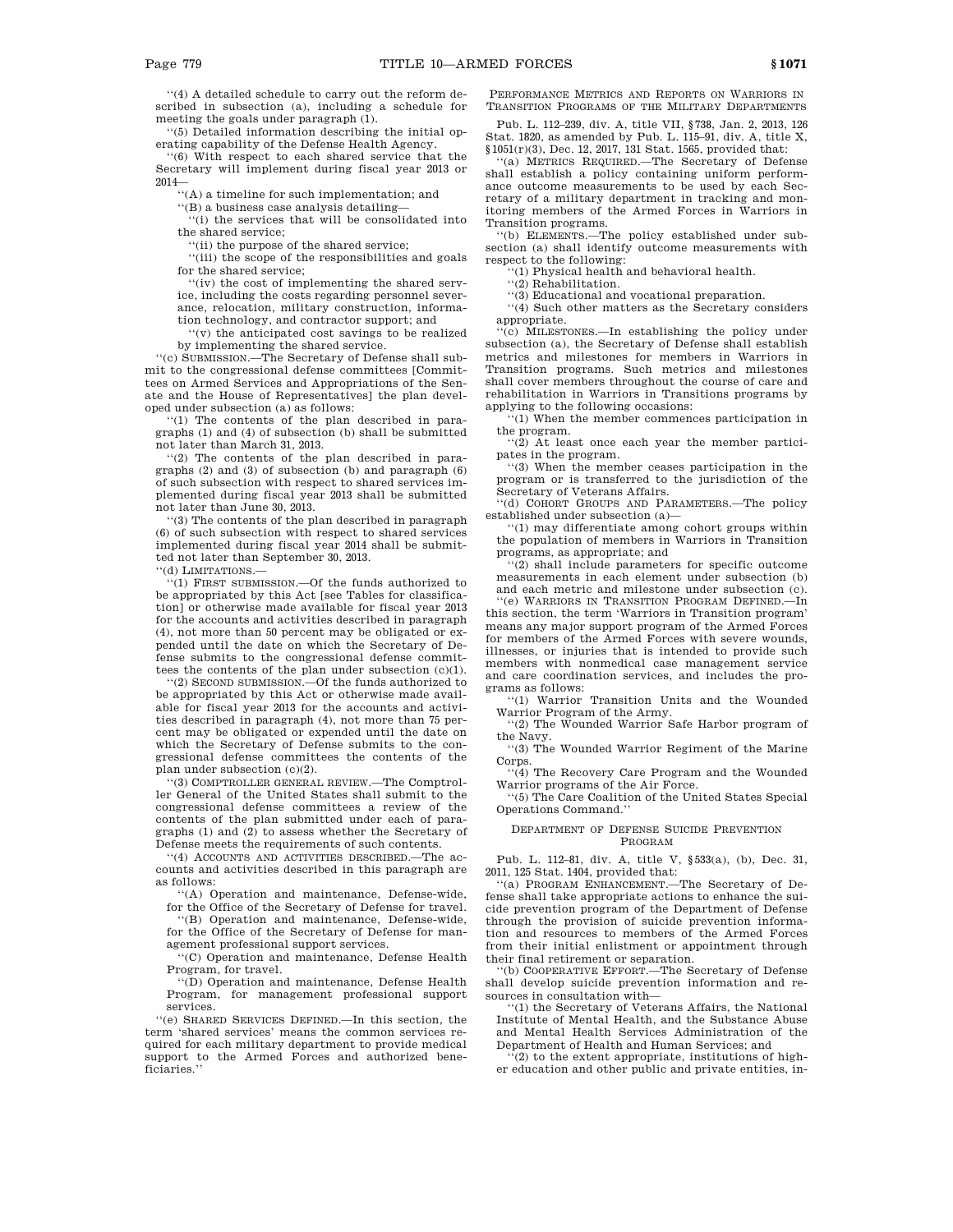cluding international entities, with expertise regarding suicide prevention.''

#### TREATMENT OF WOUNDED WARRIORS

Pub. L. 112–81, div. A, title VII, §722, Dec. 31, 2011, 125 Stat. 1479, provided that: ''The Secretary of Defense may establish a program to enter into partnerships to enable coordinated, rapid clinical evaluation and the application of evidence-based treatment strategies for wounded service members, with an emphasis on the most common musculoskeletal injuries, that will address the priorities of the Armed Forces with respect to retention and readiness.''

COMPREHENSIVE PLAN ON PREVENTION, DIAGNOSIS, AND TREATMENT OF SUBSTANCE USE DISORDERS AND DIS-POSITION OF SUBSTANCE ABUSE OFFENDERS IN THE ARMED FORCES

Pub. L. 111–84, div. A, title V, §596, Oct. 28, 2009, 123 Stat. 2339, provided that:

''(a) REVIEW AND ASSESSMENT OF CURRENT CAPABILI-TIES.

''(1) IN GENERAL.—Not later than 180 days after the date of the enactment of this Act [Oct. 28, 2009], the Secretary of Defense, in consultation with the Secretaries of the military departments, shall conduct a comprehensive review of the following:

 $f(A)$  The programs and activities of the Department of Defense for the prevention, diagnosis, and treatment of substance use disorders in members of the Armed Forces.

''(B) The policies of the Department of Defense relating to the disposition of substance abuse offenders in the Armed Forces, including disciplinary action and administrative separation.

''(2) ELEMENTS.—The review conducted under paragraph (1) shall include an assessment of each of the following:

''(A) The current state and effectiveness of the programs of the Department of Defense and the military departments relating to the prevention, diagnosis, and treatment of substance use disorders.

''(B) The adequacy of the availability of care, and access to care, for substance abuse in military medical treatment facilities and under the TRICARE program.

''(C) The adequacy of oversight by the Department of Defense of programs relating to the prevention, diagnosis, and treatment of substance abuse in members of the Armed Forces.

''(D) The adequacy and appropriateness of current credentials and other requirements for healthcare professionals treating members of the Armed Forces with substance use disorders.

''(E) The advisable ratio of physician and nonphysician care providers for substance use disorders to members of the Armed Forces with such disorders.

''(F) The adequacy and appropriateness of protocols and directives for the diagnosis and treatment of substance use disorders in members of the Armed Forces and for the disposition, including disciplinary action and administrative separation, of members of the Armed Forces for substance abuse.

''(G) The adequacy of the availability of and access to care for substance use disorders for members of the reserve components of the Armed Forces, including an identification of any obstacles that are unique to the prevention, diagnosis, and treatment of substance use disorders among members of the reserve components, and the appropriate disposition, including disciplinary action and administrative separation, of members of the reserve components for substance abuse.

''(H) The adequacy of the prevention, diagnosis, and treatment of substance use disorders in dependents of members of the Armed Forces.

''(I) Any gaps in the current capabilities of the Department of Defense for the prevention, diagnosis, and treatment of substance use disorders in members of the Armed Forces.

''(3) REPORT.—Not later than 180 days after the date of the enactment of this Act, the Secretary of Defense shall submit to the Committees on Armed Services of the Senate and the House of Representatives a report setting forth the findings and recommendations of the Secretary as a result of the review conducted under paragraph (1). The report shall—

'(A) set forth the findings and recommendations of the Secretary regarding each element of the review specified in paragraph (2);

''(B) set forth relevant statistics on the frequency of substance use disorders, disciplinary actions, and administrative separations for substance abuse in members of the regular components of the Armed Forces, members of the reserve component of the Armed Forces, and to the extent applicable, dependents of such members (including spouses and children); and

''(C) include such other findings and recommendations on improvements to the current capabilities of the Department of Defense for the prevention, diagnosis, and treatment of substance use disorders in members of the Armed Forces and the policies relating to the disposition, including disciplinary action and administrative separation, of members of the Armed Forces for substance abuse, as the Secretary considers appropriate.

''(b) PLAN FOR IMPROVEMENT AND ENHANCEMENT OF PROGRAMS AND POLICIES.—

''(1) PLAN REQUIRED.—Not later than 270 days after the date of the enactment of this Act [Oct. 28, 2009], the Secretary of Defense shall submit to the congressional defense committees [Committees on Armed Services and Appropriations of the Senate and the House of Representatives] a comprehensive plan for the improvement and enhancement of the following:

''(A) The programs and activities of the Department of Defense for the prevention, diagnosis, and treatment of substance use disorders in members of the Armed Forces and their dependents.

''(B) The policies of the Department of Defense relating to the disposition of substance abuse offenders in the Armed Forces, including disciplinary action and administrative separation.

'(2) BASIS.—The comprehensive plan required by paragraph (1) shall take into account the following:

''(A) The results of the review and assessment conducted under subsection (a).

''(B) Similar initiatives of the Secretary of Veterans Affairs to expand and improve care for substance use disorders among veterans, including the programs and activities conducted under title I of the Veterans' Mental Health and Other Care Improvements Act of 2008 (Public Law 110–387; 112 Stat. 4112) [see Tables for classification].

''(3) COMPREHENSIVE STATEMENT OF POLICY.—The comprehensive plan required by paragraph (1) shall include a comprehensive statement of the following:

''(A) The policy of the Department of Defense regarding the prevention, diagnosis, and treatment of substance use disorders in members of the Armed Forces and their dependents.

''(B) The policies of the Department of Defense relating to the disposition of substance abuse offenders in the Armed Forces, including disciplinary action and administrative separation.

''(4) AVAILABILITY OF SERVICES AND TREATMENT.— The comprehensive plan required by paragraph (1) shall include mechanisms to ensure the availability to members of the Armed Forces and their dependents of a core of evidence-based practices across the spectrum of medical and non-medial services and treatments for substance use disorders, including the reestablishment of regional long-term inpatient substance abuse treatment programs. The Secretary may use contracted services for not longer than three years after the date of the enactment of this Act to perform such inpatient substance abuse treatment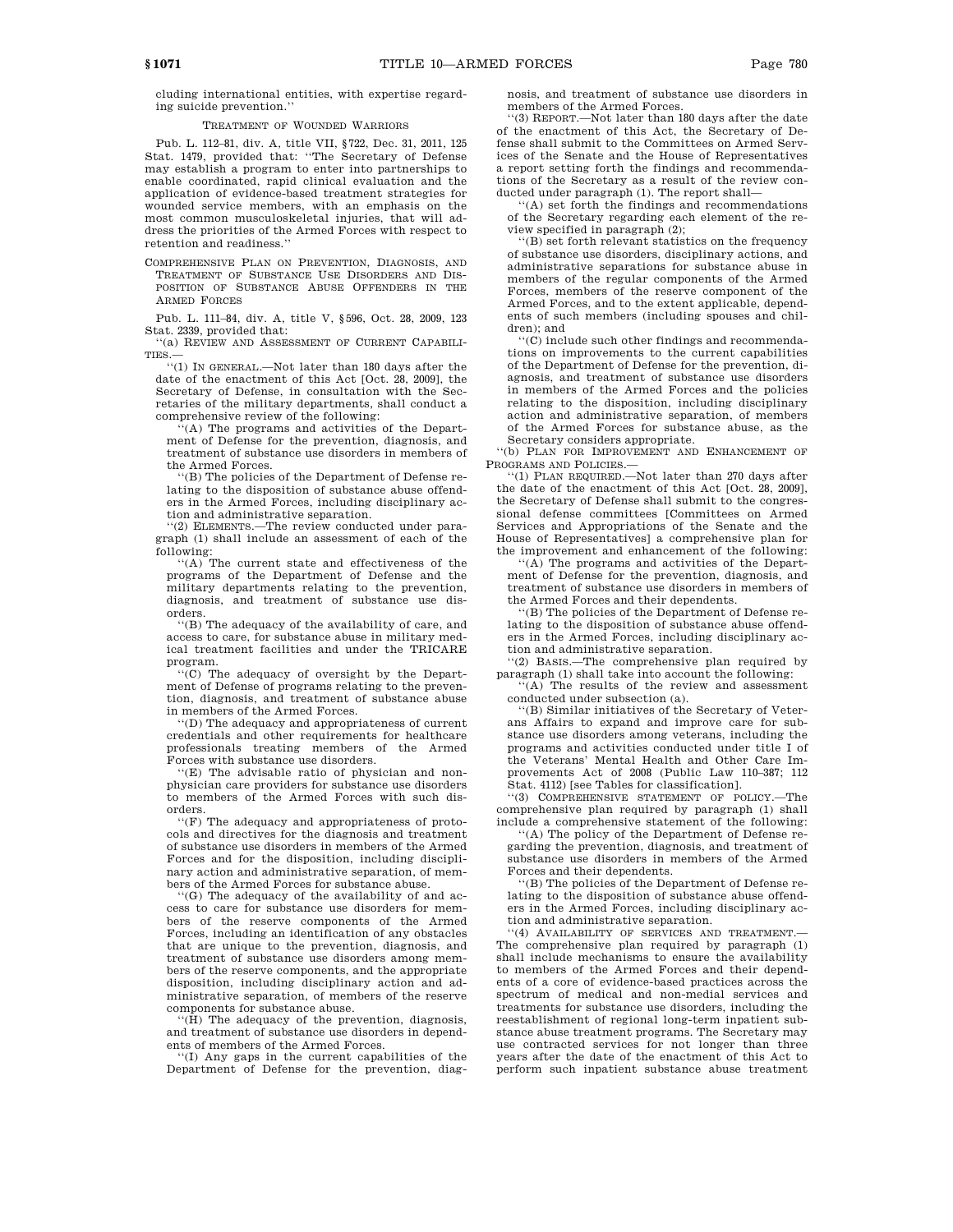until the Department of Defense reestablishes this capability within the military health care system.

''(5) PREVENTION AND REDUCTION OF DISORDERS.—The comprehensive plan required by paragraph (1) shall include mechanisms to facilitate the prevention and reduction of substance use disorders in members of the Armed Forces through science-based initiatives, including education programs, for members of the Armed Forces and their dependents.

''(6) SPECIFIC INSTRUCTIONS.—The comprehensive plan required by paragraph (1) shall include each of the following:

''(A) SUBSTANCES OF ABUSE.—Instructions on the prevention, diagnosis, and treatment of substance abuse in members of the Armed Forces, including the abuse of alcohol, illicit drugs, and nonmedical use and abuse of prescription drugs.

''(B) HEALTHCARE PROFESSIONALS.—Instructions on—

''(i) appropriate training of healthcare professionals in the prevention, screening, diagnosis, and treatment of substance use disorders in members of the Armed Forces;

''(ii) appropriate staffing levels for healthcare professionals at military medical treatment facilities for the prevention, screening, diagnosis, and treatment of substance use disorders in members of the Armed Forces; and

'(iii) such uniform training and credentialing requirements for physician and nonphysician healthcare professionals in the prevention, screening, diagnosis, and treatment of substance use disorders in members of the Armed Forces as the Secretary considers appropriate.

''(C) SERVICES FOR DEPENDENTS.—Instructions on the availability of services for substance use disorders for dependents of members of the Armed Forces, including instructions on making such services available to dependents to the maximum extent practicable.

''(D) RELATIONSHIP BETWEEN DISCIPLINARY ACTION AND TREATMENT.—Policy on the relationship between disciplinary actions and administrative separation processing and prevention and treatment of substance use disorders in members of the Armed

Forces. ''(E) CONFIDENTIALITY.—Recommendations regarding policies pertaining to confidentiality for members of the Armed Forces in seeking or receiving services or treatment for substance use disorders.

''(F) PARTICIPATION OF CHAIN OF COMMAND.—Policy on appropriate consultation, reference to, and involvement of the chain of command of members of the Armed Forces in matters relating to the diagnosis and treatment of substance abuse and disposition of members of the Armed Forces for substance abuse.

''(G) CONSIDERATION OF GENDER.—Instructions on gender specific requirements, if appropriate, in the prevention, diagnosis, treatment, and management of substance use disorders in members of the Armed Forces, including gender specific care and treatment requirements.

'(H) COORDINATION WITH OTHER HEALTHCARE INI-TIATIVES.—Instructions on the integration of efforts on the prevention, diagnosis, treatment, and management of substance use disorders in members of the Armed Forces with efforts to address co-occurring health care disorders (such as post-traumatic stress disorder and depression) and suicide prevention.

''(7) OTHER ELEMENTS.—In addition to the matters specified in paragraph (3), the comprehensive plan required by paragraph (1) shall include the following:

''(A) IMPLEMENTATION PLAN.—An implementation plan for the achievement of the goals of the comprehensive plan, including goals relating to the following:

''(i) Enhanced education of members of the Armed Forces and their dependents regarding substance use disorders.

''(ii) Enhanced and improved identification and diagnosis of substance use disorders in members of the Armed Forces and their dependents.

''(iii) Enhanced and improved access of members of the Armed Forces to services and treatment for and management of substance use disorders.

''(iv) Appropriate staffing of military medical treatment facilities and other facilities for the treatment of substance use disorders in members of the Armed Forces.

''(B) BEST PRACTICES.—The incorporation of evidence-based best practices utilized in current military and civilian approaches to the prevention, diagnosis, treatment, and management of substance use disorders.

''(C) AVAILABLE RESEARCH.—The incorporation of applicable results of available studies, research, and academic reviews on the prevention, diagnosis, treatment, and management of substance use disorders.

''(8) UPDATE IN LIGHT OF INDEPENDENT STUDY.—Upon the completion of the study required by subsection (c), the Secretary of Defense shall—

''(A) in consultation with the Secretaries of the military departments, make such modifications and improvements to the comprehensive plan required by paragraph (1) as the Secretary of Defense considers appropriate in light of the findings and recommendations of the study; and

''(B) submit to the congressional defense committees [Committees on Armed Services and Appropriations of the Senate and the House of Representatives] a report setting forth the comprehensive plan as modified and improved under subparagraph  $(A)$ .

''(c) INDEPENDENT REPORT ON SUBSTANCE USE DIS-ORDERS PROGRAMS FOR MEMBERS OF THE ARMED FORCES.—

'(1) STUDY REQUIRED.—Upon completion of the policy review required by subsection (a), the Secretary of Defense shall provide for a study on substance use disorders programs for members of the Armed Forces to be conducted by the Institute of Medicine of the National Academies of Sciences or such other independent entity as the Secretary shall select for pur-

poses of the study. ''(2) ELEMENTS.—The study required by paragraph (1) shall include a review and assessment of the following:

''(A) The adequacy and appropriateness of protocols for the diagnosis, treatment, and management of substance use disorders in members of the Armed Forces.

''(B) The adequacy of the availability of and access to care for substance use disorders in military medical treatment facilities and under the TRICARE program.

''(C) The adequacy and appropriateness of current credentials and other requirements for physician and non-physician healthcare professionals treating members of the Armed Forces with substance use disorders.

''(D) The advisable ratio of physician and nonphysician care providers for substance use disorders to members of the Armed Forces with such disorders.

''(E) The adequacy of the availability of and access to care for substance use disorders for members of the reserve components of the Armed Forces when compared with the availability of and access to care for substance use disorders for members of the regular components of the Armed Forces.

''(F) The adequacy of the prevention, diagnosis, treatment, and management of substance use disorders programs for dependents of members of the Armed Forces, whether such dependents suffer from their own substance use disorder or because of the substance use disorder of a member of the Armed Forces.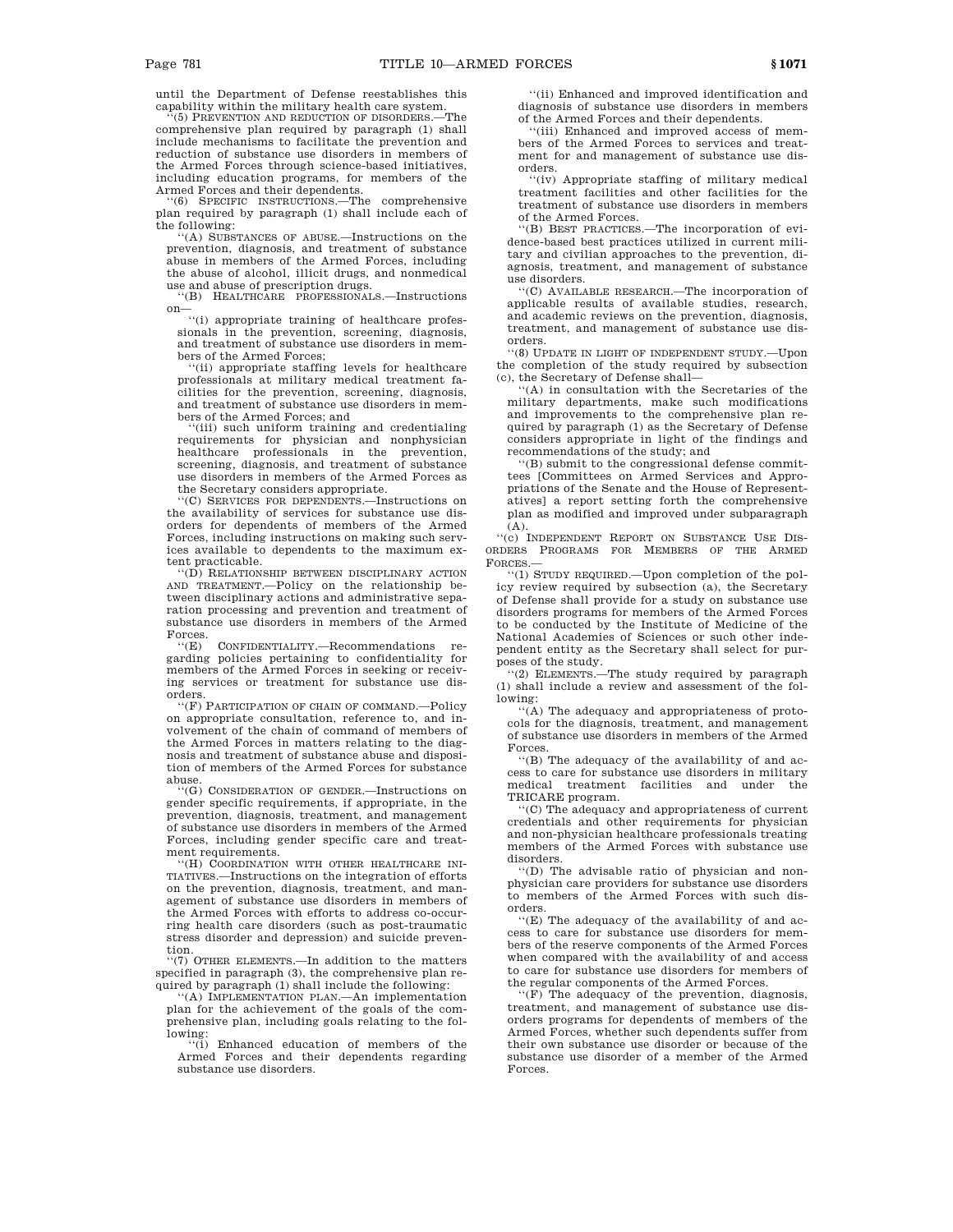''(G) Such other matters as the Secretary considers appropriate for purposes of the study.

''(3) REPORT.—Not later than two years after the date of the enactment of this Act [Oct. 28, 2009], the entity conducting the study required by paragraph (1) shall submit to the Secretary of Defense and the congressional defense committees [Committees on Armed Services and Appropriations of the Senate and the House of Representatives] a report on the results of the study. The report shall set forth the findings and recommendations of the entity as a result of the study.''

# COMPREHENSIVE POLICY ON PAIN MANAGEMENT BY THE MILITARY HEALTH CARE SYSTEM

Pub. L. 111–84, div. A, title VII, §711, Oct. 28, 2009, 123 Stat. 2378, provided that:

''(a) COMPREHENSIVE POLICY REQUIRED.—Not later than March 31, 2011, the Secretary of Defense shall develop and implement a comprehensive policy on pain management by the military health care system.

'(b) SCOPE OF POLICY.—The policy required by subsection (a) shall cover each of the following:

''(1) The management of acute and chronic pain.

''(2) The standard of care for pain management to be used throughout the Department of Defense.

''(3) The consistent application of pain assessments throughout the Department of Defense.

''(4) The assurance of prompt and appropriate pain care treatment and management by the Department when medically necessary.

''(5) Programs of research related to acute and chronic pain, including pain attributable to central and peripheral nervous system damage characteristic of injuries incurred in modern warfare, brain injuries, and chronic migraine headache.

''(6) Programs of pain care education and training for health care personnel of the Department.

''(7) Programs of patient education for members suffering from acute or chronic pain and their families.

''(c) UPDATES.—The Secretary shall revise the policy required by subsection (a) on a periodic basis in accordance with experience and evolving best practice guidelines.

''(d) ANNUAL REPORT.—

''(1) IN GENERAL.—Not later than 180 days after the date of the commencement of the implementation of the policy required by subsection (a), and on October 1 each year thereafter through 2018, the Secretary shall submit to the Committee on Armed Services of the Senate and the Committee on Armed Services of the House of Representatives a report on the policy.

''(2) ELEMENTS.—Each report required by paragraph (1) shall include the following:

''(A) A description of the policy implemented under subsection (a), and any revisions to such policy under subsection (c).

''(B) A description of the performance measures used to determine the effectiveness of the policy in improving pain care for beneficiaries enrolled in the military health care system.

''(C) An assessment of the adequacy of Department pain management services based on a current survey of patients managed in Department clinics.

''(D) An assessment of the research projects of the Department relevant to the treatment of the types of acute and chronic pain suffered by members of the Armed Forces and their families.

'(E) An assessment of the training provided to Department health care personnel with respect to the diagnosis, treatment, and management of acute and chronic pain.

''(F) An assessment of the pain care education programs of the Department.

''(G) An assessment of the dissemination of information on pain management to beneficiaries enrolled in the military health care system.''

PLAN TO INCREASE THE MENTAL HEALTH CAPABILITIES OF THE DEPARTMENT OF DEFENSE

Pub. L. 111–84, div. A, title VII, §714, Oct. 28, 2009, 123 Stat. 2381, as amended by Pub. L. 111–383, div. A, title

X, §1075(d)(8), Jan. 7, 2011, 124 Stat. 4373, provided that: ''(a) INCREASED AUTHORIZATIONS.—Not later than 180 days after the date of the enactment of this Act [Oct. 28, 2009], the Secretary of each military department shall increase the number of active duty mental health personnel authorized for the department under the jurisdiction of the Secretary in an amount equal to the sum of the following amounts:

'(1) The greater of-

''(A) the amount identified on personnel authorization documents as required but not authorized to be filled; or

''(B) the amount that is 25 percent of the amount identified on personnel authorization documents as authorized.

''(2) The amount required to fulfill the requirements of section 708 [10 U.S.C. 1074f note], as determined by the Secretary concerned.

''(b) REPORT AND PLAN ON THE REQUIRED NUMBER OF MENTAL HEALTH PERSONNEL.—

''(1) IN GENERAL.—Not later than one year after the date of the enactment of this Act [Oct. 28, 2009], the Secretary of Defense shall submit to the congressional defense committees [Committees on Armed Services and Appropriations of the Senate and the House of Representatives] a report on the appropriate number of mental health personnel required to meet the mental health care needs of members of the Armed Forces, retired members, and dependents. The report shall include, at a minimum, the following:

''(A) An evaluation of the recommendation titled 'Ensure an Adequate Supply of Uniformed Providers' made by the Department of Defense Task Force on Mental Health established by section 723 of the National Defense Authorization Act for Fiscal Year 2006 (Public Law 109–163; 119 Stat. 3348).

''(B) The criteria and models used to determine the appropriate number of mental health personnel. ''(C) The plan under paragraph (2).

''(2) PLAN.—The Secretary shall develop and implement a plan to significantly increase the number of military and civilian mental health personnel of the Department of Defense by September 30, 2013. The plan may include the following:

''(A) The allocation of scholarships and financial assistance under the Health Professions Scholarship and Financial Assistance Program under subchapter I of chapter 105 of title 10, United States Code, to students pursuing advanced degrees in clinical psychology and other mental health professions.

''(B) The offering of accession and retention bonuses for psychologists pursuant to section 620 of the Duncan Hunter National Defense Authorization Act for Fiscal Year 2009 (Public Law 110–417; 122 Stat. 4489) [enacting section 302c–1 of Title 37, Pay and Allowances of the Uniformed Services, and provisions set out as a note under section 335 of Title

37]. ''(C) An expansion of the capacity for training doctoral-level clinical psychologists at the Uniformed Services University of the Health Sciences.

''(D) An expansion of the capacity of the Department of Defense for training masters-level clinical psychologists and social workers with expertise in deployment-related mental health disorders, such as post-traumatic stress disorder.

''(E) The detail of commissioned officers of the Armed Forces to accredited schools of psychology for training leading to a doctoral degree in clinical psychology or social work.

 $\lq(\mathbf{F})$  The reassignment of military mental health personnel from administrative positions to clinical positions in support of military units.

''(G) The offering of civilian hiring incentives and bonuses and the use of direct hiring authority to in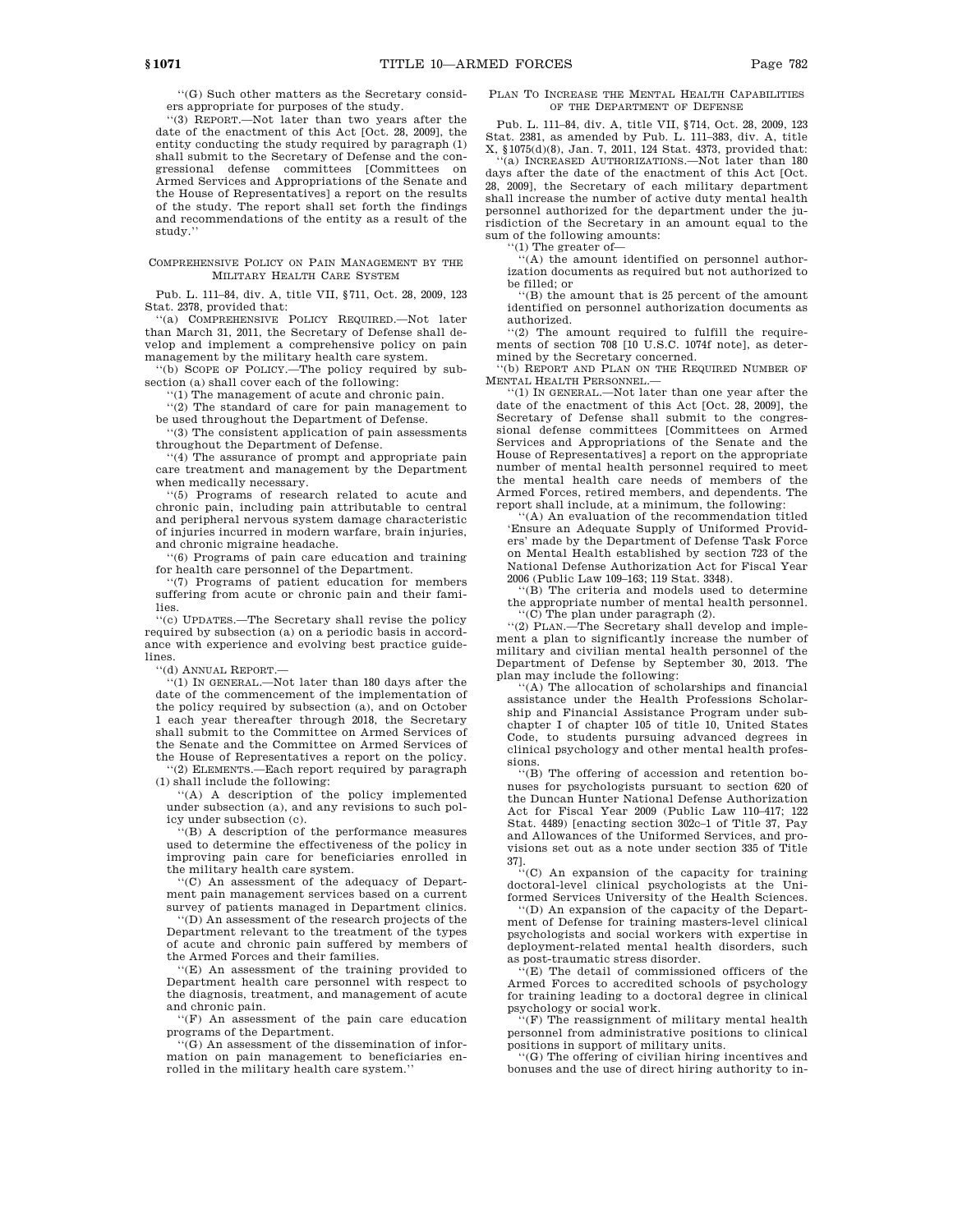crease the number of mental health personnel of the Department of Defense.

''(H) Such other mechanisms to increase the number of mental health personnel of the Department

of Defense as the Secretary considers appropriate. ''(c) REPORT ON ADDITIONAL OFFICER OR ENLISTED MILITARY SPECIALTIES FOR MENTAL HEALTH.—

''(1) REPORT.—Not later than 120 days after the date of the enactment of this Act [Oct. 28, 2009], the Secretary shall submit to the congressional defense committees [Committees on Armed Services and Appropriations of the Senate and the House of Representatives] a report setting forth the assessment of the Secretary of the feasibility and advisability of establishing one or more military mental health specialties for officers or enlisted members of the Armed Forces in order to better meet the mental health care needs of members of the Armed Forces and their families.

''(2) ELEMENTS.—The report required by paragraph (1) shall set forth the following: ''(A) A recommendation as to the feasibility and

advisability of establishing one or more military mental health specialties for officers or enlisted members of the Armed Forces.

''(B) For each military specialty recommended to be established under subparagraph (A)—

''(i) a description of the qualifications required for such speciality [sic], which shall reflect lessons learned from best practices in academia and the civilian health care industry regarding positions analogous to such specialty; and

''(ii) a description of the incentives or other mechanisms, if any, that would be advisable to facilitate recruitment and retention of individuals to and in such specialty.''

STUDY AND PLAN TO IMPROVE MILITARY HEALTH CARE

Pub. L. 111–84, div. A, title VII, §721, Oct. 28, 2009, 123 Stat. 2385, provided that:

'(a) STUDY AND REPORT REQUIRED.-Not later than one year after the date of the enactment of this Act [Oct. 28, 2009], the Secretary of Defense shall submit to the congressional defense committees [Committees on Armed Services and Appropriations of the Senate and the House of Representatives] a report on the health care needs of dependents (as defined in section 1072(2) of title 10, United States Code). The report shall include, at a minimum, the following:

''(1) With respect to both the direct care system and the purchased care system, an analysis of the type of health care facility in which dependents seek care.

''(2) The 10 most common medical conditions for

which dependents seek care. ''(3) The availability of and access to health care providers to treat the conditions identified under paragraph (2), both in the direct care system and the purchased care system.

''(4) Any shortfalls in the ability of dependents to obtain required health care services.

''(5) Recommendations on how to improve access to care for dependents.

''(6) With respect to dependents accompanying a member stationed at a military installation outside of the United States, the need for and availability of mental health care services.

''(b) ENHANCED MILITARY HEALTH SYSTEM AND IM-PROVED TRICARE.—

''(1) IN GENERAL.—The Secretary of Defense, in consultation with the other administering Secretaries, shall undertake actions to enhance the capability of the military health system and improve the TRICARE program.

''(2) ELEMENTS.—In undertaking actions to enhance the capability of the military health system and improve the TRICARE program under paragraph (1), the Secretary shall consider the following actions:

''(A) Actions to guarantee the availability of care within established access standards for eligible beneficiaries, based on the results of the study required by subsection (a).

''(B) Actions to expand and enhance sharing of health care resources among Federal health care programs, including designated providers (as that term is defined in section 721(5) of the National Defense Authorization Act for Fiscal Year 1997 (Public Law 104–201; 110 Stat. 2593; 10 U.S.C. 1073 note)).

''(C) Actions using medical technology to speed and simplify referrals for specialty care.

''(D) Actions to improve regional or national staffing capabilities in order to enhance support provided to military medical treatment facilities facing staff shortages.

''(E) Actions to improve health care access for members of the reserve components and their families, including such access with respect to mental health care and consideration of access issues for members and their families located in rural areas.

''(F) Actions to ensure consistency throughout the TRICARE program to comply with access standards, which are applicable to both commanders of military treatment facilities and managed care support contractors.

''(G) Actions to create new budgeting and resource allocation methodologies to fully support and incentivize care provided by military treatment facilities.

''(H) Actions regarding additional financing options for health care provided by civilian providers.

'(I) Actions to reduce administrative costs ''(J) Actions to control the cost of health care and pharmaceuticals.

 $``(\overline{K})$  Actions to audit the Defense Enrollment Eli-

gibility Reporting System to improve system checks on the eligibility of TRICARE beneficiaries. ''(L) Actions, including a comprehensive plan, for

the enhanced availability of prevention and wellness care.

''(M) Actions using technology to improve direct communication with beneficiaries regarding health and preventive care.

''(N) Actions to create performance metrics by which to measure improvement in the TRICARE program.

''(O) Such other actions as the Secretary, in consultation with the other administering Secretaries, considers appropriate.

''(c) QUALITY ASSURANCE.—In undertaking actions under this section, the Secretary of Defense and the other administering Secretaries shall continue or enhance the current level of quality health care provided by the Department of Defense and the military departments with no adverse impact to cost, access, or care.

''(d) CONSULTATION.—In considering actions to be undertaken under this section, and in undertaking such actions, the Secretary shall consult with a broad range of national health care and military advocacy organizations.

'(e) REPORTS REQUIRED.

''(1) INITIAL REPORT.—Not later than 180 days after the date of the enactment of this Act [Oct. 28, 2009], the Secretary shall submit to the congressional defense committees [Committees on Armed Services and Appropriations of the Senate and the House of Representatives] an initial report on the progress made in undertaking actions under this section and future plans for improvement of the military health system.

''(2) REPORT REQUIRED WITH FISCAL YEAR 2012 BUDGET PROPOSAL.—Together with the budget justification materials submitted to Congress in support of the Department of Defense budget for fiscal year 2012 (as submitted with the budget of the President under section 1105(a) of title 31, United States Code), the Secretary shall submit to the congressional defense committees a report setting forth the following:

''(A) Updates on the progress made in undertaking actions under this section.

''(B) Future plans for improvement of the military health system. ''(C) An explanation of how the budget submission

may reflect such progress and plans.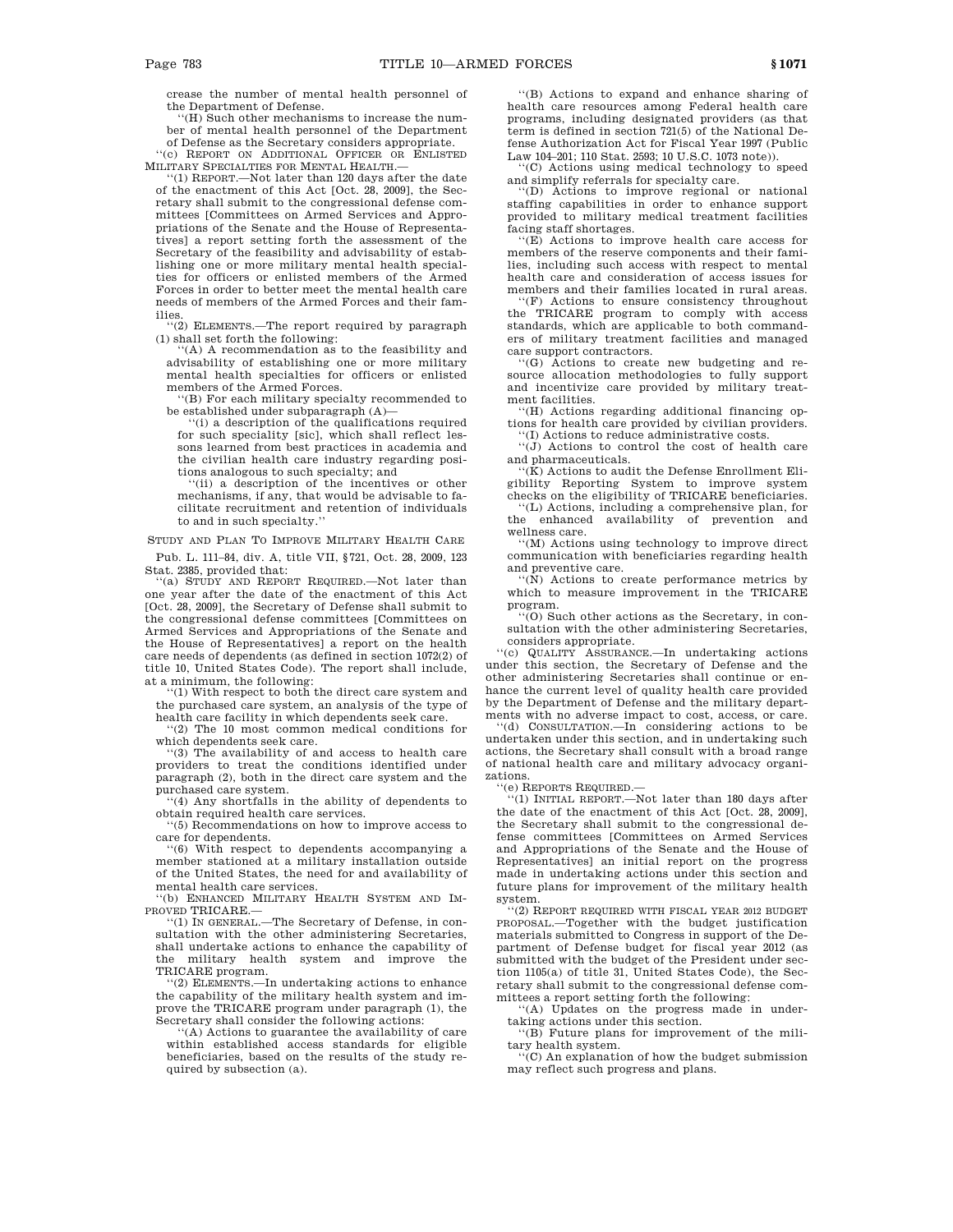''(3) PERIODIC REPORTS.—The Secretary shall, on a periodic basis, submit to the congressional defense committees a report on the progress being made in the improvement of the TRICARE program under this section.

''(4) ELEMENTS.—Each report under this subsection shall include the following:

''(A) A description and assessment of the progress made as of the date of such report in the improvement of the TRICARE program.

''(B) Such recommendations for administrative or legislative action as the Secretary considers appropriate to expedite and enhance the improvement of the TRICARE program.

''(f) DEFINITIONS.—In this section: ''(1) The term 'administering Secretaries' has the meaning given that term in section 1072(3) of title 10, United States Code.

''(2) The term 'TRICARE program' has the meaning given that term in section 1072(7) of title 10, United States Code.''

#### PROGRAM FOR HEALTH CARE DELIVERY AT MILITARY INSTALLATIONS WITH PROJECTED GROWTH

Pub. L. 110–417, [div. A], title VII, §705, Oct. 14, 2008, 122 Stat. 4499, provided that:

''(a) PROGRAM.—The Secretary of Defense is authorized to develop a plan to establish a program to build cooperative health care arrangements and agreements between military installations projected to grow and local and regional non-military health care systems.

''(b) REQUIREMENTS OF PLAN.—In developing the plan,

the Secretary of Defense shall— ''(1) identify and analyze health care delivery options involving the private sector and health care services in military facilities located on military installations;

''(2) develop methods for determining the cost avoidance or savings resulting from innovative partnerships between the Department of Defense and the private sector;

''(3) develop requirements for Department of Defense health care providers to deliver health care in

civilian community hospitals; and ''(4) collaborate with State and local authorities to create an arrangement to share and exchange, between the Department of Defense and nonmilitary health care systems, personal health information,

and data of military personnel and their families. ''(c) COORDINATION WITH OTHER ENTITIES.—The plan shall include requirements for coordination with Federal, State, and local entities, TRICARE managed care support contractors, and other contracted assets around installations selected for participation in the program.

(d) CONSULTATION REQUIREMENTS.—The Secretary of Defense shall develop the plan in consultation with the Secretaries of the military departments.

''(e) SELECTION OF MILITARY INSTALLATIONS.—Each selected military installation shall meet the following criteria:

''(1) The military installation has members of the Armed Forces on active duty and members of reserve components of the Armed Forces that use the installation as a training and operational base, with members routinely deploying in support of the global war on terrorism.

''(2) The military population of an installation will significantly increase by 2013 due to actions related to either Grow the Force initiatives or recommendations of the Defense Base Realignment and Closure

Commission. ''(3) There is a military treatment facility on the installation that has—

'(A) no inpatient or trauma center care capabilities; and

''(B) no current or planned capacity that would satisfy the proposed increase in military personnel at the installation.

''(4) There is a civilian community hospital near the military installation, and the military treatment facility has—

''(A) no inpatient services or limited capability to expand inpatient care beds, intensive care, and specialty services; and

''(B) limited or no capability to provide trauma care.

'(f) REPORTS.—Not later than one year after the date of the enactment of this Act [Oct. 14, 2008], and every year thereafter, the Secretary of Defense shall submit to the Committees on Armed Services of the Senate and House of Representatives an annual report on any plan developed under subsection (a).

CENTER OF EXCELLENCE IN PREVENTION, DIAGNOSIS, MITIGATION, TREATMENT, AND REHABILITATION OF HEARING LOSS AND AUDITORY SYSTEM INJURIES

Pub. L. 110–417, [div. A], title VII, §721, Oct. 14, 2008, 122 Stat. 4506, provided that:

(a) IN GENERAL.—The Secretary of Defense shall establish within the Department of Defense a center of excellence in the prevention, diagnosis, mitigation, treatment, and rehabilitation of hearing loss and auditory system injury to carry out the responsibilities specified in subsection (c).

''(b) PARTNERSHIPS.—The Secretary shall ensure that the center collaborates to the maximum extent practicable with the Secretary of Veterans Affairs, institutions of higher education, and other appropriate public and private entities (including international entities) to carry out the responsibilities specified in subsection (c). ''(c) RESPONSIBILITIES.—

''(1) IN GENERAL.—The center shall— ''(A) implement a comprehensive plan and strategy for the Department of Defense, as developed by the Secretary of Defense, for a registry of information for the tracking of the diagnosis, surgical intervention or other operative procedure, other treatment, and follow up for each case of hearing loss and auditory system injury incurred by a member of the Armed Forces while serving on active

duty; ''(B) ensure the electronic exchange with the Secretary of Veterans Affairs of information obtained through tracking under subparagraph (A); and

'(C) enable the Secretary of Veterans Affairs to access the registry and add information pertaining to additional treatments or surgical procedures and eventual hearing outcomes for veterans who were entered into the registry and subsequently received treatment through the Veterans Health Administration.

''(2) DESIGNATION OF REGISTRY.—The registry under this subsection shall be known as the 'Hearing Loss and Auditory System Injury Registry' (hereinafter referred to as the 'Registry').

''(3) CONSULTATION IN DEVELOPMENT.—The center shall develop the Registry in consultation with audiologists, speech and language pathologists, otolaryngologists, and other specialist personnel of the Department of Defense and the audiologists, speech and language pathologists, otolaryngologists, and other specialist personnel of the Department of Veterans Affairs. The mechanisms and procedures of the Registry shall reflect applicable expert research on military and other hearing loss.

''(4) MECHANISMS.—The mechanisms of the Registry for tracking under paragraph  $(1)(\mathbf{A})$  shall ensure that each military medical treatment facility or other medical facility shall submit to the center for inclusion in the Registry information on the diagnosis, surgical intervention or other operative procedure, other treatment, and follow up for each case of hearing loss and auditory system injury described in that paragraph as follows (to the extent applicable):

''(A) Not later than 30 days after surgery or other operative intervention, including a surgery or other operative intervention carried out as a result of a follow-up examination.

'(B) Not later than 180 days after the hearing loss and auditory system injury is reported or recorded in the medical record.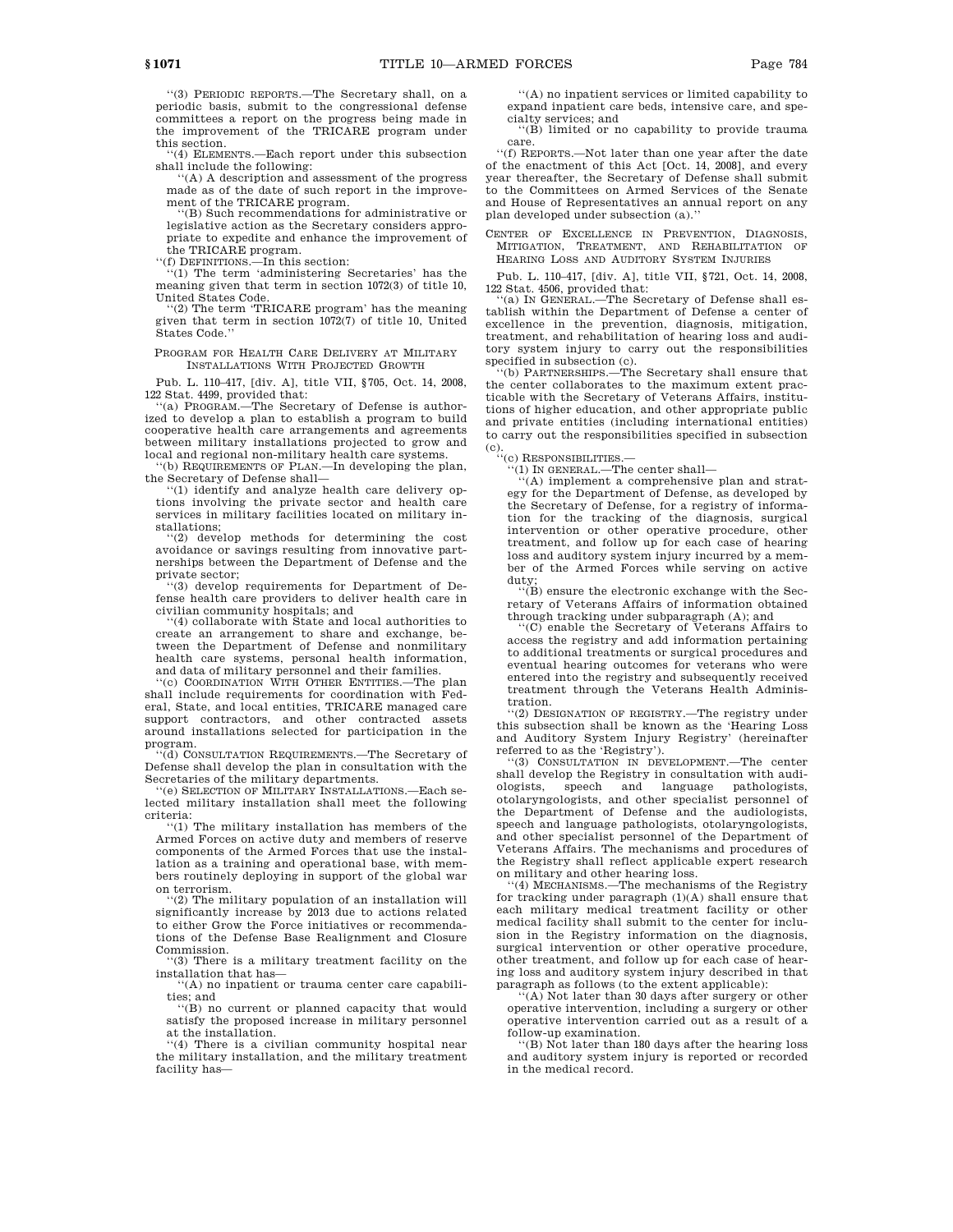''(5) COORDINATION OF CARE AND BENEFITS.—(A) The center shall provide notice to the National Center for Rehabilitative Auditory Research (NCRAR) of the Department of Veterans Affairs and to the auditory system impairment services of the Veterans Health Administration on each member of the Armed Forces described in subparagraph (B) for purposes of ensuring the coordination of the provision of ongoing auditory system rehabilitation benefits and services by the Department of Veterans Affairs after the separation or release of such member from the Armed Forces.

''(B) A member of the Armed Forces described in this subparagraph is a member of the Armed Forces with significant hearing loss or auditory system injury incurred while serving on active duty, including a member with auditory dysfunction related to traumatic brain injury.

''(d) UTILIZATION OF REGISTRY INFORMATION.—The Secretary of Defense and the Secretary of Veterans Affairs shall jointly ensure that information in the Registry is available to appropriate audiologists, speech and language pathologists, otolaryngologists, and other specialist personnel of the Department of Defense and the Department of Veterans Affairs for purposes of encouraging and facilitating the conduct of research, and the development of best practices and clinical education, on hearing loss or auditory system injury incurred by members of the Armed Forces.

''(e) INCLUSION OF RECORDS OF OIF/OEF VETERANS.— The Secretary of Defense shall take appropriate actions to include in the Registry such records of members of the Armed Forces who incurred a hearing loss or auditory system injury while serving on active duty on or after September 11, 2001, but before the establishment of the Registry, as the Secretary considers appropriate for purposes of the Registry.''

# WOUNDED WARRIOR HEALTH CARE IMPROVEMENTS

Pub. L. 110–181, div. A, title XVI, §§1602, 1603, 1611–1614, 1616, 1618, 1621–1623, 1631, 1635, 1644, 1648, 1651, 1662, 1671, 1672, 1676, Jan. 28, 2008, 122 Stat. 431–443, 447, 450–455, 458, 460, 467, 473, 476, 479, 481, 484, as amended by Pub. L. 110–417, [div. A], title II, §252, title VII, §§722, 724, title X, §1061(b)(13), Oct. 14, 2008, 122 Stat. 4400, 4508, 4509, 4613; Pub. L. 111–84, div. A, title VI, §632(h), Oct. 28, 2009, 123 Stat. 2362; Pub. L. 112–56, title II, §231, Nov. 21, 2011, 125 Stat. 719; Pub. L. 112–81, div. A, title VI, §631(f)(4)(B), title VII, §707, Dec. 31, 2011, 125 Stat. 1465, 1474; Pub. L. 112–239, div. A, title X, §1076(a)(9), Jan. 2, 2013, 126 Stat. 1948; Pub. L. 113–175, title I, §105, Sept. 26, 2014, 128 Stat. 1903; Pub. L. 113–291, div. A, title V, §591, title VII, §724, Dec. 19, 2014, 128 Stat. 3394, 3418; Pub. L. 114–58, title II, §204, title IV, §411, Sept. 30, 2015, 129 Stat. 533, 536; Pub. L. 114–92, div. A, title X, §1072(e), (f), Nov. 25, 2015, 129 Stat. 995; Pub. L. 114–228, title II, §204, title IV, §414, Sept. 29, 2016, 130 Stat. 938, 941; Pub. L. 115–62, title II, §203, Sept. 29, 2017, 131 Stat. 1162, provided that:

''SEC. 1602. GENERAL DEFINITIONS.

''In this title [see Short Title of 2008 Amendment note above]:

'(1) APPROPRIATE COMMITTEES OF CONGRESS.-The term 'appropriate committees of Congress' means—

''(A) the Committees on Armed Services, Veterans' Affairs, and Appropriations of the Senate; and ''(B) the Committees on Armed Services, Veter-

ans' Affairs, and Appropriations of the House of Representatives.

''(2) BENEFITS DELIVERY AT DISCHARGE PROGRAM.— The term 'Benefits Delivery at Discharge Program' means a program administered jointly by the Secretary of Defense and the Secretary of Veterans Affairs to provide information and assistance on available benefits and other transition assistance to members of the Armed Forces who are separating from the Armed Forces, including assistance to obtain any disability benefits for which such members may be eligible.

''(3) DISABILITY EVALUATION SYSTEM.—The term 'Disability Evaluation System' means the following:

''(A) A system or process of the Department of Defense for evaluating the nature and extent of disabilities affecting members of the Armed Forces that is operated by the Secretaries of the military departments and is comprised of medical evaluation boards, physical evaluation boards, counseling of members, and mechanisms for the final disposition of disability evaluations by appropriate personnel.

''(B) A system or process of the Coast Guard for evaluating the nature and extent of disabilities affecting members of the Coast Guard that is operated by the Secretary of Homeland Security and is similar to the system or process of the Department of Defense described in subparagraph (A).

'(4) ELIGIBLE FAMILY MEMBER.—The term 'eligible family member', with respect to a recovering service member, means a family member (as defined in section 481h(b)(3)(B) of title 37, United States Code) who is on invitational travel orders or serving as a nonmedical attendee while caring for the recovering service member for more than 45 days during a oneyear period.

''(5) MEDICAL CARE.—The term 'medical care' includes mental health care.

'(6) OUTPATIENT STATUS.—The term 'outpatient status', with respect to a recovering service member, means the status of a recovering service member assigned to—

 $(A)$  a military medical treatment facility as an outpatient; or

''(B) a unit established for the purpose of providing command and control of members of the Armed Forces receiving medical care as outpatients.

 $''(7)$  RECOVERING SERVICE MEMBER.—The term covering service member' means a member of the Armed Forces, including a member of the National Guard or a Reserve, who is undergoing medical treatment, recuperation, or therapy and is in an outpatient status while recovering from a serious injury or illness related to the member's military service.

''(8) SERIOUS INJURY OR ILLNESS.—The term 'serious injury or illness', in the case of a member of the Armed Forces, means an injury or illness incurred by the member in line of duty on active duty in the Armed Forces that may render the member medically unfit to perform the duties of the member's office, grade, rank, or rating.

''(9) TRICARE PROGRAM.—The term 'TRICARE program' has the meaning given that term in section 1072(7) of title 10, United States Code. [As amended Pub. L. 110–417, [div. A], title X, §1061(b)(13), Oct. 14, 2008, 122 Stat. 4613; Pub. L. 111–84, div. A, title VI, §632(h), Oct. 28, 2009, 123 Stat. 2362.]

''SEC. 1603. CONSIDERATION OF GENDER-SPECIFIC NEEDS OF RECOVERING SERVICE MEMBERS AND VETERANS.

''(a) IN GENERAL.—In developing and implementing the policy required by section 1611(a), and in otherwise carrying out any other provision of this title [see Short Title of 2008 Amendment note above] or any amendment made by this title, the Secretary of Defense and the Secretary of Veterans Affairs shall take into account and fully address any unique gender-specific needs of recovering service members and veterans under such policy or other provision.

''(b) REPORTS.—In submitting any report required by this title or an amendment made by this title, the Secretary of Defense and the Secretary of Veterans Affairs shall, to the extent applicable, include a description of the manner in which the matters covered by such report address the unique gender-specific needs of recovering service members and veterans.

''SEC. 1611. COMPREHENSIVE POLICY ON IMPROVE-MENTS TO CARE, MANAGEMENT, AND TRANSI-TION OF RECOVERING SERVICE MEMBERS.

''(a) COMPREHENSIVE POLICY REQUIRED.—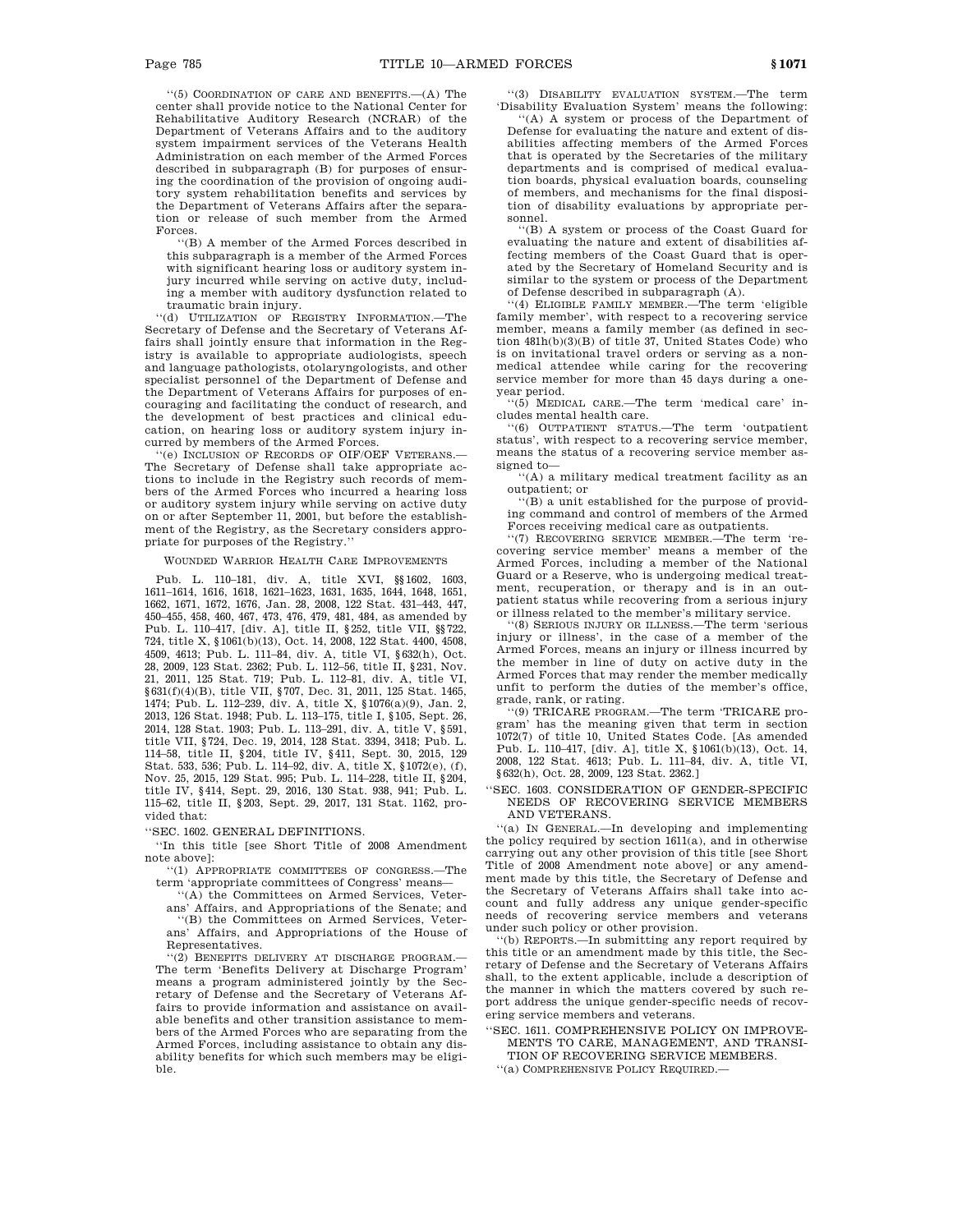''(1) IN GENERAL.—Not later than July 1, 2008, the Secretary of Defense and the Secretary of Veterans Affairs shall, to the extent feasible, jointly develop and implement a comprehensive policy on improvements to the care, management, and transition of re-

covering service members. ''(2) SCOPE OF POLICY.—The policy shall cover each

of the following: ''(A) The care and management of recovering service members.

''(B) The medical evaluation and disability evaluation of recovering service members.

''(C) The return of service members who have recovered to active duty when appropriate.

''(D) The transition of recovering service members from receipt of care and services through the Department of Defense to receipt of care and services through the Department of Veterans Affairs. ''(3) CONSULTATION.—The Secretary of Defense and

the Secretary of Veterans Affairs shall develop the policy in consultation with the heads of other appropriate departments and agencies of the Federal Government and with appropriate non-governmental organizations having an expertise in matters relating to the policy.

''(4) UPDATE.—The Secretary of Defense and the Secretary of Veterans Affairs shall jointly update the policy on a periodic basis, but not less often than annually, in order to incorporate in the policy, as appropriate, the following:

'(A) The results of the reviews required under subsections (b) and (c).

''(B) Best practices identified through pilot programs carried out under this title.

''(C) Improvements to matters under the policy otherwise identified and agreed upon by the Secretary of Defense and the Secretary of Veterans Affairs.

''(b) REVIEW OF CURRENT POLICIES AND PROCEDURES.— ''(1) REVIEW REQUIRED.—In developing the policy required by subsection (a), the Secretary of Defense and the Secretary of Veterans Affairs shall, to the extent necessary, jointly and separately conduct a review of all policies and procedures of the Department of Defense and the Department of Veterans Affairs that

apply to, or shall be covered by, the policy. ''(2) PURPOSE.—The purpose of the review shall be to identify the most effective and patient-oriented approaches to care and management of recovering service members for purposes of—

''(A) incorporating such approaches into the pol-

icy; and ''(B) extending such approaches, where applicable, to the care and management of other injured or ill members of the Armed Forces and veterans.

'(3) ELEMENTS.—In conducting the review, the Secretary of Defense and the Secretary of Veterans Affairs shall—

''(A) identify among the policies and procedures described in paragraph (1) best practices in approaches to the care and management of recovering service members;

''(B) identify among such policies and procedures existing and potential shortfalls in the care and management of recovering service members (including care and management of recovering service members on the temporary disability retired list), and determine means of addressing any shortfalls

so identified; ''(C) determine potential modifications of such policies and procedures in order to ensure consistency and uniformity, where appropriate, in the application of such policies and procedures—

''(i) among the military departments; ''(ii) among the Veterans Integrated Services Networks (VISNs) of the Department of Veterans Affairs; and

''(iii) between the military departments and the

Veterans Integrated Services Networks; and

''(D) develop recommendations for legislative and administrative action necessary to implement the results of the review.

''(4) DEADLINE FOR COMPLETION.—The review shall be completed not later than 90 days after the date of the enactment of this Act [Jan. 28, 2008].

''(c) CONSIDERATION OF EXISTING FINDINGS, RECOM-MENDATIONS, AND PRACTICES.—In developing the policy required by subsection (a), the Secretary of Defense and the Secretary of Veterans Affairs shall take into account the following:

''(1) The findings and recommendations of applicable studies, reviews, reports, and evaluations that address matters relating to the policy, including, but not limited, to the following:

''(A) The Independent Review Group on Rehabilitative Care and Administrative Processes at Walter Reed Army Medical Center and National Naval Medical Center, appointed by the Secretary of Defense.

''(B) The Secretary of Veterans Affairs Task Force on Returning Global War on Terror Heroes, appointed by the President.

''(C) The President's Commission on Care for America's Returning Wounded Warriors.

''(D) The Veterans' Disability Benefits Commission established by title XV of the National Defense Authorization Act for Fiscal Year 2004 (Public Law 108–136; 117 Stat. 1676; 38 U.S.C. 1101 note).

''(E) The President's Task Force to Improve Health Care Delivery for Our Nation's Veterans, of March 2003.

''(F) The Report of the Congressional Commission on Servicemembers and Veterans Transition Assistance, of 1999, chaired by Anthony J. Principi.

''(G) The President's Commission on Veterans' Pensions, of 1956, chaired by General Omar N. Bradley.

''(2) The experience and best practices of the Department of Defense and the military departments on matters relating to the policy.

''(3) The experience and best practices of the Department of Veterans Affairs on matters relating to the policy.

''(4) Such other matters as the Secretary of Defense and the Secretary of Veterans Affairs consider appropriate.

''(d) TRAINING AND SKILLS OF HEALTH CARE PROFES-SIONALS, RECOVERY CARE COORDINATORS, MEDICAL CARE CASE MANAGERS, AND NON-MEDICAL CARE MANAGERS FOR RECOVERING SERVICE MEMBERS.-

''(1) IN GENERAL.—The policy required by subsection (a) shall provide for uniform standards among the military departments for the training and skills of health care professionals, recovery care coordinators, medical care case managers, and non-medical care managers for recovering service members under subsection (e) in order to ensure that such personnel are able to—

''(A) detect early warning signs of post-traumatic stress disorder (PTSD), suicidal or homicidal thoughts or behaviors, and other behavioral health concerns among recovering service members; and

''(B) promptly notify appropriate health care professionals following detection of such signs.

''(2) TRACKING OF NOTIFICATIONS.—In providing for uniform standards under paragraph  $(1)$ , the policy shall include a mechanism or system to track the number of notifications made by recovery care coordinators, medical care case managers, and nonmedical care managers to health care professionals under paragraph (1)(A) regarding early warning signs of post-traumatic stress disorder and suicide in recovering service members.

''(e) SERVICES FOR RECOVERING SERVICE MEMBERS.— The policy required by subsection (a) shall provide for improvements as follows with respect to the care, management, and transition of recovering service members:

'(1) COMPREHENSIVE RECOVERY PLAN FOR RECOVER-ING SERVICE MEMBERS.—The policy shall provide for uniform standards and procedures for the development of a comprehensive recovery plan for each recovering service member that covers the full spec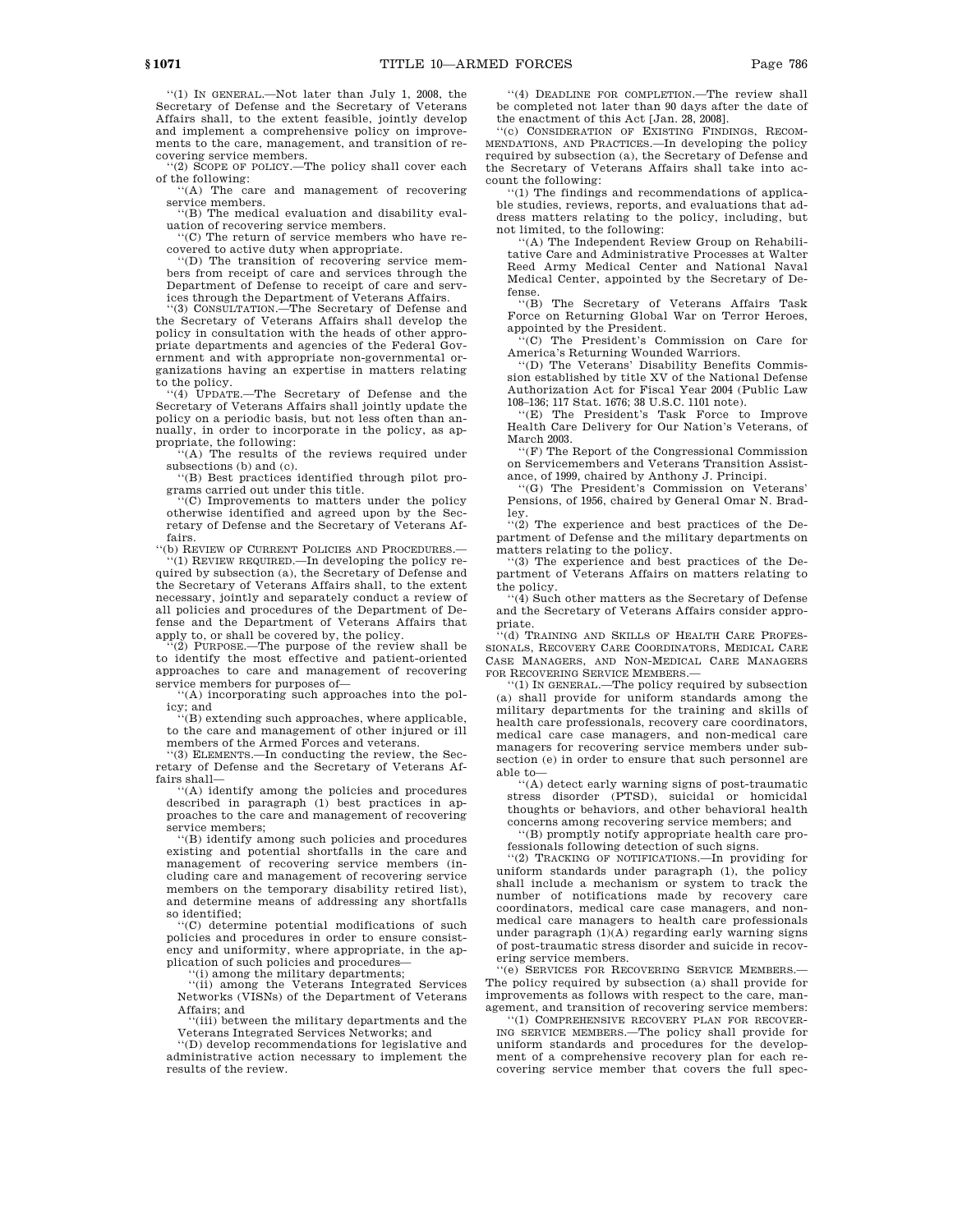trum of care, management, transition, and rehabilitation of the service member during recovery.

''(2) RECOVERY CARE COORDINATORS FOR RECOVERING SERVICE MEMBERS.

''(A) IN GENERAL.—The policy shall provide for a uniform program for the assignment to recovering service members of recovery care coordinators having the duties specified in subparagraph (B).

''(B) DUTIES.—The duties under the program of a recovery care coordinator for a recovering service member shall include, but not be limited to, overseeing and assisting the service member in the service member's course through the entire spectrum of care, management, transition, and rehabilitation services available from the Federal Government, including services provided by the Department of Defense, the Department of Veterans Affairs, the Department of Labor, and the Social Security Administration.

''(C) LIMITATION ON NUMBER OF SERVICE MEMBERS MANAGED BY COORDINATORS.—The maximum number of recovering service members whose cases may be assigned to a recovery care coordinator under the program at any one time shall be such number as the policy shall specify, except that the Secretary of the military department concerned may waive such limitation with respect to a given coordinator for not more than 120 days in the event of unforeseen circumstances (as specified in the policy).

(D) TRAINING.—The policy shall specify standard training requirements and curricula for recovery care coordinators under the program, including a requirement for successful completion of the training program before a person may assume the duties of such a coordinator.

'(E) RESOURCES.—The policy shall include mechanisms to ensure that recovery care coordinators under the program have the resources necessary to expeditiously carry out the duties of such coordinators under the program.

''(F) SUPERVISION.—The policy shall specify requirements for the appropriate rank or grade, and appropriate occupation, for persons appointed to head and supervise recovery care coordinators.

''(3) MEDICAL CARE CASE MANAGERS FOR RECOVERING SERVICE MEMBERS.—

'(A) IN GENERAL.—The policy shall provide for a uniform program among the military departments for the assignment to recovering service members of medical care case managers having the duties specified in subparagraph (B).

''(B) DUTIES.—The duties under the program of a medical care case manager for a recovering service member (or the service member's immediate family or other designee if the service member is incapable of making judgments about personal medical care) shall include, at a minimum, the following:

''(i) Assisting in understanding the service member's medical status during the care, recov-

ery, and transition of the service member. ''(ii) Assisting in the receipt by the service member of prescribed medical care during the care, recovery, and transition of the service member.

''(iii) Conducting a periodic review of the medical status of the service member, which review shall be conducted, to the extent practicable, in person with the service member, or, whenever the conduct of the review in person is not practicable, with the medical care case manager submitting to the manager's supervisor a written explanation why the review in person was not practicable (if the Secretary of the military department concerned elects to require such written explanations for purposes of the program).

''(C) LIMITATION ON NUMBER OF SERVICE MEMBERS MANAGED BY MANAGERS.—The maximum number of recovering service members whose cases may be assigned to a medical care case manager under the program at any one time shall be such number as the policy shall specify, except that the Secretary of the military department concerned may waive such limitation with respect to a given manager for not more than 120 days in the event of unforeseen circumstances (as specified in the policy).

 $f(D)$  TRAINING.—The policy shall specify standard training requirements and curricula for medical care case managers under the program, including a requirement for successful completion of the training program before a person may assume the duties of such a manager.

'(E) RESOURCES.—The policy shall include mechanisms to ensure that medical care case managers under the program have the resources necessary to expeditiously carry out the duties of such managers under the program.

''(F) SUPERVISION AT ARMED FORCES MEDICAL FA-CILITIES.—The policy shall specify requirements for the appropriate rank or grade, and appropriate occupation, for persons appointed to head and supervise the medical care case managers at each medical facility of the Armed Forces. Persons so appointed may be appointed from the Army Medical Corps, Army Medical Service Corps, Army Nurse Corps, Navy Medical Corps, Navy Medical Service Corps, Navy Nurse Corps, Air Force Medical Service, or other corps or civilian health care professional, as applicable, at the discretion of the Secretary of Defense.

'(4) NON-MEDICAL CARE MANAGERS FOR RECOVERING SERVICE MEMBERS.—

'(A) IN GENERAL.—The policy shall provide for a uniform program among the military departments for the assignment to recovering service members of non-medical care managers having the duties specified in subparagraph (B).

''(B) DUTIES.—The duties under the program of a non-medical care manager for a recovering service member shall include, at a minimum, the following:

''(i) Communicating with the service member and with the service member's family or other individuals designated by the service member regarding non-medical matters that arise during the care, recovery, and transition of the service member.

''(ii) Assisting with oversight of the service member's welfare and quality of life.

''(iii) Assisting the service member in resolving problems involving financial, administrative, personnel, transitional, and other matters that arise during the care, recovery, and transition of the service member.

''(C) DURATION OF DUTIES.—The policy shall provide that a non-medical care manager shall perform duties under the program for a recovering service member until the service member is returned to active duty or retired or separated from the Armed Forces.

''(D) LIMITATION ON NUMBER OF SERVICE MEMBERS MANAGED BY MANAGERS.—The maximum number of recovering service members whose cases may be assigned to a non-medical care manager under the program at any one time shall be such number as the policy shall specify, except that the Secretary of the military department concerned may waive such limitation with respect to a given manager for not more than 120 days in the event of unforeseen circumstances (as specified in the policy).

''(E) TRAINING.—The policy shall specify standard training requirements and curricula among the military departments for non-medical care managers under the program, including a requirement for successful completion of the training program before a person may assume the duties of such a manager.

'(F) RESOURCES.—The policy shall include mechanisms to ensure that non-medical care managers under the program have the resources necessary to expeditiously carry out the duties of such managers under the program.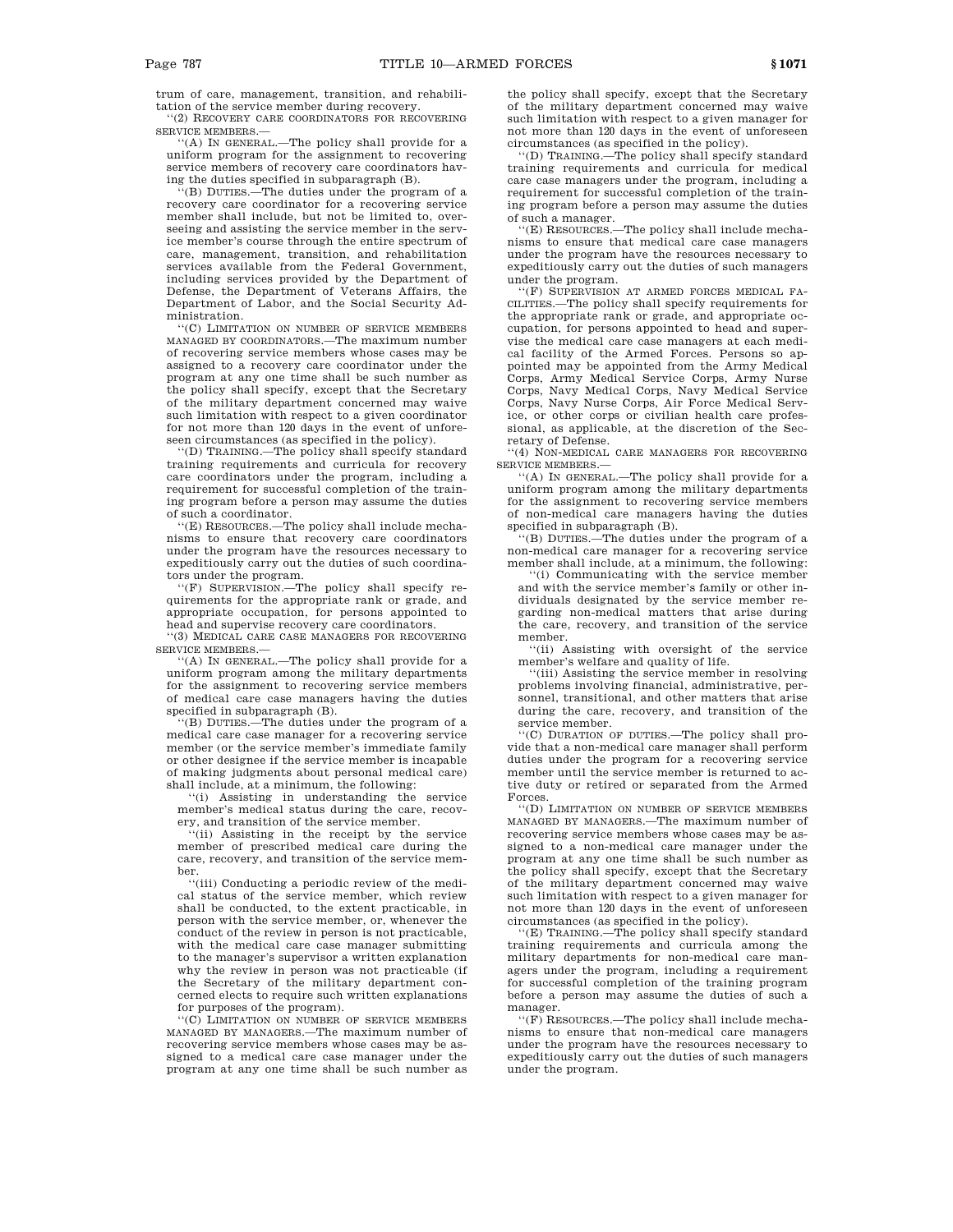''(G) SUPERVISION AT ARMED FORCES MEDICAL FA-CILITIES.—The policy shall specify requirements for the appropriate rank and occupational speciality for persons appointed to head and supervise the non-medical care managers at each medical facility of the Armed Forces.

''(5) ACCESS OF RECOVERING SERVICE MEMBERS TO NON-URGENT HEALTH CARE FROM THE DEPARTMENT OF DEFENSE OR OTHER PROVIDERS UNDER TRICARE.—

'(A) IN GENERAL.—The policy shall provide for appropriate minimum standards for access of recovering service members to non-urgent medical care and other health care services as follows:

''(i) In medical facilities of the Department of Defense.

''(ii) Through the TRICARE program.

''(B) MAXIMUM WAITING TIMES FOR CERTAIN CARE.— The standards for access under subparagraph (A) shall include such standards on maximum waiting times of recovering service members as the policy shall specify for care that includes, but is not limited to, the following:

''(i) Follow-up care.

''(ii) Specialty care.

''(iii) Diagnostic referrals and studies.

''(iv) Surgery based on a physician's determination of medical necessity.

''(C) WAIVER BY RECOVERING SERVICE MEMBERS.—

The policy shall permit any recovering service member to waive a standard for access under this paragraph under such circumstances and conditions as the policy shall specify.

''(6) ASSIGNMENT OF RECOVERING SERVICE MEMBERS TO LOCATIONS OF CARE.—

''(A) IN GENERAL.—The policy shall provide for uniform guidelines among the military departments for the assignment of recovering service members to a location of care, including guidelines that provide for the assignment of recovering service members, when medically appropriate, to care and residential facilities closest to their duty station or home of record or the location of their designated care giver at the earliest possible time.

''(B) REASSIGNMENT FROM DEFICIENT FACILITIES.— The policy shall provide for uniform guidelines and procedures among the military departments for the reassignment of recovering service members from a medical or medical-related support facility determined by the Secretary of Defense to violate the standards required by section 1648 to another appropriate medical or medical-related support facility until the correction of violations of such standards at the medical or medical-related support facility from which such service members are reassigned.

''(7) TRANSPORTATION AND SUBSISTENCE FOR RECOV-ERING SERVICE MEMBERS.—The policy shall provide for uniform standards among the military departments on the availability of appropriate transportation and subsistence for recovering service members to facilitate their obtaining needed medical care and services.

''(8) WORK AND DUTY ASSIGNMENTS FOR RECOVERING SERVICE MEMBERS.—The policy shall provide for uniform criteria among the military departments for the assignment of recovering service members to work and duty assignments that are compatible with their medical conditions.

''(9) ACCESS OF RECOVERING SERVICE MEMBERS TO EDUCATIONAL AND VOCATIONAL TRAINING AND REHABILI-TATION.—The policy shall provide for uniform standards among the military departments on the provision of educational and vocational training and rehabilitation opportunities for recovering service members at the earliest possible point in their recovery.

''(10) TRACKING OF RECOVERING SERVICE MEMBERS.— The policy shall provide for uniform procedures among the military departments on tracking recover-

ing service members to facilitate— ''(A) locating each recovering service member; and

''(B) tracking medical care appointments of recovering service members to ensure timeliness and compliance of recovering service members with appointments, and other physical and evaluation timelines, and to provide any other information needed to conduct oversight of the care, management, and transition of recovering service members.

'(11) REFERRALS OF RECOVERING SERVICE MEMBERS TO OTHER CARE AND SERVICES PROVIDERS.—The policy shall provide for uniform policies, procedures, and criteria among the military departments on the referral of recovering service members to the Department of Veterans Affairs and other private and public entities (including universities and rehabilitation hospitals, centers, and clinics) in order to secure the most appropriate care for recovering service members, which policies, procedures, and criteria shall take into account, but not be limited to, the medical needs of recovering service members and the geographic location of available necessary recovery care services.

''(f) SERVICES FOR FAMILIES OF RECOVERING SERVICE MEMBERS.—The policy required by subsection (a) shall provide for improvements as follows with respect to services for families of recovering service members:

''(1) SUPPORT FOR FAMILY MEMBERS OF RECOVERING SERVICE MEMBERS.—The policy shall provide for uniform guidelines among the military departments on the provision by the military departments of support for family members of recovering service members who are not otherwise eligible for care under section 1672 in caring for such service members during their recovery.

''(2) ADVICE AND TRAINING FOR FAMILY MEMBERS OF RECOVERING SERVICE MEMBERS.—The policy shall provide for uniform requirements and standards among the military departments on the provision by the military departments of advice and training, as appropriate, to family members of recovering service members with respect to care for such service members during their recovery.

''(3) MEASUREMENT OF SATISFACTION OF FAMILY MEM-BERS OF RECOVERING SERVICE MEMBERS WITH QUALITY OF HEALTH CARE SERVICES.—The policy shall provide for uniform procedures among the military departments on the measurement of the satisfaction of family members of recovering service members with the quality of health care services provided to such serv-

ice members during their recovery. ''(4) JOB PLACEMENT SERVICES FOR FAMILY MEMBERS OF RECOVERING SERVICE MEMBERS.—The policy shall provide for procedures for application by eligible family members during a one-year period for job placement services otherwise offered by the Department of Defense.

(g) OUTREACH TO RECOVERING SERVICE MEMBERS AND THEIR FAMILIES ON COMPREHENSIVE POLICY.—The policy required by subsection (a) shall include procedures and mechanisms to ensure that recovering service members and their families are fully informed of the policies required by this section, including policies on medical care for recovering service members, on the management and transition of recovering service members, and on the responsibilities of recovering service members and their family members throughout the continuum of care and services for recovering service members under this section.

''(h) APPLICABILITY OF COMPREHENSIVE POLICY TO RE-COVERING SERVICE MEMBERS ON TEMPORARY DISABILITY RETIRED LIST.—Appropriate elements of the policy required by this section shall apply to recovering service members whose names are placed on the temporary disability retired list in such manner, and subject to such terms and conditions, as the Secretary of Defense shall prescribe in regulations for purposes of this subsection. 'SEC. 1612. MEDICAL EVALUATIONS AND PHYSICAL

DISABILITY EVALUATIONS OF RECOVERING SERVICE MEMBERS.

''(a) MEDICAL EVALUATIONS OF RECOVERING SERVICE MEMBERS.—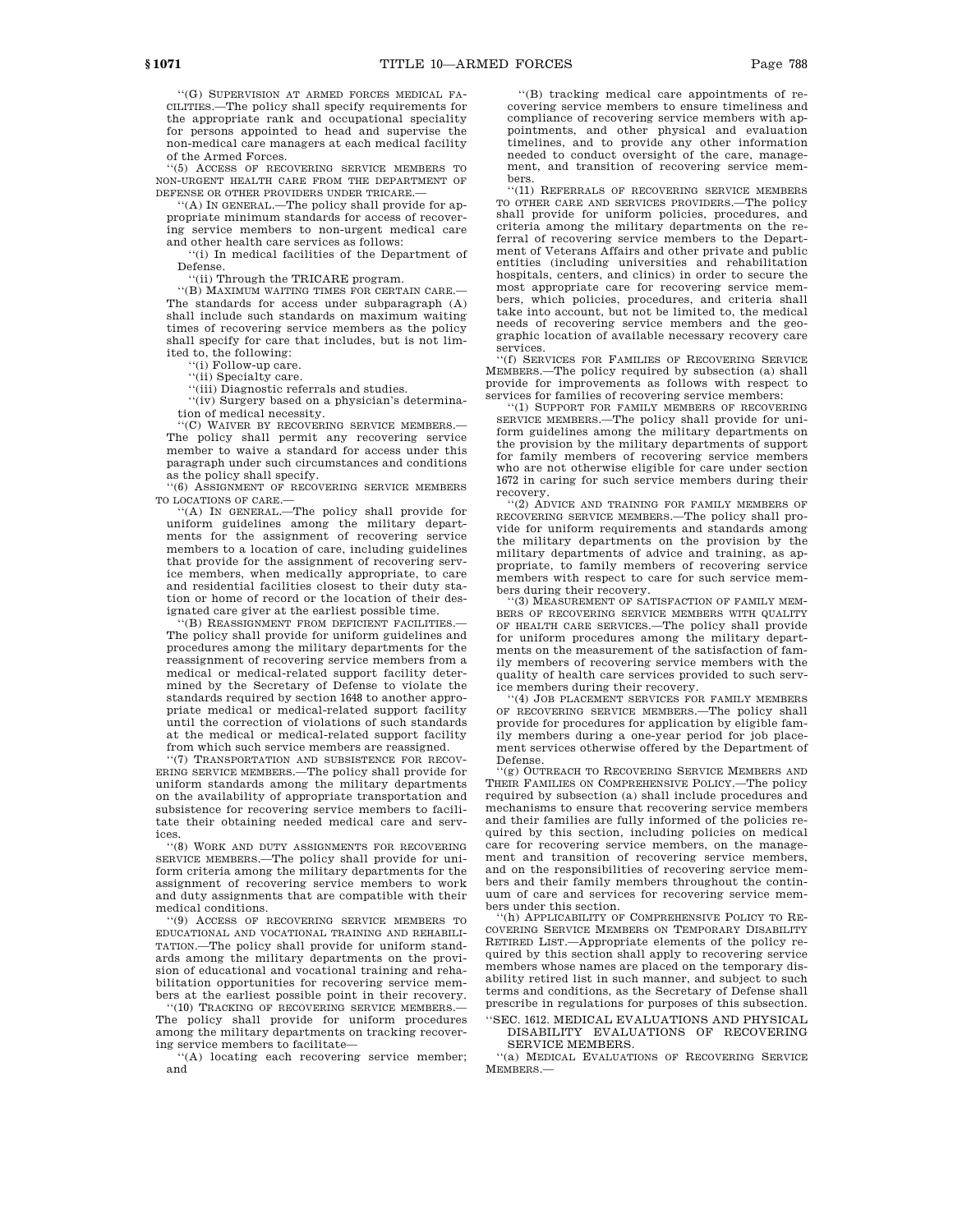''(1) IN GENERAL.—Not later than July 1, 2008, the Secretary of Defense shall develop a policy on improvements to the processes, procedures, and standards for the conduct by the military departments of medical evaluations of recovering service members.

'(2) ELEMENTS.-The policy on improvements to processes, procedures, and standards required under this subsection shall include and address the following:

''(A) Processes for medical evaluations of recovering service members that—

''(i) apply uniformly throughout the military departments; and

(ii) apply uniformly with respect to recovering service members who are members of the regular components of the Armed Forces and recovering service members who are members of the National Guard and Reserve.

''(B) Standard criteria and definitions for determining the achievement for recovering service members of the maximum medical benefit from treatment and rehabilitation.

''(C) Standard timelines for each of the following: ''(i) Determinations of fitness for duty of recovering service members.

''(ii) Specialty care consultations for recovering service members.

''(iii) Preparation of medical documents for recovering service members.

''(iv) Appeals by recovering service members of medical evaluation determinations, including determinations of fitness for duty.

''(D) Procedures for ensuring that—

''(i) upon request of a recovering service member being considered by a medical evaluation board, a physician or other appropriate health care professional who is independent of the medical evaluation board is assigned to the service member; and

''(ii) the physician or other health care professional assigned to a recovering service member under clause (i)—

''(I) serves as an independent source for review of the findings and recommendations of the medical evaluation board;

''(II) provides the service member with advice and counsel regarding the findings and recommendations of the medical evaluation board; and

''(III) advises the service member on whether the findings of the medical evaluation board adequately reflect the complete spectrum of injuries and illness of the service member.

''(E) Standards for qualifications and training of medical evaluation board personnel, including physicians, case workers, and physical disability evaluation board liaison officers, in conducting medical evaluations of recovering service members.

''(F) Standards for the maximum number of medical evaluation cases of recovering service members that are pending before a medical evaluation board at any one time, and requirements for the establishment of additional medical evaluation boards in the event such number is exceeded.

''(G) Standards for information for recovering service members, and their families, on the medical evaluation board process and the rights and responsibilities of recovering service members under that process, including a standard handbook on such information (which handbook shall also be available electronically).

''(b) PHYSICAL DISABILITY EVALUATIONS OF RECOVER-ING SERVICE MEMBERS.—

''(1) IN GENERAL.—Not later than July 1, 2008, the Secretary of Defense and the Secretary of Veterans Affairs shall develop a policy on improvements to the processes, procedures, and standards for the conduct of physical disability evaluations of recovering service members by the military departments and by the Department of Veterans Affairs.

''(2) ELEMENTS.—The policy on improvements to processes, procedures, and standards required under this subsection shall include and address the following:

''(A) A clearly-defined process of the Department of Defense and the Department of Veterans Affairs for disability determinations of recovering service members.

''(B) To the extent feasible, procedures to eliminate unacceptable discrepancies and improve consistency among disability ratings assigned by the military departments and the Department of Veterans Affairs, particularly in the disability evaluation of recovering service members, which procedures shall be subject to the following requirements and limitations:

''(i) Such procedures shall apply uniformly with respect to recovering service members who are members of the regular components of the Armed Forces and recovering service members who are members of the National Guard and Reserve.

'(ii) Under such procedures, each Secretary of a military department shall, to the extent feasible, utilize the standard schedule for rating disabilities in use by the Department of Veterans Affairs, including any applicable interpretation of such schedule by the United States Court of Appeals for Veterans Claims, in making any determination of disability of a recovering service member, except as otherwise authorized by section 1216a of title 10, United States Code (as added by section 1642 of this Act).

''(C) Uniform timelines among the military departments for appeals of determinations of disability of recovering service members, including timelines for presentation, consideration, and disposition of appeals.

''(D) Uniform standards among the military departments for qualifications and training of physical disability evaluation board personnel, including physical evaluation board liaison personnel, in conducting physical disability evaluations of recovering service members.

 $\check{E}$ ) Uniform standards among the military departments for the maximum number of physical disability evaluation cases of recovering service members that are pending before a physical disability evaluation board at any one time, and requirements for the establishment of additional physical disability evaluation boards in the event such number is exceeded.

''(F) Uniform standards and procedures among the military departments for the provision of legal counsel to recovering service members while undergoing evaluation by a physical disability evaluation board.

''(G) Uniform standards among the military departments on the roles and responsibilities of nonmedical care managers under section 1611(e)(4) and judge advocates assigned to recovering service members undergoing evaluation by a physical disability board, and uniform standards on the maximum number of cases involving such service members that are to be assigned to judge advocates at any one time.

''(c) ASSESSMENT OF CONSOLIDATION OF DEPARTMENT OF DEFENSE AND DEPARTMENT OF VETERANS AFFAIRS DISABILITY EVALUATION SYSTEMS -

''(1) IN GENERAL.—The Secretary of Defense and the Secretary of Veterans Affairs shall jointly submit to the appropriate committees of Congress a report on the feasability [sic] and advisability of consolidating the disability evaluation systems of the military departments and the disability evaluation system of the Department of Veterans Affairs into a single disability evaluation system. The report shall be submitted together with the report required by section

1611(a). ''(2) ELEMENTS.—The report required by paragraph (1) shall include the following: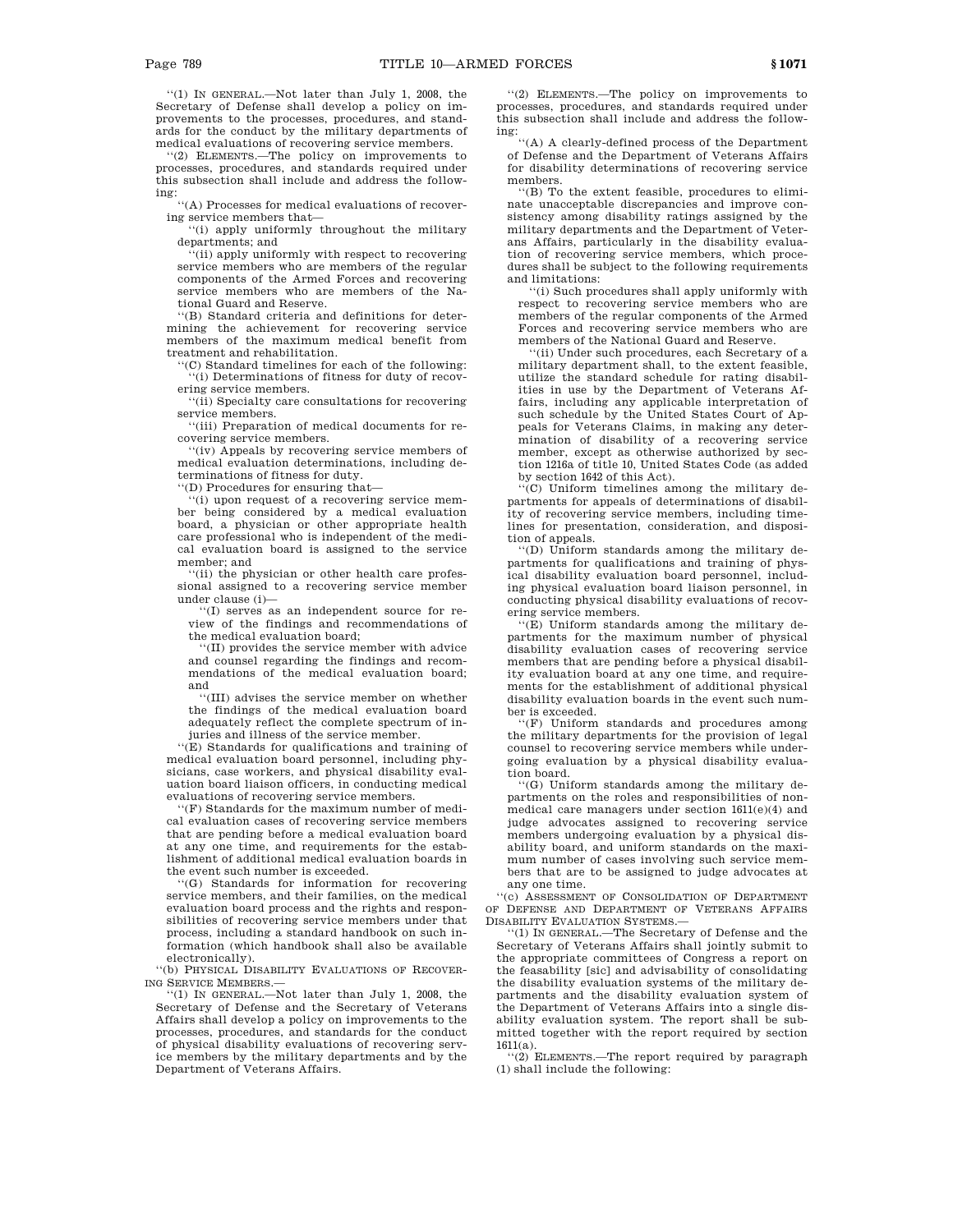''(A) An assessment of the feasability [sic] and advisability of consolidating the disability evaluation systems described in paragraph (1) as specified in that paragraph.

''(B) If the consolidation of the systems is consid-

ered feasible and advisable— ''(i) recommendations for various options for consolidating the systems as specified in paragraph (1); and

''(ii) recommendations for mechanisms to evaluate and assess any progress made in consolidating the systems as specified in that paragraph.

''SEC. 1613. RETURN OF RECOVERING SERVICE MEMBERS TO ACTIVE DUTY IN THE ARMED FORCES.

''The Secretary of Defense shall establish standards for determinations by the military departments on the return of recovering service members to active duty in the Armed Forces.

''SEC. 1614. TRANSITION OF RECOVERING SERVICE MEMBERS FROM CARE AND TREATMENT THROUGH THE DEPARTMENT OF DEFENSE TO CARE, TREATMENT, AND REHABILITATION THROUGH THE DEPARTMENT OF VETERANS AFFAIRS.

''(a) IN GENERAL.—Not later than July 1, 2008, the Secretary of Defense and the Secretary of Veterans Affairs shall jointly develop and implement processes, procedures, and standards for the transition of recovering service members from care and treatment through the Department of Defense to care, treatment, and rehabilitation through the Department of Veterans Affairs.

''(b) ELEMENTS.—The processes, procedures, and standards required under this section shall include the following:

''(1) Uniform, patient-focused procedures to ensure that the transition described in subsection (a) occurs without gaps in medical care and in the quality of medical care, benefits, and services.

(2) Procedures for the identification and tracking of recovering service members during the transition, and for the coordination of care and treatment of recovering service members during the transition, including a system of cooperative case management of recovering service members by the Department of Defense and the Department of Veterans Affairs during the transition.

''(3) Procedures for the notification of Department of Veterans Affairs liaison personnel of the commencement by recovering service members of the medical evaluation process and the physical disability evaluation process.

 $i(4)$  Procedures and timelines for the enrollment of recovering service members in applicable enrollment or application systems of the Department of Veterans Affairs with respect to health care, disability, education, vocational rehabilitation, or other benefits.

''(5) Procedures to ensure the access of recovering service members during the transition to vocational, educational, and rehabilitation benefits available through the Department of Veterans Affairs.

''(6) Standards for the optimal location of Department of Defense and Department of Veterans Affairs liaison and case management personnel at military medical treatment facilities, medical centers, and other medical facilities of the Department of Defense.

''(7) Standards and procedures for integrated medical care and management of recovering service members during the transition, including procedures for the assignment of medical personnel of the Department of Veterans Affairs to Department of Defense facilities to participate in the needs assessments of recovering service members before, during, and after

their separation from military service. ''(8) Standards for the preparation of detailed plans for the transition of recovering service members from care and treatment by the Department of Defense to care, treatment, and rehabilitation by the Department of Veterans Affairs, which plans shall—

''(A) be based on standardized elements with respect to care and treatment requirements and other applicable requirements; and

(B) take into account the comprehensive recovery plan for the recovering service member concerned as developed under section 1611(e)(1).

''(9) Procedures to ensure that each recovering service member who is being retired or separated under chapter 61 of title 10, United States Code, receives a written transition plan, prior to the time of retirement or separation, that—

'(A) specifies the recommended schedule and milestones for the transition of the service member from military service;

''(B) provides for a coordinated transition of the service member from the Department of Defense disability evaluation system to the Department of Veterans Affairs disability system; and

''(C) includes information and guidance designed to assist the service member in understanding and meeting the schedule and milestones specified under subparagraph (A) for the service member's transition.

''(10) Procedures for the transmittal from the Department of Defense to the Department of Veterans Affairs of records and any other required information on each recovering service member described in paragraph (9), which procedures shall provide for the transmission from the Department of Defense to the Department of Veterans Affairs of records and information on the service member as follows:

''(A) The address and contact information of the service member.

''(B) The DD–214 discharge form of the service member, which shall be transmitted under such procedures electronically.

''(C) A copy of the military service record of the service member, including medical records and any results of a physical evaluation board.

''(D) Information on whether the service member is entitled to transitional health care, a conversion health policy, or other health benefits through the Department of Defense under section 1145 of title 10, United States Code.

''(E) A copy of any request of the service member for assistance in enrolling in, or completed applications for enrollment in, the health care system of the Department of Veterans Affairs for health care benefits for which the service member may be eligible under laws administered by the Secretary of Veterans Affairs.

''(F) A copy of any request by the service member for assistance in applying for, or completed applications for, compensation and vocational rehabilitation benefits to which the service member may be entitled under laws administered by the Secretary of Veterans Affairs.

'(11) A process to ensure that, before transmittal of medical records of a recovering service member to the Department of Veterans Affairs, the Secretary of Defense ensures that the service member (or an individual legally recognized to make medical decisions on behalf of the service member) authorizes the transfer of the medical records of the service member from the Department of Defense to the Department of Veterans Affairs pursuant to the Health Insurance Portability and Accountability Act of 1996 [Pub. L. 104–191, see Tables for classification].

''(12) Procedures to ensure that, with the consent of the recovering service member concerned, the address and contact information of the service member is transmitted to the department or agency for veterans affairs of the State in which the service member intends to reside after the retirement or separation of the service member from the Armed Forces.

'(13) Procedures to ensure that, before the transmittal of records and other information with respect to a recovering service member under this section, a meeting regarding the transmittal of such records and other information occurs among the service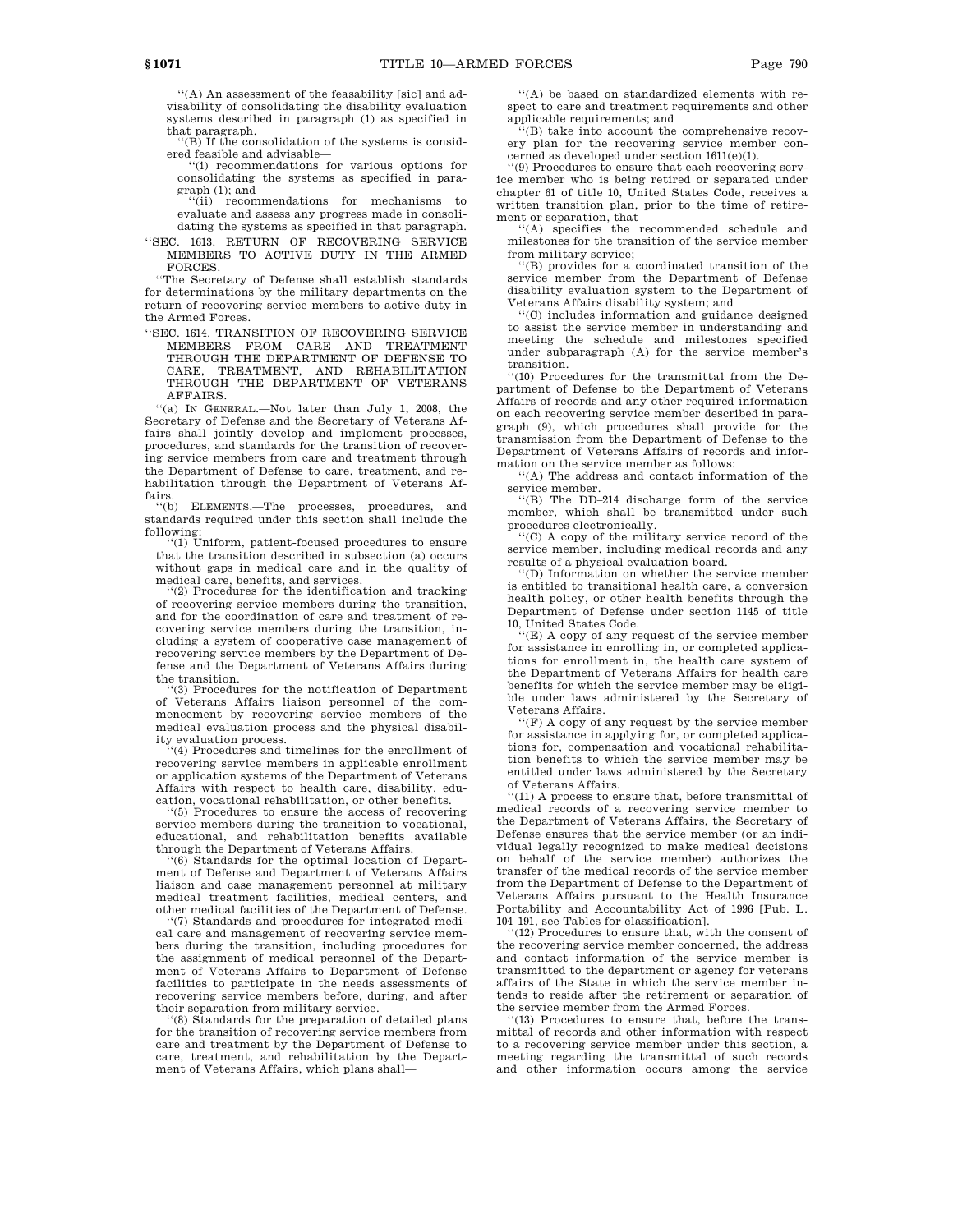member, appropriate family members of the service member, representatives of the Secretary of the military department concerned, and representatives of the Secretary of Veterans Affairs, with at least 30 days advance notice of the meeting being given to the service member unless the service member waives the advance notice requirement in order to accelerate transmission of the service member's records and other information to the Department of Veterans Affairs.

''(14) Procedures to ensure that the Secretary of Veterans Affairs gives appropriate consideration to a written statement submitted to the Secretary by a recovering service member regarding the transition.

''(15) Procedures to provide access for the Department of Veterans Affairs to the military health records of recovering service members who are receiving care and treatment, or are anticipating receipt of care and treatment, in Department of Veterans Affairs health care facilities, which procedures shall be consistent with the procedures and requirements in paragraphs (11) and (13).

''(16) A process for the utilization of a joint separation and evaluation physical examination that meets the requirements of both the Department of Defense and the Department of Veterans Affairs in connection with the medical separation or retirement of a recovering service member from military service and for use by the Department of Veterans Affairs in disability evaluations. ''(17) Procedures for surveys and other mechanisms

to measure patient and family satisfaction with the provision by the Department of Defense and the Department of Veterans Affairs of care and services for recovering service members, and to facilitate appropriate oversight by supervisory personnel of the provision of such care and services.

''(18) Procedures to ensure the participation of recovering service members who are members of the National Guard or Reserve in the Benefits Delivery at Discharge Program, including procedures to ensure that, to the maximum extent feasible, services under the Benefits Delivery at Discharge Program are provided to recovering service members at—

'(A) appropriate military installations;

''(B) appropriate armories and military family support centers of the National Guard;

''(C) appropriate military medical care facilities at which members of the Armed Forces are separated or discharged from the Armed Forces; and

''(D) in the case of a member on the temporary disability retired list under section 1202 or 1205 of title 10, United States Code, who is being retired under another provision of such title or is being discharged, at a location reasonably convenient to the member.

''SEC. 1616. ESTABLISHMENT OF A WOUNDED WAR-RIOR RESOURCE CENTER.

'(a) ESTABLISHMENT.—The Secretary of Defense shall establish a wounded warrior resource center (in this section referred to as the 'center') to provide wounded warriors, their families, and their primary caregivers with a single point of contact for assistance with reporting deficiencies in covered military facilities, obtaining health care services, receiving benefits information, receiving legal assistance referral information (where appropriate), receiving other appropriate referral information, and any other difficulties encountered while supporting wounded warriors. The Secretary shall widely disseminate information regarding the existence and availability of the center, including contact information, to members of the Armed Forces and their dependents. In carrying out this subsection, the Secretary may use existing infrastructure and organizations but shall ensure that the center has the ability to separately keep track of calls from wounded war-

riors. ''(b) ACCESS.—The center shall provide multiple methods of access, including at a minimum an Internet website and a toll-free telephone number (commonly referred to as a 'hot line') at which personnel are accessible at all times to receive reports of deficiencies or provide information about covered military facilities, health care services, or military benefits.

''(c) CONFIDENTIALITY.—

''(1) NOTIFICATION.—Individuals who seek to provide information through the center under subsection (a) shall be notified, immediately before they provide such information, of their option to elect, at their discretion, to have their identity remain confidential.

''(2) PROHIBITION ON FURTHER DISCLOSURE.—In the case of information provided through use of the tollfree telephone number by an individual who elects to maintain the confidentiality of his or her identity, any individual who, by necessity, has had access to such information for purposes of investigating or responding to the call as required under subsection (d) may not disclose the identity of the individual who provided the information.

''(d) FUNCTIONS.—The center shall perform the following functions:

''(1) CALL TRACKING.—The center shall be responsible for documenting receipt of a call, referring the call to the appropriate office within a military department for answer or investigation, and tracking the formulation and notification of the response to the call.

''(2) INVESTIGATION AND RESPONSE.—The center shall be responsible for ensuring that, not later than 96 hours after a call—

''(A) if a report of deficiencies is received in a call—

''(i) any deficiencies referred to in the call are investigated;

''(ii) if substantiated, a plan of action for remediation of the deficiencies is developed and implemented; and

''(iii) if requested, the individual who made the report is notified of the current status of the report; or

''(B) if a request for information is received in a call—

''(i) the information requested by the caller is provided by the center;

''(ii) all requests for information from the call are referred to the appropriate office or offices of a military department for response; and

''(iii) the individual who made the report is notified, at a minimum, of the current status of the query.

''(3) FINAL NOTIFICATION.—The center shall be responsible for ensuring that, if requested, the caller is notified when the deficiency has been corrected or when the request for information has been fulfilled to the maximum extent practicable, as determined by the Secretary.

''(e) DEFINITIONS.—In this section:

''(1) COVERED MILITARY FACILITY.—The term 'covered military facility' has the meaning provided in section 1648(b) of this Act.

''(2) CALL.—The term 'call' means any query or report that is received by the center by means of the toll-free telephone number or other source.

''(f) EFFECTIVE DATES.—

''(1) TOLL-FREE TELEPHONE NUMBER.—The toll-free telephone number required to be established by subsection (a), shall be fully operational not later than April 1, 2008.

''(2) INTERNET WEBSITE.—The Internet website required to be established by subsection (a), shall be fully operational not later than July 1, 2008. [As amended Pub. L. 110–417, [div. A], title VII, §724, Oct. 14, 2008, 122 Stat. 4509.]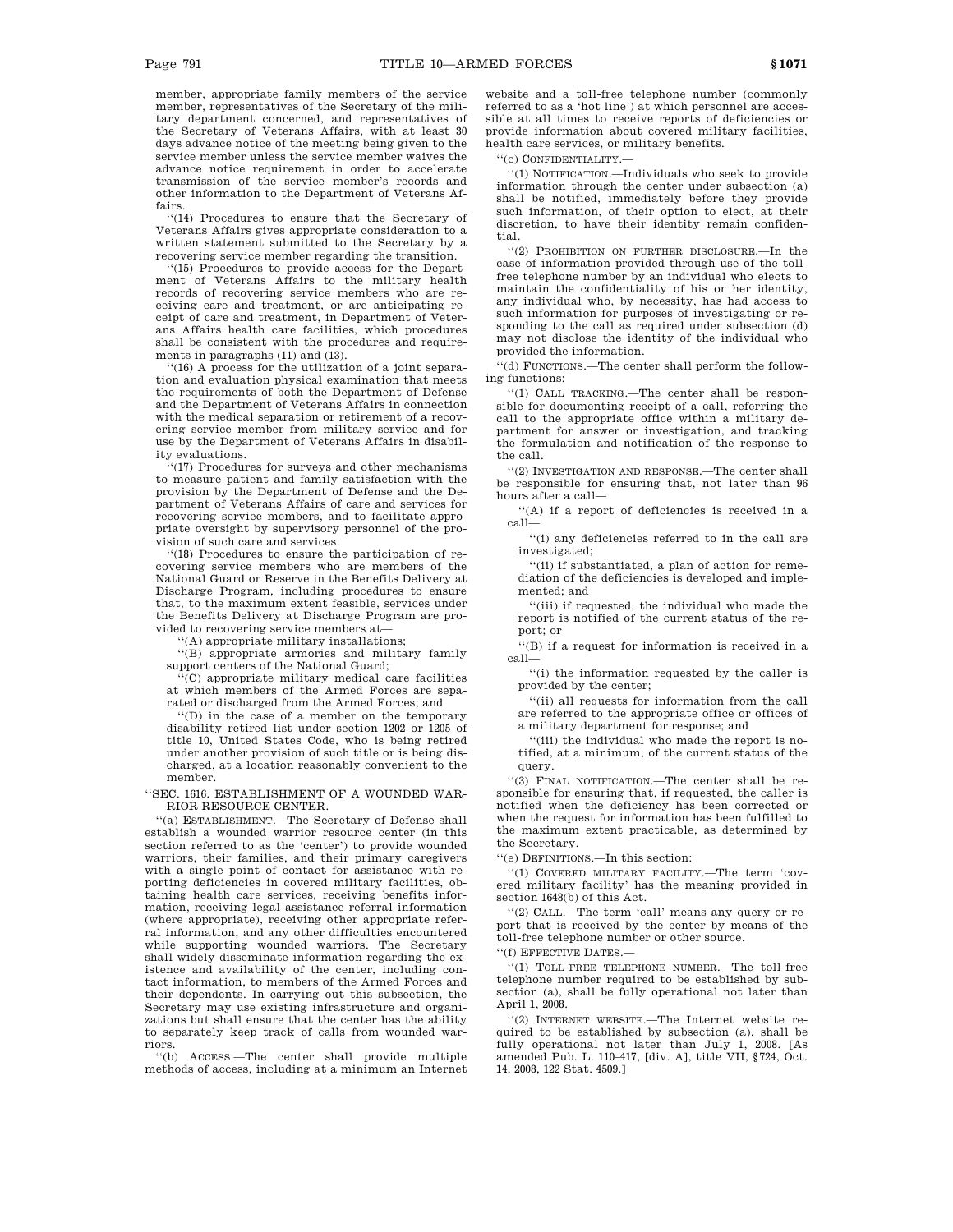''SEC. 1618. COMPREHENSIVE PLAN ON PREVEN-TION, DIAGNOSIS, MITIGATION, TREATMENT, AND REHABILITATION OF, AND RESEARCH ON, TRAUMATIC BRAIN INJURY, POST-TRAUMATIC STRESS DISORDER, AND OTHER MENTAL HEALTH CONDITIONS IN MEMBERS OF THE ARMED FORCES.

''(a) COMPREHENSIVE STATEMENT OF POLICY.—The Secretary of Defense and the Secretary of Veterans Affairs shall direct joint planning among the Department of Defense, the military departments, and the Department of Veterans Affairs for the prevention, diagnosis, mitigation, treatment, and rehabilitation of, and research on, traumatic brain injury, post-traumatic stress disorder, and other mental health conditions in members of the Armed Forces, including planning for the seamless transition of such members from care through the Department of Defense to care through the Department of Veterans Affairs.

''(b) COMPREHENSIVE PLAN REQUIRED.—Not later than 180 days after the date of the enactment of this Act [Jan. 28, 2008], the Secretary of Defense shall, in consultation with the Secretary of Veterans Affairs, submit to the congressional defense committees [Committees on Armed Services and Appropriations of the Senate and the House of Representatives] a comprehensive plan for programs and activities of the Department of Defense to prevent, diagnose, mitigate, treat, research, and otherwise respond to traumatic brain injury, posttraumatic stress disorder, and other mental health conditions in members of the Armed Forces, including—

'(1) an assessment of the current capabilities of the Department for the prevention, diagnosis, mitigation, treatment, and rehabilitation of, and research on, traumatic brain injury, post-traumatic stress disorder, and other mental health conditions in members of the Armed Forces;

''(2) the identification of gaps in current capabilities of the Department for the prevention, diagnosis, mitigation, treatment, and rehabilitation of, and research on, traumatic brain injury, post-traumatic stress disorder, and other mental health conditions in members of the Armed Forces; and

''(3) the identification of the resources required for the Department in fiscal years 2009 through 2013 to address the gaps in capabilities identified under paragraph (2).

 $'(c)$  PROGRAM REQUIRED. One of the programs contained in the comprehensive plan submitted under subsection (b) shall be a Department of Defense program, developed in collaboration with the Department of Veterans Affairs, under which each member of the Armed Forces who incurs a traumatic brain injury or posttraumatic stress disorder during service in the Armed Forces—

''(1) is enrolled in the program; and

''(2) receives treatment and rehabilitation meeting a standard of care such that each individual who qualifies for care under the program shall—

''(A) be provided the highest quality, evidencebased care in facilities that most appropriately meet the specific needs of the individual; and

''(B) be rehabilitated to the fullest extent possible using up-to-date evidence-based medical technology, and physical and medical rehabilitation practices and expertise.

''(d) PROVISION OF INFORMATION REQUIRED.—The comprehensive plan submitted under subsection (b) shall require the provision of information by the Secretary of Defense to members of the Armed Forces with traumatic brain injury, post-traumatic stress disorder, or other mental health conditions and their families about their options with respect to the following:

''(1) The receipt of medical and mental health care from the Department of Defense and the Department of Veterans Affairs.

''(2) Additional options available to such members for treatment and rehabilitation of traumatic brain injury, post-traumatic stress disorder, and other mental health conditions.

''(3) The options available, including obtaining a second opinion, to such members for a referral to an authorized provider under chapter 55 of title 10, United States Code, as determined under regulations prescribed by the Secretary of Defense.

(e) ADDITIONAL ELEMENTS OF PLAN.—The comprehensive plan submitted under subsection (b) shall include comprehensive proposals of the Department on the following:

''(1) LEAD AGENT.—The designation by the Secretary of Defense of a lead agent or executive agent for the Department to coordinate development and implementation of the plan.

(2) DETECTION AND TREATMENT.—The improvement of methods and mechanisms for the detection and treatment of traumatic brain injury, post-traumatic stress disorder, and other mental health conditions in members of the Armed Forces in the field.

''(3) REDUCTION OF PTSD.—The development of a plan for reducing post traumatic-stress disorder, incorporating evidence-based preventive and earlyintervention measures, practices, or procedures that reduce the likelihood that personnel in combat will develop post-traumatic stress disorder or other stress-related conditions (including substance abuse conditions) into—

''(A) basic and pre-deployment training for enlisted members of the Armed Forces, noncommissioned officers, and officers;

''(B) combat theater operations; and

''(C) post-deployment service.

''(4) RESEARCH.—Requirements for research on traumatic brain injury, post-traumatic stress disorder, and other mental health conditions including (in particular) research on pharmacological and other approaches to treatment for traumatic brain injury, post-traumatic stress disorder, or other mental health conditions, as applicable, and the allocation of priorities among such research.

''(5) DIAGNOSTIC CRITERIA.—The development, adoption, and deployment of joint Department of Defense-Department of Veterans Affairs evidence-based diagnostic criteria for the detection and evaluation of the range of traumatic brain injury, post-traumatic stress disorder, and other mental health conditions in members of the Armed Forces, which criteria shall be employed uniformly across the military departments in all applicable circumstances, including provision of clinical care and assessment of future deployability of members of the Armed Forces.

''(6) ASSESSMENT.—The development and deployment of evidence-based means of assessing traumatic brain injury, post-traumatic stress disorder, and other mental health conditions in members of the Armed Forces, including a system of pre-deployment and post-deployment screenings of cognitive ability in members for the detection of cognitive impairment.

''(7) MANAGING AND MONITORING.—The development and deployment of effective means of managing and monitoring members of the Armed Forces with traumatic brain injury, post-traumatic stress disorder, or other mental health conditions in the receipt of care for traumatic brain injury, post-traumatic stress disorder, or other mental health conditions, as applicable, including the monitoring and assessment of treatment and outcomes.

''(8) EDUCATION AND AWARENESS.—The development and deployment of an education and awareness training initiative designed to reduce the negative stigma associated with traumatic brain injury, post-traumatic stress disorder, and other mental health condi-

tions, and mental health treatment. ''(9) EDUCATION AND OUTREACH.—The provision of education and outreach to families of members of the Armed Forces with traumatic brain injury, post-traumatic stress disorder, or other mental health conditions on a range of matters relating to traumatic brain injury, post-traumatic stress disorder, or other mental health conditions, as applicable, including detection, mitigation, and treatment.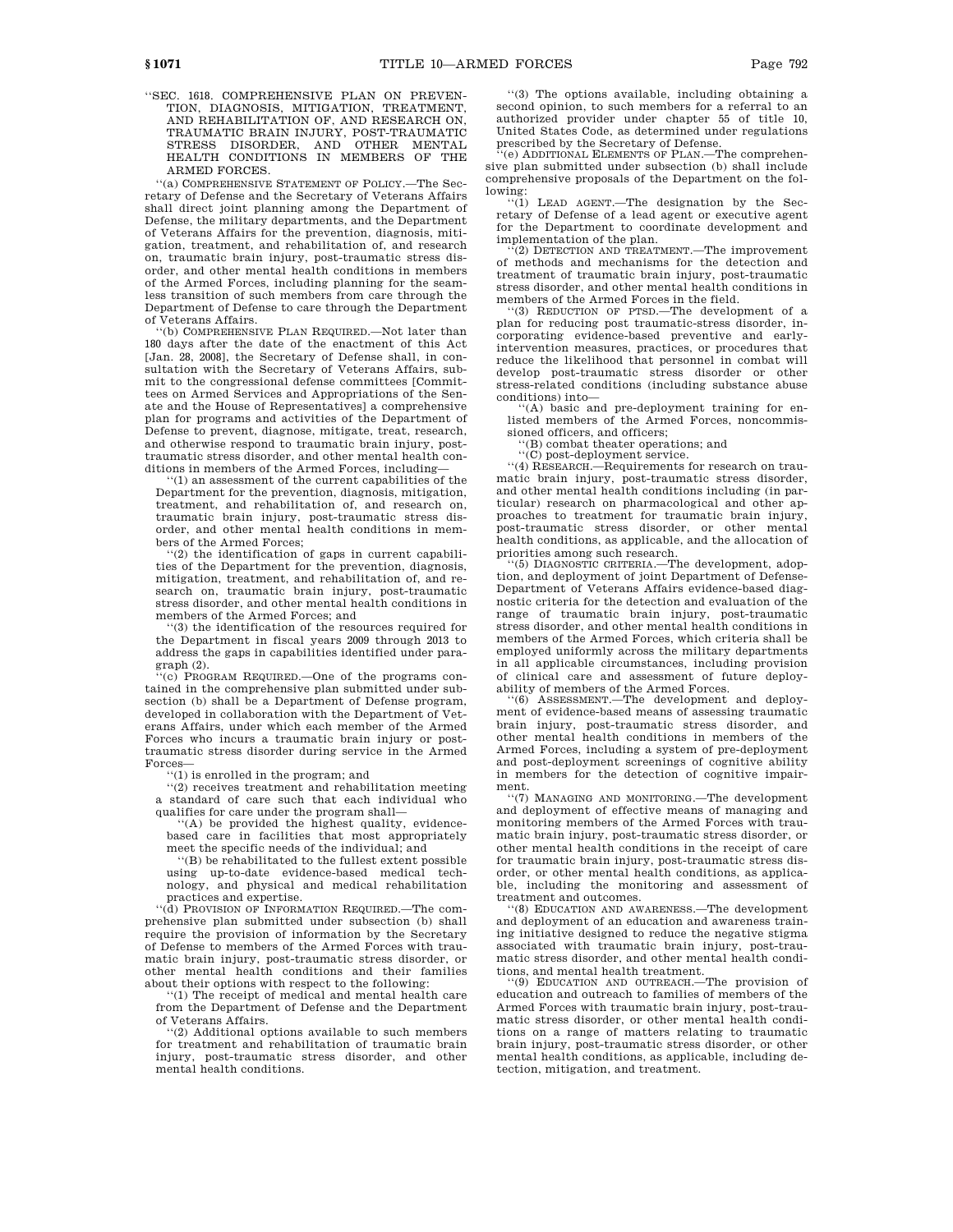''(10) RECORDING OF BLASTS.—A requirement that exposure to a blast or blasts be recorded in the records of members of the Armed Forces.

'(11) GUIDELINES FOR BLAST INJURIES.—The development of clinical practice guidelines for the diagnosis and treatment of blast injuries in members of the Armed Forces, including, but not limited to, traumatic brain injury.

''(12) GENDER- AND ETHNIC GROUP-SPECIFIC SERVICES AND TREATMENT.—The development of requirements, as appropriate, for gender- and ethnic group-specific medical care services and treatment for members of the Armed Forces who experience mental health problems and conditions, including post-traumatic stress disorder, with specific regard to the availability of, access to, and research and development requirements of such needs.

 $\cdot$ <sup>c</sup>(f) COORDINATION IN DEVELOPMENT.—The comprehensive plan submitted under subsection (b) shall be developed in coordination with the Secretary of the Army (who was designated by the Secretary of Defense as executive agent for the prevention, mitigation, and treatment of blast injuries under section 256 of the National Defense Authorization Act for Fiscal Year 2006 (Public Law 109–163; 119 Stat. 3181; 10 U.S.C. 1071 note)).

''SEC. 1621. CENTER OF EXCELLENCE IN THE PRE-VENTION, DIAGNOSIS, MITIGATION, TREAT-MENT, AND REHABILITATION OF TRAUMATIC BRAIN INJURY.

''(a) IN GENERAL.—The Secretary of Defense shall establish within the Department of Defense a center of excellence in the prevention, diagnosis, mitigation, treatment, and rehabilitation of traumatic brain injury, including mild, moderate, and severe traumatic brain injury, to carry out the responsibilities specified in subsection (c).

''(b) PARTNERSHIPS.—The Secretary shall ensure that the Center collaborates to the maximum extent practicable with the Department of Veterans Affairs, institutions of higher education, and other appropriate public and private entities (including international entities) to carry out the responsibilities specified in subsection (c).

'(c) RESPONSIBILITIES.—The Center shall have responsibilities as follows:

''(1) To implement the comprehensive plan and strategy for the Department of Defense, required by section 1618 of this Act, for the prevention, diagnosis, mitigation, treatment, and rehabilitation of traumatic brain injury, including research on gender and ethnic group-specific health needs related to traumatic brain injury.

''(2) To provide for the development, testing, and dissemination within the Department of best practices for the treatment of traumatic brain injury.

''(3) To provide guidance for the mental health system of the Department in determining the mental health and neurological health personnel required to provide quality mental health care for members of the Armed Forces with traumatic brain injury.

''(4) To establish, implement, and oversee a comprehensive program to train mental health and neurological health professionals of the Department in the treatment of traumatic brain injury.

'(5) To facilitate advancements in the study of the short-term and long-term psychological effects of traumatic brain injury.

''(6) To disseminate within the military medical treatment facilities of the Department best practices for training mental health professionals, including neurological health professionals, with respect to traumatic brain injury.

''(7) To conduct basic science and translational research on traumatic brain injury for the purposes of understanding the etiology of traumatic brain injury and developing preventive interventions and new treatments.

''(8) To develop programs and outreach strategies for families of members of the Armed Forces with

traumatic brain injury in order to mitigate the negative impacts of traumatic brain injury on such family members and to support the recovery of such members from traumatic brain injury.

''(9) To conduct research on the mental health needs of families of members of the Armed Forces with traumatic brain injury and develop protocols to address any needs identified through such research.

''(10) To conduct longitudinal studies (using imaging technology and other proven research methods) on members of the Armed Forces with traumatic brain injury to identify early signs of Alzheimer's disease, Parkinson's disease, or other manifestations of neurodegeneration, as well as epilepsy, in such members, in coordination with the studies authorized by section 721 of the John Warner National Defense Authorization Act for Fiscal Year 2007 (Public Law 109–364; 120 Stat. 2294) [10 U.S.C. 1074 note] and other studies of the Department of Defense and the Department of Veterans Affairs that address the connection between exposure to combat and the development of Alzheimer's disease, Parkinson's disease, and other neurodegenerative disorders, as well as epilepsy.

 $(11)$  To develop and oversee a long-term plan to increase the number of mental health and neurological health professionals within the Department in order to facilitate the meeting by the Department of the needs of members of the Armed Forces with traumatic brain injury until their transition to care and treatment from the Department of Veterans Affairs.

''(12) To develop a program on comprehensive pain management, including management of acute and chronic pain, to utilize current and develop new treatments for pain, and to identify and disseminate best practices on pain management related to traumatic brain injury.

''(13) Such other responsibilities as the Secretary shall specify.

''SEC. 1622. CENTER OF EXCELLENCE IN PREVEN-TION, DIAGNOSIS, MITIGATION, TREATMENT, AND REHABILITATION OF POST-TRAUMATIC STRESS DISORDER AND OTHER MENTAL HEALTH CONDITIONS.

''(a) IN GENERAL.—The Secretary of Defense shall establish within the Department of Defense a center of excellence in the prevention, diagnosis, mitigation, treatment, and rehabilitation of post-traumatic stress disorder (PTSD) and other mental health conditions, including mild, moderate, and severe post-traumatic stress disorder and other mental health conditions, to carry out the responsibilities specified in subsection

(c). ''(b) PARTNERSHIPS.—The Secretary shall ensure that the center collaborates to the maximum extent practicable with the National Center on Post-Traumatic Stress Disorder of the Department of Veterans Affairs, institutions of higher education, and other appropriate public and private entities (including international entities) to carry out the responsibilities specified in subsection (c).

''(c) RESPONSIBILITIES.—The center shall have responsibilities as follows:

''(1) To implement the comprehensive plan and strategy for the Department of Defense, required by section 1618 of this Act, for the prevention, diagnosis, mitigation, treatment, and rehabilitation of posttraumatic stress disorder and other mental health conditions, including research on gender- and ethnic group-specific health needs related to post-traumatic stress disorder and other mental health conditions.

''(2) To provide for the development, testing, and dissemination within the Department of best practices for the treatment of post-traumatic stress disorder.

''(3) To provide guidance for the mental health system of the Department in determining the mental health and neurological health personnel required to provide quality mental health care for members of the Armed Forces with post-traumatic stress disorder and other mental health conditions.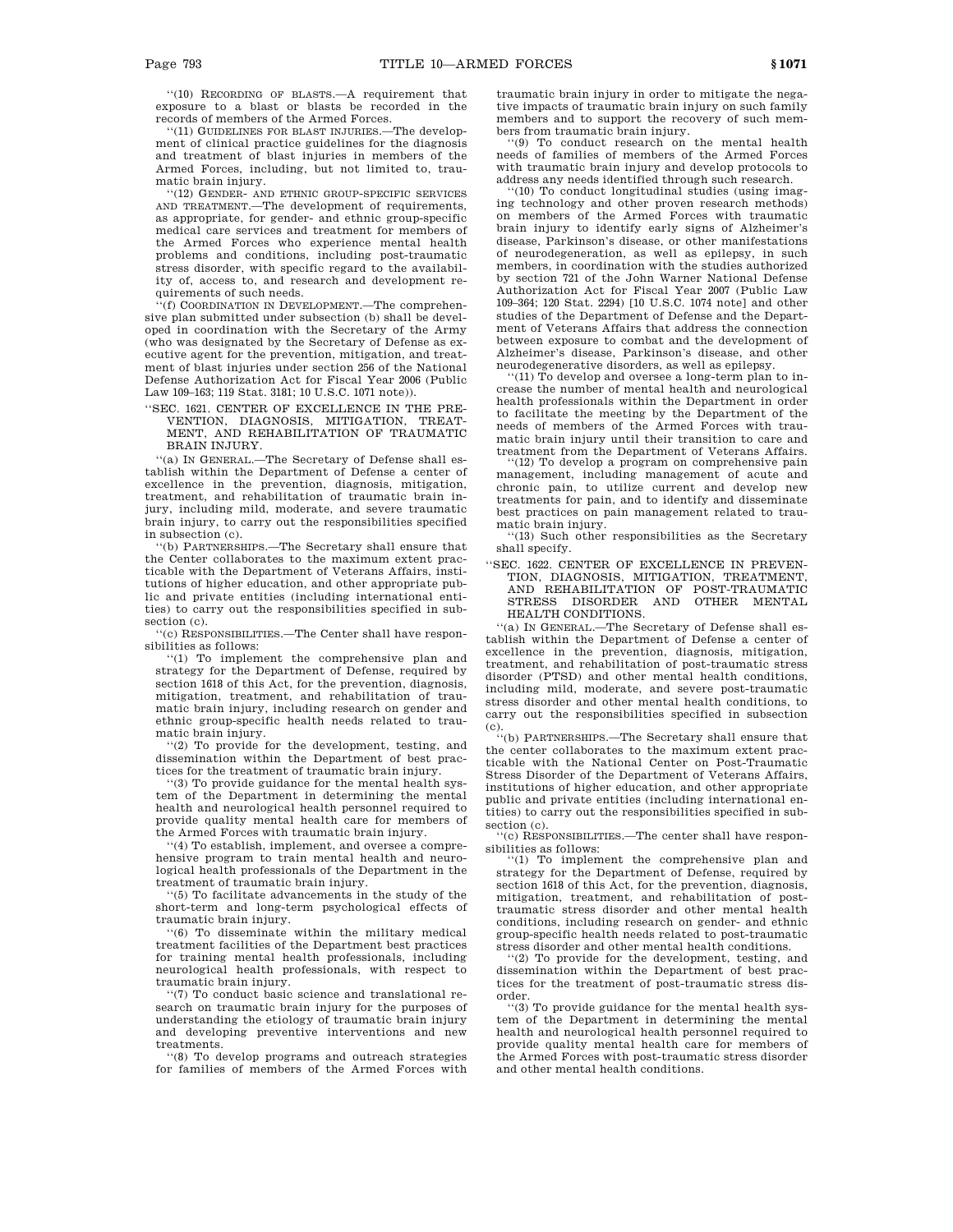''(4) To establish, implement, and oversee a comprehensive program to train mental health and neurological health professionals of the Department in the treatment of post-traumatic stress disorder and other mental health conditions.

'(5) To facilitate advancements in the study of the short-term and long-term psychological effects of post-traumatic stress disorder and other mental health conditions.

''(6) To disseminate within the military medical treatment facilities of the Department best practices for training mental health professionals, including neurological health professionals, with respect to post-traumatic stress disorder and other mental health conditions.

''(7) To conduct basic science and translational research on post-traumatic stress disorder for the purposes of understanding the etiology of post-traumatic stress disorder and developing preventive interventions and new treatments.

''(8) To develop programs and outreach strategies for families of members of the Armed Forces with post-traumatic stress disorder and other mental health conditions in order to mitigate the negative impacts of post-traumatic stress disorder and other mental health conditions on such family members and to support the recovery of such members from post-traumatic stress disorder and other mental health conditions.

''(9) To conduct research on the mental health needs of families of members of the Armed Forces with post-traumatic stress disorder and other mental health conditions and develop protocols to address any needs identified through such research.

''(10) To develop and oversee a long-term plan to increase the number of mental health and neurological health professionals within the Department in order to facilitate the meeting by the Department of the needs of members of the Armed Forces with posttraumatic stress disorder and other mental health conditions until their transition to care and treatment from the Department of Veterans Affairs.

''SEC. 1623. CENTER OF EXCELLENCE IN PREVEN-TION, DIAGNOSIS, MITIGATION, TREATMENT, AND REHABILITATION OF MILITARY EYE INJU-RIES.

''(a) IN GENERAL.—The Secretary of Defense shall establish within the Department of Defense a center of excellence in the prevention, diagnosis, mitigation, treatment, and rehabilitation of military eye injuries to carry out the responsibilities specified in subsection (c).

''(b) PARTNERSHIPS.—The Secretary shall ensure that the center collaborates to the maximum extent practicable with the Secretary of Veterans Affairs, institutions of higher education, and other appropriate public and private entities (including international entities) to carry out the responsibilities specified in subsection (c).

''(c) RESPONSIBILITIES.—

''(1) IN GENERAL.—The center shall—

''(A) implement a comprehensive plan and strategy for the Department of Defense, as developed by the Secretary of Defense, for a registry of information for the tracking of the diagnosis, surgical intervention or other operative procedure, other treatment, and follow up for each case of significant eye injury incurred by a member of the Armed Forces while serving on active duty;

''(B) ensure the electronic exchange with the Secretary of Veterans Affairs of information obtained through tracking under subparagraph (A); and

''(C) enable the Secretary of Veterans Affairs to access the registry and add information pertaining to additional treatments or surgical procedures and eventual visual outcomes for veterans who were entered into the registry and subsequently received treatment through the Veterans Health Administration.

''(2) DESIGNATION OF REGISTRY.—The registry under this subsection shall be known as the 'Military Eye Injury Registry' (hereinafter referred to as the 'Registry').

''(3) CONSULTATION IN DEVELOPMENT.—The center shall develop the Registry in consultation with the ophthalmological specialist personnel and optometric specialist personnel of the Department of Defense and the ophthalmological specialist personnel and optometric specialist personnel of the Department of Veterans Affairs. The mechanisms and procedures of the Registry shall reflect applicable expert research on military and other eye injuries. ''(4) MECHANISMS.—The mechanisms of the Registry

for tracking under paragraph (1)(A) shall ensure that each military medical treatment facility or other medical facility shall submit to the center for inclusion in the Registry information on the diagnosis, surgical intervention or other operative procedure, other treatment, and follow up for each case of eye injury described in that paragraph as follows (to the extent applicable):

''(A) Not later than 30 days after surgery or other operative intervention, including a surgery or other operative intervention carried out as a result of a follow-up examination.

''(B) Not later than 180 days after the significant eye injury is reported or recorded in the medical record.

''(5) COORDINATION OF CARE AND BENEFITS.—(A) The center shall provide notice to the Blind Rehabilitation Service of the Department of Veterans Affairs and to the eye care services of the Veterans Health Administration on each member of the Armed Forces described in subparagraph (B) for purposes of ensuring the coordination of the provision of ongoing eye care and visual rehabilitation benefits and services by the Department of Veterans Affairs after the separation or release of such member from the Armed Forces.

''(B) A member of the Armed Forces described in this subparagraph is a member of the Armed Forces as follows:

'(i) A member with a significant eye injury incurred while serving on active duty, including a member with visual dysfunction related to traumatic brain injury.

''(ii) A member with an eye injury incurred while serving on active duty who has a visual acuity of 20/ 200 or less in the injured eye.

''(iii) A member with an eye injury incurred while serving on active duty who has a loss of peripheral vision resulting in 20 degrees or less of visual field in the injured eye.

''(d) UTILIZATION OF REGISTRY INFORMATION.—The Secretary of Defense and the Secretary of Veterans Affairs shall jointly ensure that information in the Registry is available to appropriate ophthalmological and optometric personnel of the Department of Defense and the Department of Veterans Affairs for purposes of encouraging and facilitating the conduct of research, and the development of best practices and clinical education, on eye injuries incurred by members of the Armed Forces.

''(e) INCLUSION OF RECORDS OF OIF/OEF VETERANS.— The Secretary of Defense shall take appropriate actions to include in the Registry such records of members of the Armed Forces who incurred an eye injury while serving on active duty on or after September 11, 2001, but before the establishment of the Registry, as the Secretary considers appropriate for purposes of the Registry.

''(f) TRAUMATIC BRAIN INJURY POST TRAUMATIC VIS-UAL SYNDROME.—In carrying out the program at Walter Reed Army Medical Center, District of Columbia, on traumatic brain injury post traumatic visual syndrome, the Secretary of Defense and the Department of Veterans Affairs shall jointly provide for the conduct of a cooperative program for members of the Armed Forces and veterans with traumatic brain injury by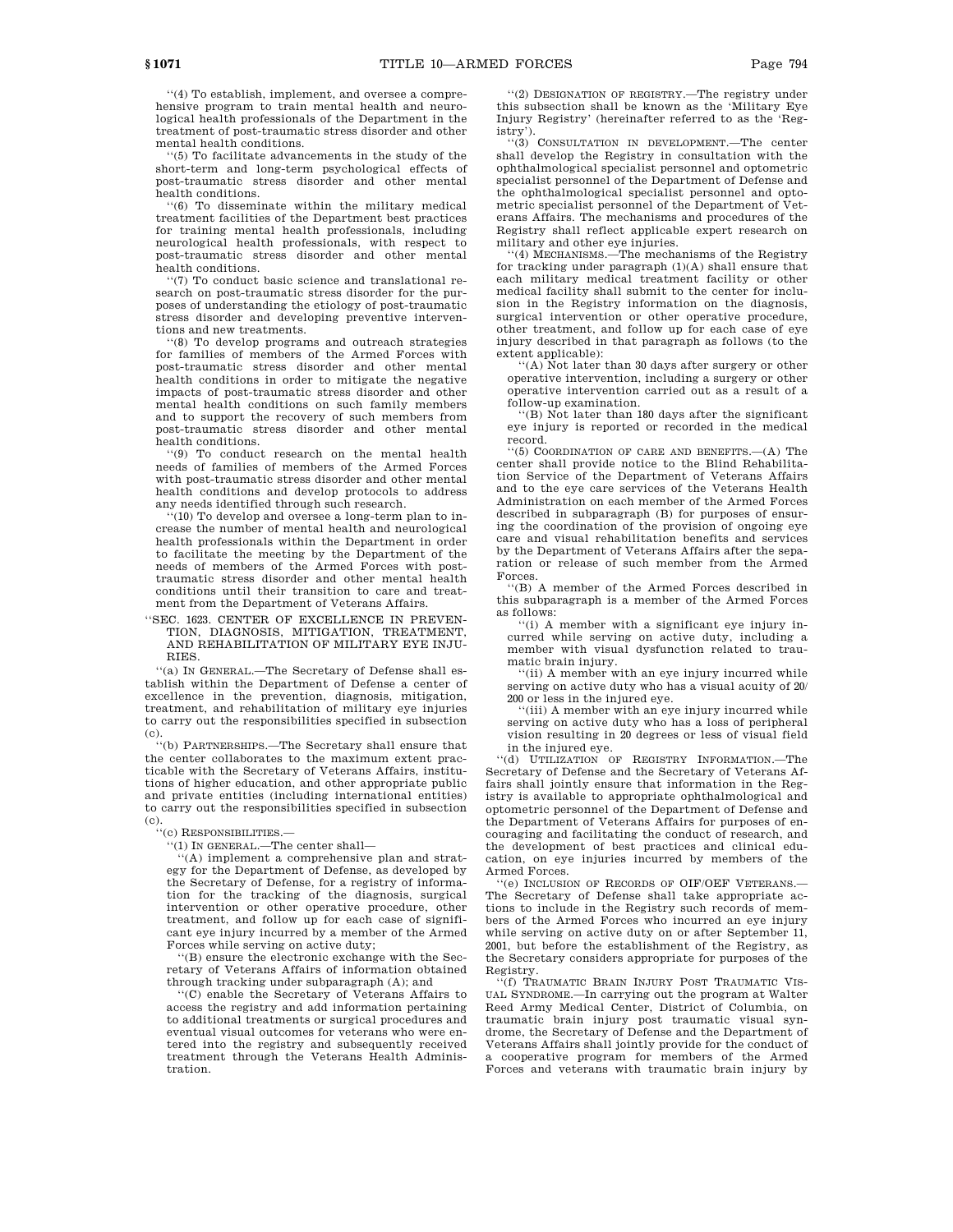military medical treatment facilities of the Department of Defense and medical centers of the Department of Veterans Affairs selected for purposes of this subsection for purposes of vision screening, diagnosis, rehabilitative management, and vision research, including research on prevention, on visual dysfunction related to traumatic brain injury. [As amended Pub. L. 110–417, [div. A], title VII, §722, Oct. 14, 2008, 122 Stat. 4508.]

''SEC. 1631. MEDICAL CARE AND OTHER BENEFITS FOR MEMBERS AND FORMER MEMBERS OF THE ARMED FORCES WITH SEVERE INJURIES OR ILLNESSES.

''(a) MEDICAL AND DENTAL CARE FOR FORMER MEM-**BERS** 

''(1) IN GENERAL.—Effective as of the date of the enactment of this Act [Jan. 28, 2008] and subject to regulations prescribed by the Secretary of Defense, the Secretary may authorize that any former member of the Armed Forces with a serious injury or illness may receive the same medical and dental care as a member of the Armed Forces on active duty for medical and dental care not reasonably available to such former member in the Department of Veterans Affairs.

''(2) SUNSET.—The Secretary of Defense may not provide medical or dental care to a former member of the Armed Forces under this subsection after December 31, 2012, if the Secretary has not provided medical or dental care to the former member under this subsection before that date.

''(b) REHABILITATION AND VOCATIONAL BENEFITS.—

'(1) IN GENERAL.—Effective as of the date of the enactment of this Act [Jan. 28, 2008], a member of the Armed Forces with a severe injury or illness is entitled to such benefits (including rehabilitation and vocational benefits, but not including compensation) from the Secretary of Veterans Affairs to facilitate the recovery and rehabilitation of such member as the Secretary otherwise provides to veterans of the Armed Forces receiving medical care in medical facilities of the Department of Veterans Affairs facilities in order to facilitate the recovery and rehabilitation of such members.

''(2) SUNSET.—The Secretary of Veterans Affairs may not provide benefits to a member of the Armed Forces under this subsection after September 30, 2018, if the Secretary has not provided benefits to the member under this subsection before that date.

''(c) REHABILITATIVE EQUIPMENT FOR MEMBERS OF THE ARMED FORCES.—

''(1) IN GENERAL.—Subject to the availability of appropriations for such purpose, the Secretary of Defense may provide an active duty member of the Armed Forces with a severe injury or illness with rehabilitative equipment, including recreational sports equipment that provide an adaption or accommodation for the member, regardless of whether such equipment is intentionally designed to be adaptive equipment.

''(2) CONSULTATION.—In carrying out this subsection, the Secretary of Defense shall consult with the Secretary of Veterans Affairs regarding similar programs carried out by the Secretary of Veterans Affairs.

''SEC. 1635. FULLY INTEROPERABLE ELECTRONIC PERSONAL HEALTH INFORMATION FOR THE DEPARTMENT OF DEFENSE AND DEPARTMENT OF VETERANS AFFAIRS.

''(a) IN GENERAL.—The Secretary of Defense and the Secretary of Veterans Affairs shall jointly—

''(1) develop and implement electronic health record systems or capabilities that allow for full interoperability of personal health care information between the Department of Defense and the Department of Veterans Affairs; and

''(2) accelerate the exchange of health care information between the Department of Defense and the Department of Veterans Affairs in order to support the delivery of health care by both Departments.

''(b) DEPARTMENT OF DEFENSE-DEPARTMENT OF VETER-ANS AFFAIRS INTERAGENCY PROGRAM OFFICE.—

''(1) IN GENERAL.—There is hereby established an interagency program office of the Department of Defense and the Department of Veterans Affairs (in this section referred to as the 'Office') for the purposes described in paragraph (2).

''(2) PURPOSES.—The purposes of the Office shall be as follows:

''(A) To act as a single point of accountability for the Department of Defense and the Department of Veterans Affairs in the rapid development and implementation of electronic health record systems or capabilities that allow for full interoperability of personal health care information between the Department of Defense and the Department of Veterans Affairs.

''(B) To accelerate the exchange of health care information between the Department of Defense and the Department of Veterans Affairs in order to support the delivery of health care by both Departments.

''(c) LEADERSHIP.— ''(1) DIRECTOR.—The Director of the Office shall be the head of the Office.

''(2) DEPUTY DIRECTOR.—The Deputy Director of the Office shall be the deputy head of the Office and shall assist the Director in carrying out the duties of the Director.

''(3) APPOINTMENTS.—(A) The Director shall be appointed by the Secretary of Defense, with the concurrence of the Secretary of Veterans Affairs, from among persons who are qualified to direct the development, acquisition, and integration of major information technology capabilities.

''(B) The Deputy Director shall be appointed by the Secretary of Veterans Affairs, with the concurrence of the Secretary of Defense, from among employees of the Department of Defense and the Department of Veterans Affairs in the Senior Executive Service who are qualified to direct the development, acquisition, and integration of major information technology capabilities.

''(4) ADDITIONAL GUIDANCE.—In addition to the direction, supervision, and control provided by the Secretary of Defense and the Secretary of Veterans Affairs, the Office shall also receive guidance from the Department of Veterans Affairs-Department of Defense Joint Executive Committee under section 320 of title 38, United States Code, in the discharge of the functions of the Office under this section.

'(5) TESTIMONY.—Upon request by any of the appropriate committees of Congress, the Director and the Deputy Director shall testify before such committee regarding the discharge of the functions of the Office under this section.

''(d) FUNCTION.—The function of the Office shall be to implement, by not later than September 30, 2009, electronic health record systems or capabilities that allow for full interoperability of personal health care information between the Department of Defense and the Department of Veterans Affairs, which health records shall comply with applicable interoperability standards, implementation specifications, and certification criteria (including for the reporting of quality measures) of the Federal Government.

''(e) SCHEDULES AND BENCHMARKS.—Not later than 30 days after the date of the enactment of this Act [Jan. 28, 2008], the Secretary of Defense and the Secretary of Veterans Affairs shall jointly establish a schedule and benchmarks for the discharge by the Office of its function under this section, including each of the following:

''(1) A schedule for the establishment of the Office.

''(2) A schedule and deadline for the establishment of the requirements for electronic health record systems or capabilities described in subsection (d), including coordination with the Office of the National Coordinator for Health Information Technology in the development of a nationwide interoperable health information technology infrastructure.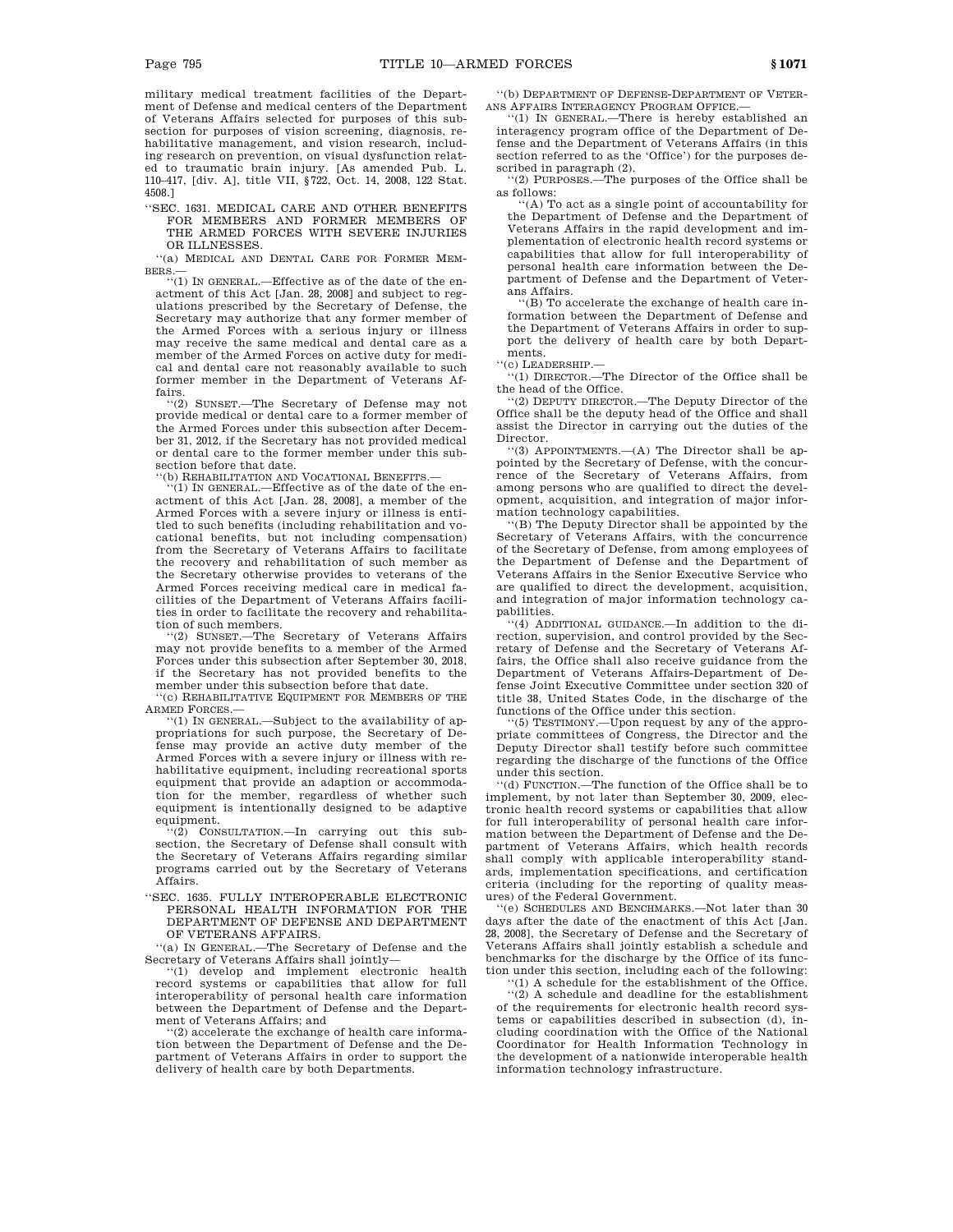''(3) A schedule and associated deadlines for any acquisition and testing required in the implementation of electronic health record systems or capabilities that allow for full interoperability of personal health care information between the Department of Defense and the Department of Veterans Affairs.

''(4) A schedule and associated deadlines and requirements for the implementation of electronic health record systems or capabilities that allow for full interoperability of personal health care information between the Department of Defense and the Department of Veterans Affairs.

'(f) PILOT PROJECTS.-

 $(1)$  AUTHORITY.—In order to assist the Office in the discharge of its function under this section, the Secretary of Defense and the Secretary of Veterans Affairs may, acting jointly, carry out one or more pilot projects to assess the feasibility and advisability of various technological approaches to the achievement of the electronic health record systems or capabilities described in subsection (d).

'(2) SHARING OF PROTECTED HEALTH INFORMATION.-For purposes of each pilot project carried out under this subsection, the Secretary of Defense and the Secretary of Veterans Affairs shall, for purposes of the regulations promulgated under section 264(c) of the Health Insurance Portability and Accountability Act of 1996 [Pub. L. 104–191] (42 U.S.C. 1320d–2 note), ensure the effective sharing of protected health information between the health care system of the Department of Defense and the health care system of the Department of Veterans Affairs as needed to provide all health care services and other benefits allowed by law.

''(g) STAFF AND OTHER RESOURCES.—

 $(1)$  IN GENERAL.—The Secretary of Defense and the Secretary of Veterans Affairs shall assign to the Office such personnel and other resources of the Department of Defense and the Department of Veterans Affairs as are required for the discharge of its function under this section.

'(2) ADDITIONAL SERVICES.—Subject to the approval of the Secretary of Defense and the Secretary of Veterans Affairs, the Director may utilize the services of private individuals and entities as consultants to the Office in the discharge of its function under this section. Amounts available to the Office shall be available for payment for such services.

''(h) ANNUAL REPORTS.—

'(1) IN GENERAL.—Not later than January 1, 2009, and each year thereafter through 2017, the Director shall submit to the Secretary of Defense and the Secretary of Veterans Affairs, and to the appropriate committees of Congress, a report on the activities of the Office during the preceding calendar year. Each report shall include, for the year covered by such report, the following:

 $($ A) A detailed description of the activities of the Office, including a detailed description of the amounts expended and the purposes for which expended.

'(B) An assessment of the progress made by the Department of Defense and the Department of Veterans Affairs in the full implementation of electronic health record systems or capabilities described in subsection (d).

''(C) A description and analysis of the level of interoperability and security of technologies for sharing healthcare information among the Department of Defense, the Department of Veterans Affairs, and their transaction partners.

'(D) A description and analysis of the problems the Department of Defense and the Department of Veterans Affairs are having with, and the progress such departments are making toward, ensuring interoperable and secure healthcare information systems and electronic healthcare records.

''(2) AVAILABILITY TO PUBLIC.—The Secretary of De-fense and the Secretary of Veterans Affairs shall make available to the public each report submitted under paragraph (1), including by posting such report on the Internet website of the Department of Defense and the Department of Veterans Affairs, respectively, that is available to the public.

''(i) COMPTROLLER GENERAL ASSESSMENT OF IMPLE-MENTATION.—Not later than six months after the date of the enactment of this Act [Jan. 28, 2008] and every six months thereafter until the completion of the implementation of electronic health record systems or capabilities described in subsection (d), the Comptroller General of the United States shall submit to the appropriate committees of Congress a report setting forth the assessment of the Comptroller General of the progress of the Department of Defense and the Department of Veterans Affairs in implementing electronic health record systems or capabilities described in subsection (d).

''(j) TECHNOLOGY-NEUTRAL GUIDELINES AND STAND-ARDS.—The Director, in consultation with industry and appropriate Federal agencies, shall develop, or shall adopt from industry, technology-neutral information technology infrastructure guidelines and standards for use by the Department of Defense and the Department of Veterans Affairs to enable those departments to effectively select and utilize information technologies to meet the requirements of this section. [As amended Pub. L. 110–417, [div. A], title II, §252, Oct. 14, 2008, 122 Stat. 4400.]

## ''SEC. 1644. AUTHORIZATION OF PILOT PROGRAMS TO IMPROVE THE DISABILITY EVALUATION SYSTEM FOR MEMBERS OF THE ARMED FORCES.

''(a) PILOT PROGRAMS.—

''(1) PROGRAMS AUTHORIZED.—For the purposes set forth in subsection (c), the Secretary of Defense may establish and conduct pilot programs with respect to the system of the Department of Defense for the evaluation of the disabilities of members of the Armed Forces who are being separated or retired from the Armed Forces for disability under chapter 61 of title 10, United States Code (in this section referred to as the 'disability evaluation system').

''(2) TYPES OF PILOT PROGRAMS.—In carrying out this section, the Secretary of Defense may conduct one or more of the pilot programs described in paragraphs (1) through (3) of subsection (b) or such other pilot programs as the Secretary of Defense considers appropriate.

''(3) CONSULTATION.—In establishing and conducting any pilot program under this section, the Secretary of Defense shall consult with the Secretary of Veterans Affairs.

''(b) SCOPE OF PILOT PROGRAMS.—

''(1) DISABILITY DETERMINATIONS BY DOD UTILIZING VA ASSIGNED DISABILITY RATING.—Under one of the pilot programs authorized by subsection (a), for purposes of making a determination of disability of a member of the Armed Forces under section 1201(b) of title 10, United States Code, for the retirement, separation, or placement of the member on the temporary disability retired list under chapter 61 of such title, upon a determination by the Secretary of the military department concerned that the member is unfit to perform the duties of the member's office, grade, rank, or rating because of a physical disability as described in section 1201(a) of such title—

''(A) the Secretary of Veterans Affairs may—

'(i) conduct an evaluation of the member for physical disability; and

''(ii) assign the member a rating of disability in accordance with the schedule for rating disabilities utilized by the Secretary of Veterans Affairs based on all medical conditions (whether individually or collectively) that render the member unfit for duty; and

''(B) the Secretary of the military department concerned may make the determination of disability regarding the member utilizing the rating of disability assigned under subparagraph (A)(ii).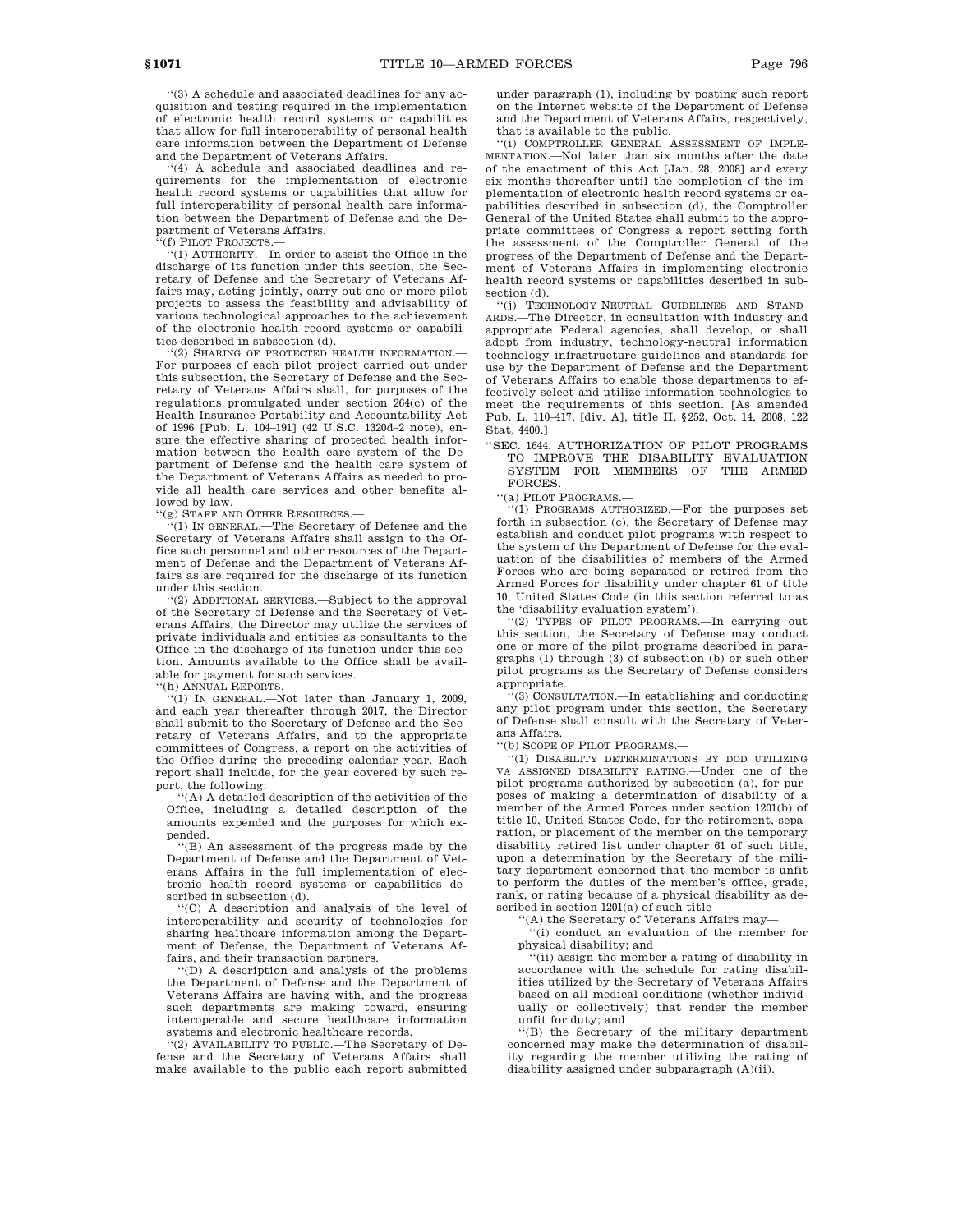''(2) DISABILITY DETERMINATIONS UTILIZING JOINT DOD/VA ASSIGNED DISABILITY RATING.—Under one of the pilot programs authorized by subsection (a), in making a determination of disability of a member of the Armed Forces under section 1201(b) of title 10, United States Code, for the retirement, separation, or placement of the member on the temporary disability retired list under chapter 61 of such title, the Secretary of the military department concerned may, upon determining that the member is unfit to perform the duties of the member's office, grade, rank, or rating because of a physical disability as described in section 1201(a) of such title—

''(A) provide for the joint evaluation of the member for disability by the Secretary of the military department concerned and the Secretary of Veterans Affairs, including the assignment of a rating of disability for the member in accordance with the schedule for rating disabilities utilized by the Secretary of Veterans Affairs based on all medical conditions (whether individually or collectively) that render the member unfit for duty; and

''(B) make the determination of disability regarding the member utilizing the rating of disability assigned under subparagraph (A).

'(3) ELECTRONIC CLEARING HOUSE.—Under one of the pilot programs authorized by subsection (a), the Secretary of Defense may establish and operate a single Internet website for the disability evaluation system of the Department of Defense that enables participating members of the Armed Forces to fully utilize such system through the Internet, with such Internet website to include the following:

'(A) The availability of any forms required for the utilization of the disability evaluation system

by members of the Armed Forces under the system. ''(B) Secure mechanisms for the submission of such forms by members of the Armed Forces under the system, and for the tracking of the acceptance and review of any forms so submitted.

''(C) Secure mechanisms for advising members of the Armed Forces under the system of any additional information, forms, or other items that are required for the acceptance and review of any forms so submitted.

''(D) The continuous availability of assistance to members of the Armed Forces under the system (including assistance through the caseworkers assigned to such members of the Armed Forces) in submitting and tracking such forms, including assistance in obtaining information, forms, or other items described by subparagraph (C).

''(E) Secure mechanisms to request and receive personnel files or other personnel records of members of the Armed Forces under the system that are required for submission under the disability evaluation system, including the capability to track requests for such files or records and to determine the status of such requests and of responses to such requests. ''(4) OTHER PILOT PROGRAMS.—The pilot programs

authorized by subsection (a) may also provide for the development, evaluation, and identification of such practices and procedures under the disability evaluation system as the Secretary considers appropriate for purposes set forth in subsection (c).

''(c) PURPOSES.—A pilot program established under subsection (a) may have one or more of the following purposes:

''(1) To provide for the development, evaluation, and identification of revised and improved practices and procedures under the disability evaluation system in order to—

'(A) reduce the processing time under the disability evaluation system of members of the Armed Forces who are likely to be retired or separated for disability, and who have not requested continuation on active duty, including, in particular, members who are severely wounded;

''(B) identify and implement or seek the modification of statutory or administrative policies and requirements applicable to the disability evaluation system that—

''(i) are unnecessary or contrary to applicable best practices of civilian employers and civilian healthcare systems; or

''(ii) otherwise result in hardship, arbitrary, or inconsistent outcomes for members of the Armed Forces, or unwarranted inefficiencies and delays;

''(C) eliminate material variations in policies, interpretations, and overall performance standards among the military departments under the disability evaluation system; and

''(D) determine whether it enhances the capability of the Department of Veterans Affairs to receive and determine claims from members of the Armed Forces for compensation, pension, hospitalization, or other veterans benefits.

''(2) In conjunction with the findings and recommendations of applicable Presidential and Department of Defense study groups, to provide for the eventual development of revised and improved practices and procedures for the disability evaluation system in order to achieve the objectives set forth in paragraph (1).

'(d) UTILIZATION OF RESULTS IN UPDATES OF COMPRE-HENSIVE POLICY ON CARE, MANAGEMENT, AND TRANSITION OF RECOVERING SERVICE MEMBERS.—The Secretary of Defense and the Secretary of Veterans Affairs, acting jointly, may incorporate responses to any findings and recommendations arising under the pilot programs conducted under subsection (a) in updating the comprehensive policy on the care and management of covered service members under section 1611(a)(4).

'(e) CONSTRUCTION WITH OTHER AUTHORITIES.

''(1) IN GENERAL.—Subject to paragraph (2), in carrying out a pilot program under subsection (a)—

''(A) the rules and regulations of the Department of Defense and the Department of Veterans Affairs relating to methods of determining fitness or unfitness for duty and disability ratings for members of the Armed Forces shall apply to the pilot program only to the extent provided in the report on the pilot program under subsection (g)(1); and

''(B) the Secretary of Defense and the Secretary of Veterans Affairs may waive any provision of title 10, 37, or 38, United States Code, relating to methods of determining fitness or unfitness for duty and disability ratings for members of the Armed Forces if the Secretaries determine in writing that the application of such provision would be inconsistent with the purpose of the pilot program.

''(2) LIMITATION.—Nothing in paragraph (1) shall be construed to authorize the waiver of any provision of section 1216a of title 10, United States Code, as added by section 1642 of this Act.

''(f) DURATION.—Each pilot program conducted under subsection (a) shall be completed not later than one year after the date of the commencement of such pilot program under that subsection.

 $'(g)$  REPORTS.

 $(1)$  INITIAL REPORT.—Not later than 90 days after the date of the enactment of this Act [Jan. 28, 2008], the Secretary of Defense shall submit to the appropriate committees of Congress a report on each pilot program that has been commenced as of that date under subsection (a). The report shall include—

''(A) a description of the scope and objectives of the pilot program;

''(B) a description of the methodology to be used under the pilot program to ensure rapid identification under such pilot program of revised or improved practices under the disability evaluation system in order to achieve the objectives set forth in subsection  $(c)(1)$ ; and

''(C) a statement of any provision described in subsection (e)(1)(B) that will not apply to the pilot program by reason of a waiver under that subsection.

''(2) INTERIM REPORT.—Not later than 180 days after the date of the submittal of the report required by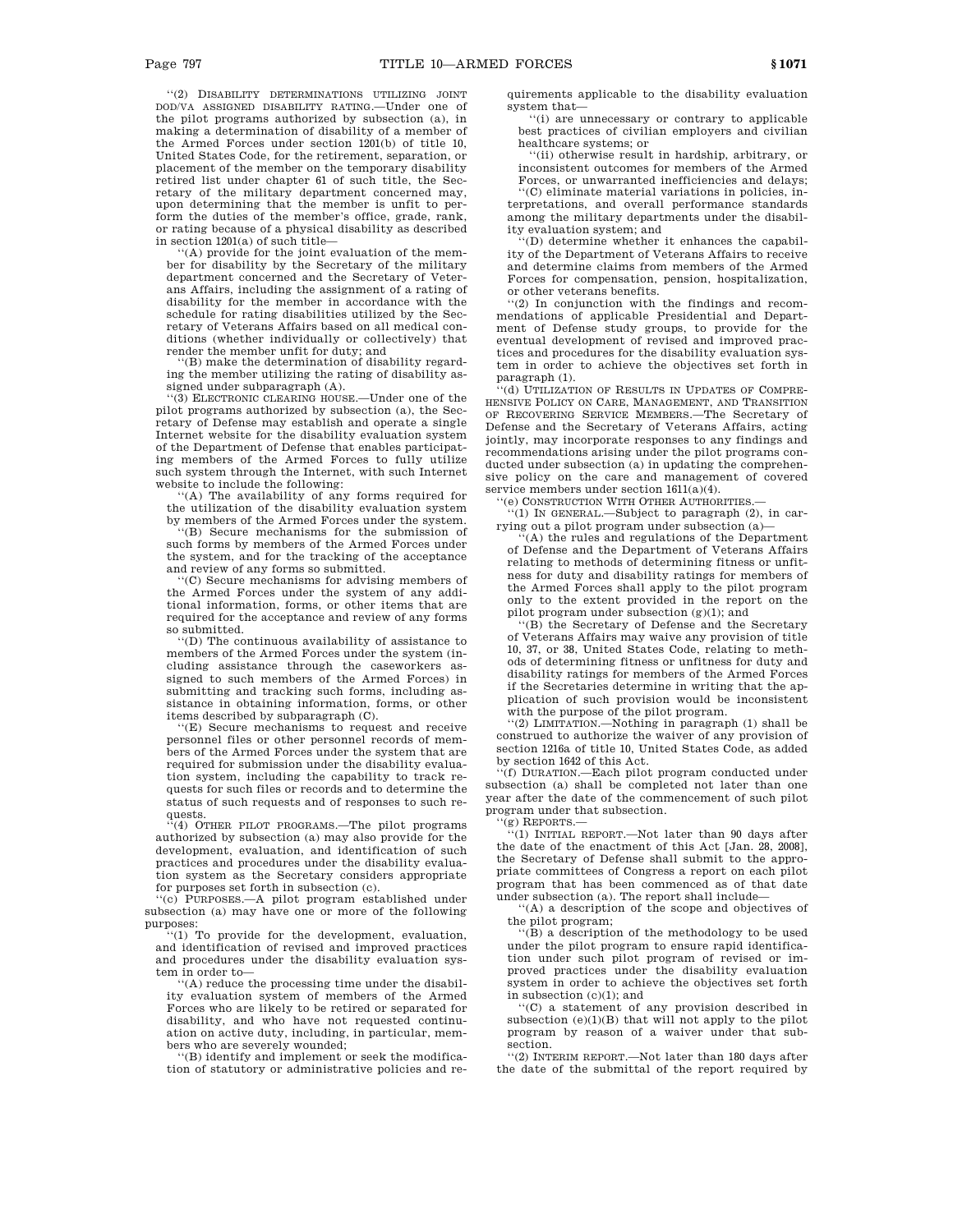paragraph (1) with respect to a pilot program, the Secretary shall submit to the appropriate committees of Congress a report describing the current status of the pilot program.

''(3) FINAL REPORT.—Not later than 90 days after the completion of all of the pilot programs conducted under subsection (a), the Secretary shall submit to the appropriate committees of Congress a report setting forth a final evaluation and assessment of the pilot programs. The report shall include such recommendations for legislative or administrative action as the Secretary considers appropriate in light of such pilot programs.

''SEC. 1648. STANDARDS FOR MILITARY MEDICAL TREATMENT FACILITIES, SPECIALTY MEDI-CAL CARE FACILITIES, AND MILITARY QUAR-TERS HOUSING PATIENTS AND ANNUAL RE-PORT ON SUCH FACILITIES.

''(a) ESTABLISHMENT OF STANDARDS.—The Secretary of Defense shall establish for the military facilities of the Department of Defense and the military departments referred to in subsection (b) standards with respect to the matters set forth in subsection (c). To the maximum extent practicable, the standards shall—

''(1) be uniform and consistent for all such facilities; and

''(2) be uniform and consistent throughout the Department of Defense and the military departments.

'(b) COVERED MILITARY FACILITIES.—The military facilities covered by this section are the following:

''(1) Military medical treatment facilities.

''(2) Specialty medical care facilities.

''(3) Military quarters or leased housing for patients.

'(c) SCOPE OF STANDARDS. The standards required by subsection (a) shall include the following:

''(1) Generally accepted standards for the accreditation of medical facilities, or for facilities used to quarter individuals that may require medical supervision, as applicable, in the United States.

''(2) To the extent not inconsistent with the standards described in paragraph (1), minimally acceptable conditions for the following:

''(A) Appearance and maintenance of facilities generally, including the structure and roofs of facilities.

''(B) Size, appearance, and maintenance of rooms housing or utilized by patients, including furniture and amenities in such rooms.

''(C) Operation and maintenance of primary and back-up facility utility systems and other systems required for patient care, including electrical systems, plumbing systems, heating, ventilation, and air conditioning systems, communications systems, fire protection systems, energy management systems, and other systems required for patient care.

''(D) Compliance of facilities, rooms, and grounds, to the maximum extent practicable, with the Americans with Disabilities Act of 1990 (42 U.S.C. 12101 et seq.).

''(E) Such other matters relating to the appearance, size, operation, and maintenance of facilities and rooms as the Secretary considers appropriate. ''(d) COMPLIANCE WITH STANDARDS.—

'(1) DEADLINE.—In establishing standards under subsection (a), the Secretary shall specify a deadline for compliance with such standards by each facility referred to in subsection (b). The deadline shall be at the earliest date practicable after the date of the enactment of this Act [Jan. 28, 2008], and shall, to the maximum extent practicable, be uniform across the facilities referred to in subsection (b).

''(2) INVESTMENT.—In carrying out this section, the Secretary shall also establish guidelines for investment to be utilized by the Department of Defense and the military departments in determining the allocation of financial resources to facilities referred to in subsection (b) in order to meet the deadline specified under paragraph (1).

''(e) REPORT ON DEVELOPMENT AND IMPLEMENTATION OF STANDARDS.

''(1) IN GENERAL.—Not later than March 1, 2008, the Secretary shall submit to the congressional defense committees [Committees on Armed Services and Appropriations of the Senate and the House of Representatives] a report on the actions taken to carry out subsection (a).

''(2) ELEMENTS.—The report under paragraph (1) shall include the following:

'(A) The standards established under subsection (a).

''(B) An assessment of the appearance, condition, and maintenance of each facility referred to in subsection (b), including—

''(i) an assessment of the compliance of the facility with the standards established under subsection (a); and

''(ii) a description of any deficiency or non-

compliance in each facility with the standards. ''(C) A description of the investment to be allocated to address each deficiency or noncompliance identified under subparagraph (B)(ii).

''SEC. 1651. HANDBOOK FOR MEMBERS OF THE ARMED FORCES ON COMPENSATION AND BENE-FITS AVAILABLE FOR SERIOUS INJURIES AND ILLNESSES.

''(a) INFORMATION ON AVAILABLE COMPENSATION AND BENEFITS.—Not later than October 1, 2008, the Secretary of Defense shall develop and maintain, in handbook and electronic form, a comprehensive description of the compensation and other benefits to which a member of the Armed Forces, and the family of such member, would be entitled upon the separation or retirement of the member from the Armed Forces as a result of a serious injury or illness. The handbook shall set forth the range of such compensation and benefits based on grade, length of service, degree of disability at separation or retirement, and such other factors affecting such compensation and benefits as the Secretary considers appropriate.

''(b) CONSULTATION.—The Secretary of Defense shall develop and maintain the comprehensive description required by subsection (a), including the handbook and electronic form of the description, in consultation with the Secretary of Veterans Affairs, the Secretary of Health and Human Services, and the Commissioner of

Social Security. ''(c) UPDATE.—The Secretary of Defense shall update the comprehensive description required by subsection (a), including the handbook and electronic form of the description, on a periodic basis, but not less often than annually.

'(d) PROVISION TO MEMBERS.—The Secretary of the military department concerned shall provide the descriptive handbook under subsection (a) to each member of the Armed Forces described in that subsection as soon as practicable following the injury or illness qualifying the member for coverage under such subsection.

''(e) PROVISION TO REPRESENTATIVES.—If a member is incapacitated or otherwise unable to receive the descriptive handbook to be provided under subsection (a), the handbook shall be provided to the next of kin or a legal representative of the member, as determined in accordance with regulations prescribed by the Secretary of the military department concerned for purposes of this section.

SEC. 1662. ACCESS OF RECOVERING SERVICE MEMBERS TO ADEQUATE OUTPATIENT RESI-DENTIAL FACILITIES.

''All quarters of the United States and housing facilities under the jurisdiction of the Armed Forces that are occupied by recovering service members shall be inspected at least once every two years by the inspectors general of the regional medical commands.

'SEC. 1671. PROHIBITION ON TRANSFER OF RE-SOURCES FROM MEDICAL CARE.

''Neither the Secretary of Defense nor the Secretaries of the military departments may transfer funds or per-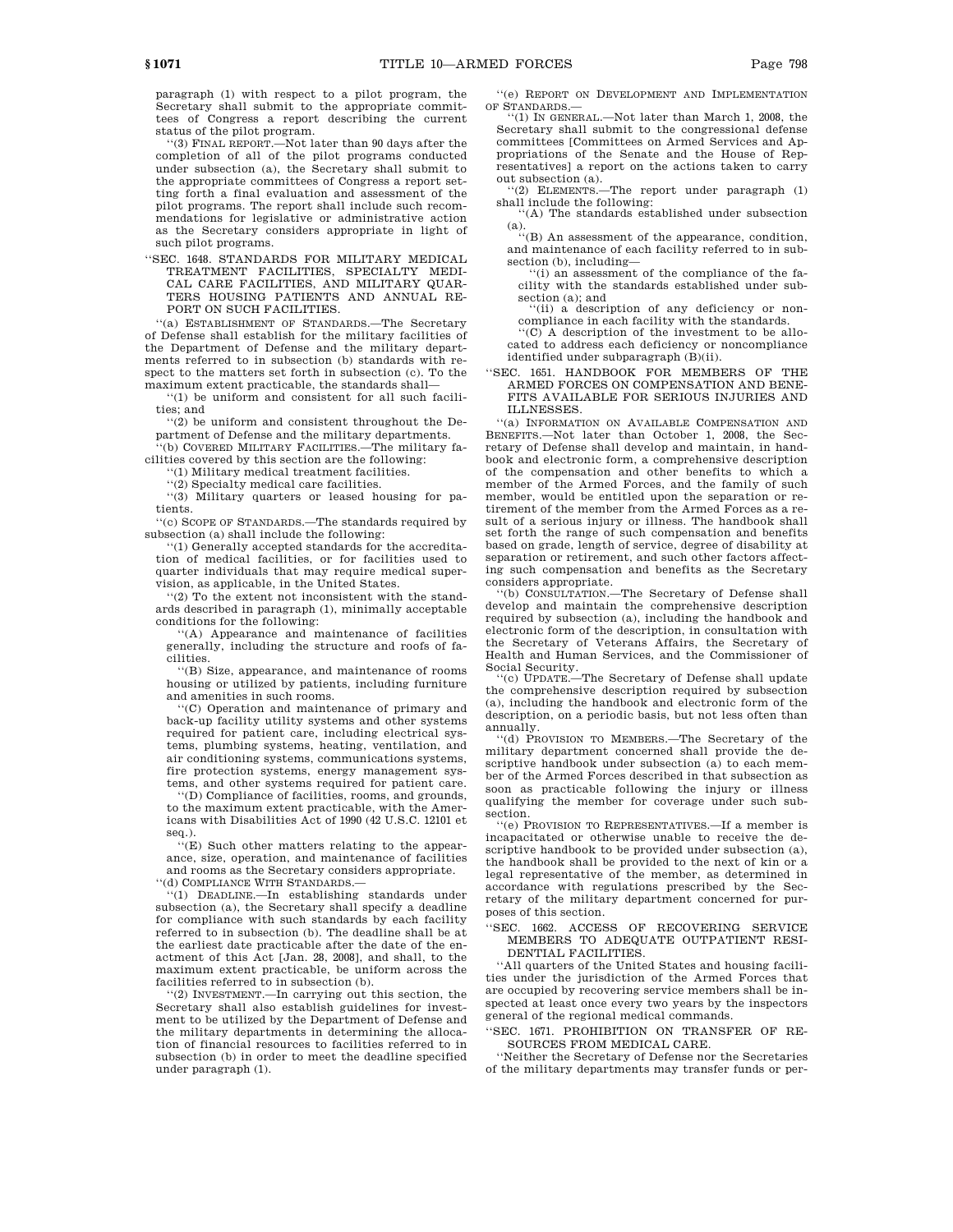sonnel from medical care functions to administrative functions within the Department of Defense in order to comply with the new administrative requirements imposed by this title [see Short Title of 2008 Amendment note above] or the amendments made by this title.

''SEC. 1672. MEDICAL CARE FOR FAMILIES OF MEM-BERS OF THE ARMED FORCES RECOVERING FROM SERIOUS INJURIES OR ILLNESSES.

''(a) MEDICAL CARE AT MILITARY MEDICAL FACILI-TIES.—

''(1) MEDICAL CARE.—A family member of a recovering service member who is not otherwise eligible for medical care at a military medical treatment facility may be eligible for such care at such facilities, on a space-available basis, if the family member is—

''(A) on invitational orders while caring for the service member;

''(B) a non-medical attendee caring for the service member; or

''(C) receiving per diem payments from the Department of Defense while caring for the service member.

''(2) SPECIFICATION OF FAMILY MEMBERS.—The Secretary of Defense may prescribe in regulations the family members of recovering service members who shall be considered to be a family member of a service member for purposes of this subsection. ''(3) SPECIFICATION OF CARE.—The Secretary of De-

fense shall prescribe in regulations the medical care that may be available to family members under this subsection at military medical treatment facilities.

''(4) RECOVERY OF COSTS.—The United States may recover the costs of the provision of medical care under this subsection as follows (as applicable):

''(A) From third-party payers, in the same manner as the United States may collect costs of the charges of health care provided to covered beneficiaries from third-party payers under section 1095 of title 10, United States Code.

''(B) As if such care was provided under the authority of section 1784 of title 38, United States Code.

''(b) MEDICAL CARE AT DEPARTMENT OF VETERANS AF-FAIRS MEDICAL FACILITIES.

''(1) MEDICAL CARE.—When a recovering service member is receiving hospital care and medical services at a medical facility of the Department of Veterans Affairs, the Secretary of Veterans Affairs may provide medical care for eligible family members under this section when that care is readily available at that Department facility and on a space-available basis.

''(2) REGULATIONS.—The Secretary of Veterans Affairs shall prescribe in regulations the medical care that may be available to family members under this subsection at medical facilities of the Department of Veterans Affairs.

''SEC. 1676. MORATORIUM ON CONVERSION TO CON-TRACTOR PERFORMANCE OF DEPARTMENT OF DEFENSE FUNCTIONS AT MILITARY MEDICAL FACILITIES.

''(a) MORATORIUM.—No study or competition may be begun or announced pursuant to section 2461 of title 10, United States Code, or otherwise pursuant to Office of Management and Budget circular A-76, relating to the possible conversion to performance by a contractor of any Department of Defense function carried out at a military medical facility until the Secretary of Defense—

''(1) submits the certification required by subsection (b) to the Committee on Armed Services of the Senate and the Committee on Armed Services of the House of Representatives together with a description of the steps taken by the Secretary in accordance with the certification; and

''(2) submits the report required by subsection (c). ''(b) CERTIFICATION.—The certification referred to in paragraph (a)(1) is a certification that the Secretary has taken appropriate steps to ensure that neither the quality of military medical care nor the availability of qualified personnel to carry out Department of Defense functions related to military medical care will be adversely affected by either—

''(1) the process of considering a Department of Defense function carried out at a military medical facility for possible conversion to performance by a contractor; or

''(2) the conversion of such a function to performance by a contractor.

''(c) REPORT REQUIRED.—Not later than 180 days after the date of the enactment of this Act [Jan. 28, 2008], the Secretary of Defense shall submit to the Committee on Armed Services of the Senate and the Committee on Armed Services of the House of Representatives a report on the public-private competitions being conducted for Department of Defense functions carried out at military medical facilities as of the date of the enactment of this Act by each military department and defense agency. Such report shall include—

''(1) for each such competition—

''(A) the cost of conducting the public-private competition;

''(B) the number of military personnel and civilian employees of the Department of Defense affected;

''(C) the estimated savings identified and the savings actually achieved;

''(D) an evaluation whether the anticipated and budgeted savings can be achieved through a publicprivate competition; and

''(E) the effect of converting the performance of the function to performance by a contractor on the quality of the performance of the function; and

 $(2)$  an assessment of whether any method of business reform or reengineering other than a public-private competition could, if implemented in the future, achieve any anticipated or budgeted savings.''

# ISEASE AND CHRONIC CARE MANAGEMENT

Pub. L. 109–364, div. A, title VII, §734, Oct. 17, 2006, 120 Stat. 2299, provided that:

''(a) PROGRAM DESIGN AND DEVELOPMENT REQUIRED.— Not later than October 1, 2007, the Secretary of Defense shall design and develop a fully integrated program on disease and chronic care management for the military health care system that provides, to the extent practicable, uniform policies and practices on disease management and chronic care management throughout that system, including both military hospitals and clinics and civilian healthcare providers within the TRICARE network.

''(b) PURPOSES OF PROGRAM.—The purposes of the program required by subsection (a) are as follows:

'(1) To facilitate the improvement of the health status of individuals under care in the military health care system.

''(2) To ensure the availability of effective health care services in that system for individuals with diseases and other chronic conditions.

''(3) To ensure the proper allocation of health care resources for individuals who need care for disease or other chronic conditions.

''(c) ELEMENTS OF PROGRAM DESIGN.—The program design required by subsection (a) shall meet the following requirements:

''(1) Based on uniform policies prescribed by the Secretary, the program shall, at a minimum, address the following chronic diseases and conditions:

''(A) Diabetes.

''(B) Cancer.

''(C) Heart disease.

''(D) Asthma.

''(E) Chronic obstructive pulmonary disorder.

''(F) Depression and anxiety disorders.

''(2) The program shall meet nationally recognized accreditation standards for disease and chronic care management.

''(3) The program shall include specific outcome measures and objectives on disease and chronic care management.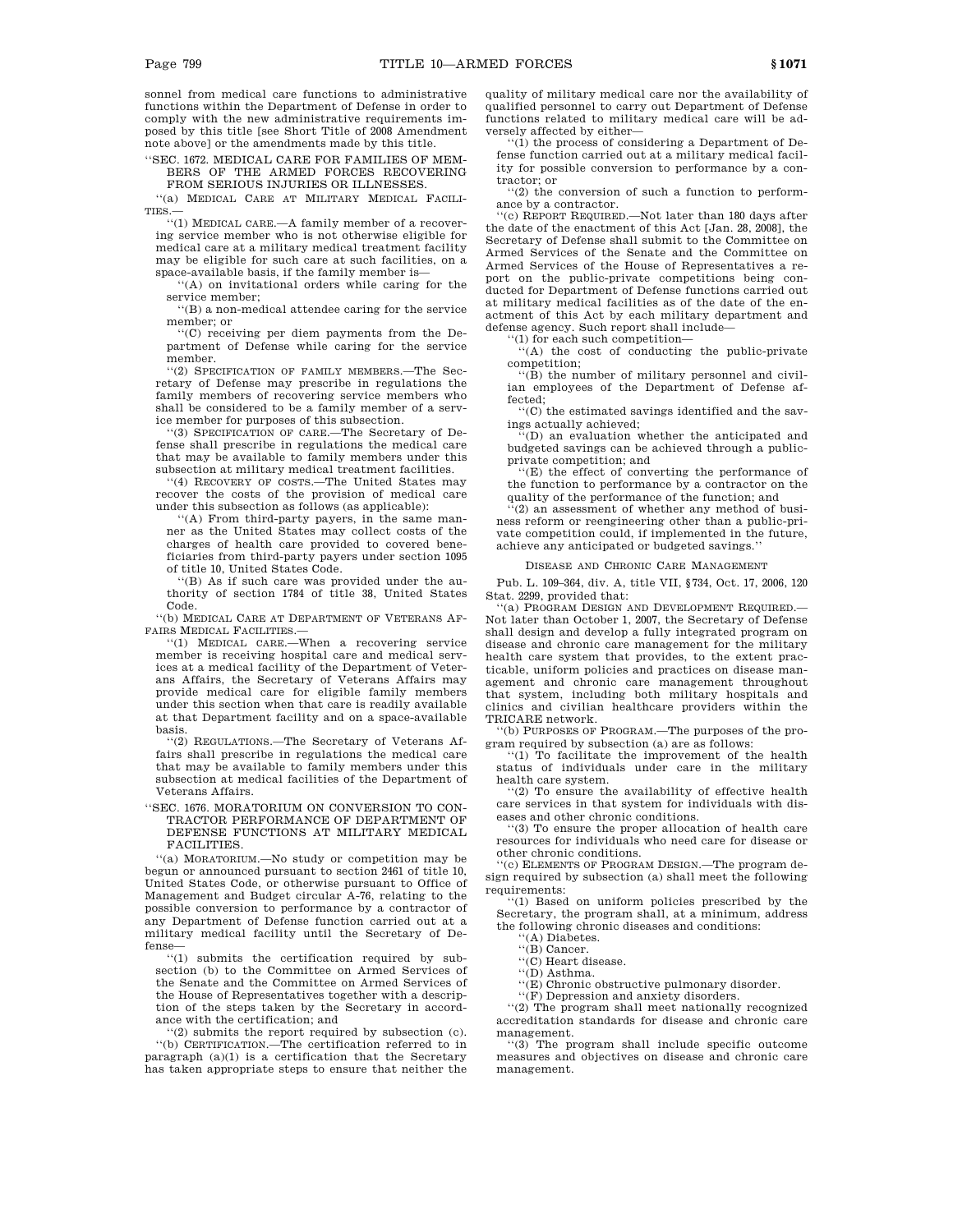''(4) The program shall include strategies for disease and chronic care management for all beneficiaries, including beneficiaries eligible for benefits under the Medicare program under title XVIII of the Social Security Act (42 U.S.C. 1395 et seq.), for whom the TRICARE program is not the primary payer for health care benefits.

'(5) Activities under the program shall conform to applicable laws and regulations relating to the confidentiality of health care information.

''(d) IMPLEMENTATION PLAN REQUIRED.—Not later than February 1, 2008, the Secretary of Defense, in coordination with the Secretaries of the military departments, shall develop an implementation plan for the disease and chronic care management program. In order to facilitate the carrying out of the program, the plan developed by the Secretary shall—

'(1) require a comprehensive analysis of the disease and chronic care management opportunities within each region of the TRICARE program, including within military treatment facilities and through contractors under the TRICARE program;

''(2) ensure continuous, adequate funding of disease and chronic care management activities throughout the military health care system in order to achieve maximum health outcomes and cost avoidance;

'(3) eliminate, to the extent practicable, any financial disincentives to sustained investment by military hospitals and health care services contractors of the Department of Defense in the disease and chronic care management activities of the Department;

''(4) ensure that appropriate clinical and claims data, including pharmacy utilization data, is available for use in implementing the program;

''(5) ensure outreach to eligible beneficiaries who, on the basis of their clinical conditions, are candidates for the program utilizing print and electronic media, telephone, and personal interaction; and

''(6) provide a system for monitoring improvements in health status and clinical outcomes under the program and savings associated with the program. '(e) REPORT.-

''(1) IN GENERAL.—Not later than March 1, 2008, the Secretary of Defense shall submit to the Committees on Armed Services of the Senate and the House of Representatives a report on the design, development, and implementation of the program on disease and chronic care management required by this section.

''(2) REPORT ELEMENTS.—The report required by paragraph (1) shall include the following:

 $(A)$  A description of the design and development of the program required by subsection (a).

''(B) A description of the implementation plan required by subsection (d).

''(C) A description and assessment of improvements in health status and clinical outcomes that are anticipated as a result of implementation of the program.

''(D) A description of the savings and return on investment associated with the program.

''(E) A description of an investment strategy to assure the sustainment of the disease and chronic care management programs of the Department of Defense.''

#### PREVENTION, MITIGATION, AND TREATMENT OF BLAST INJURIES

Pub. L. 109–163, div. A, title II, §256, Jan. 6, 2006, 119 Stat. 3181, as amended by Pub. L. 112–239, div. A, title X, §1076(c)(2)(C), Jan. 2, 2013, 126 Stat. 1950, provided that:

''(a) DESIGNATION OF EXECUTIVE AGENT.—The Secretary of Defense shall designate an executive agent to be responsible for coordinating and managing the medical research efforts and programs of the Department of Defense relating to the prevention, mitigation, and treatment of blast injuries.

''(b) GENERAL RESPONSIBILITIES.—The executive agent designated under subsection (a) shall be responsible for—

''(1) planning for the medical research and development projects, diagnostic and field treatment programs, and patient tracking and monitoring activities within the Department that relate to combat blast injuries;

''(2) efficient execution of such projects, programs, and activities;

''(3) enabling the sharing of blast injury health hazards and survivability data collected through such projects, programs, and activities with the programs of the Department of Defense;

''(4) working with the Assistant Secretary of Defense for Research and Engineering and the Secretaries of the military departments to ensure resources are adequate to also meet non-medical requirements related to blast injury prevention, mitigation, and treatment; and

''(5) ensuring that a joint combat trauma registry is established and maintained for the purposes of collection and analysis of contemporary combat casualties, including casualties with traumatic brain injury.

''(c) MEDICAL RESEARCH EFFORTS.— ''(1) IN GENERAL.—The executive agent designated under subsection (a) shall review and assess the adequacy of medical research efforts of the Department of Defense as of the date of the enactment of this Act [Jan. 6, 2006] relating to the following:

''(A) The characterization of blast effects leading to injury, including the injury potential of blasts in various environments.

''(B) Medical technologies and protocols to more accurately detect and diagnose blast injuries, including improved discrimination between traumatic brain injuries and mental health disorders.

''(C) Enhanced treatment of blast injuries in the field.

''(D) Integrated treatment approaches for members of the Armed Forces who have a combination of traumatic brain injuries and mental health disorders or other injuries.

 $'(E)$  Such other blast injury matters as the executive agent considers appropriate.

''(2) REQUIREMENTS FOR RESEARCH EFFORTS.—Based on the assessment under paragraph (1), the executive agent shall establish requirements for medical research efforts described in that paragraph in order to enhance and accelerate those research efforts.

'(3) OVERSIGHT OF RESEARCH EFFORTS. The executive agent shall establish, coordinate, and oversee Department-wide medical research efforts relating to the prevention, mitigation, and treatment of blast injuries, as necessary, to fulfill requirements established under paragraph (2).

''(d) OTHER RELATED RESEARCH EFFORTS.—The Assistant Secretary of Defense for Research and Engineering, in coordination with the executive agent designated under subsection (a) and the Director of the Joint IED Defeat Task Force, shall—

''(1) review and assess the adequacy of current research efforts of the Department on the prevention and mitigation of blast injuries;

 $''(2)$  based on subsection  $(c)(1)$ , establish requirements for further research; and

''(3) address any deficiencies identified in paragraphs (1) and (2) by establishing, coordinating, and overseeing Department-wide research and development initiatives on the prevention and mitigation of blast injuries, including explosive detection and defeat and personnel and vehicle blast protection.

''(e) STUDIES.—The executive agent designated under subsection (a) shall conduct studies on the prevention, mitigation, and treatment of blast injuries, including—

''(1) studies to improve the clinical evaluation and treatment approach for blast injuries, with an emphasis on traumatic brain injuries and other consequences of blast injury, including acoustic and eye injuries and injuries resulting from over-pressure wave;

 $(2)$  studies on the incidence of traumatic brain injuries attributable to blast injury in soldiers returning from combat;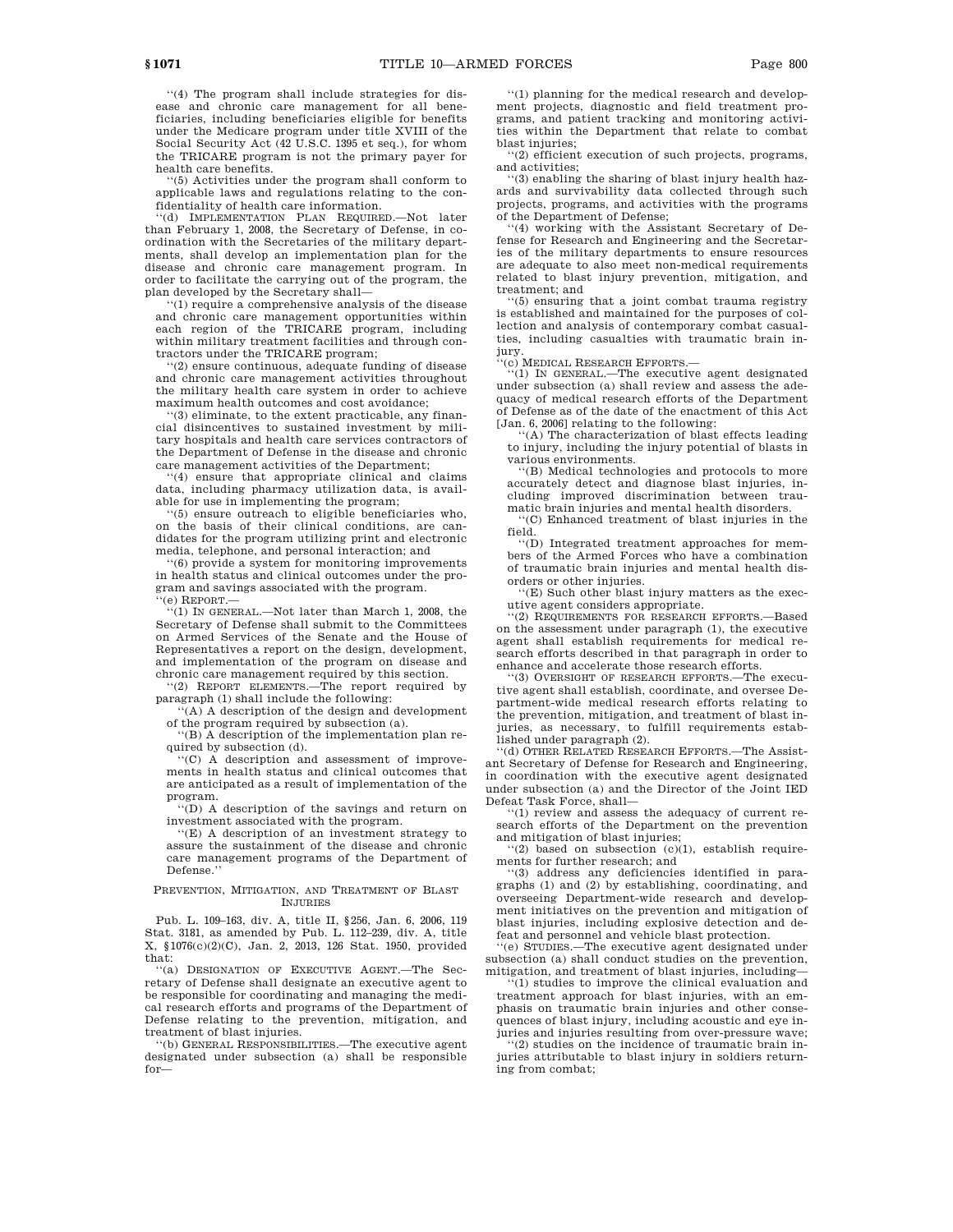''(3) studies to develop protocols for medical tracking of members of the Armed Forces for up to five years following blast injuries; and

''(4) studies to refine and improve educational interventions for blast injury survivors and their families.

''(f) TRAINING.—The executive agent designated under subsection (a), in coordination with the Director of the Joint IED Defeat Task Force, shall develop training protocols for medical and non-medical personnel on the prevention, mitigation, and treatment of blast injuries. Those protocols shall be intended to improve field and clinical training on early identification of blast injury consequences, both seen and unseen, including traumatic brain injuries, acoustic injuries, and internal injuries

''(g) INFORMATION SHARING.—The executive agent designated under subsection (a) shall make available the results of relevant medical research and development projects and studies to—

''(1) Department of Defense programs focused on—

''(A) promoting the exchange of blast health hazards data with blast characterization data and blast modeling and simulation tools; and

(B) encouraging the incorporation of blast hazards data into design and operational features of blast detection, mitigation, and defeat capabilities, such as comprehensive armor systems which provide blast, ballistic, and fire protection for the head, neck, ears, eyes, torso, and extremities; and

''(2) traumatic brain injury treatment programs to enhance the evaluation and care of members of the Armed Forces with traumatic brain injuries in medical facilities in the United States and in deployed medical facilities, including those outside the De-

partment of Defense. ''(h) REPORTS ON BLAST INJURY MATTERS.—

''(1) REPORTS REQUIRED.—Not later than 270 days after the date of the enactment of this Act [Jan. 6, 2006], and annually thereafter through 2008, the Secretary of Defense shall submit to the Committee on Armed Services of the Senate and the Committee on Armed Services of the House of Representatives a report on the efforts and programs of the Department of Defense relating to the prevention, mitigation, and treatment of blast injuries.

''(2) ELEMENTS.—Each report under paragraph (1)

shall include the following: ''(A) A description of the activities undertaken under this section during the two years preceding the report to improve the prevention, mitigation, and treatment of blast injuries.

''(B) A consolidated budget presentation for Department of Defense biomedical research efforts and studies related to blast injury for the two fiscal years following the year of the report.

''(C) A description of any gaps in the capabilities of the Department and any plans to address such gaps within biomedical research related to blast injury, blast injury diagnostic and treatment programs, and blast injury tracking and monitoring activities.

''(D) A description of collaboration, if any, with other departments and agencies of the Federal Government, and with other countries, during the two years preceding the report in efforts for the prevention, mitigation, and treatment of blast injuries.

''(E) A description of any efforts during the two years preceding the report to disseminate findings on the diagnosis and treatment of blast injuries through civilian and military research and medical communities.

''(F) A description of the status of efforts during the two years preceding the report to incorporate blast injury effects data into appropriate programs of the Department of Defense and into the development of comprehensive force protection systems that are effective in confronting blast, ballistic,

and fire threats.<br>
"(i) DEADLINE FOR DESIGNATION OF EXECUTIVE AGENT.—The Secretary shall make the designation required by subsection (a) not later than 90 days after the date of the enactment of this Act [Jan. 6, 2006].

''(j) BLAST INJURIES DEFINED.—In this section, the term 'blast injuries' means injuries that occur as the result of the detonation of high explosives, including vehicle-borne and person-borne explosive devices, rocket-propelled grenades, and improvised explosive devices.

''(k) EXECUTIVE AGENT DEFINED.—In this section, the term 'executive agent' has the meaning provided such term in Department of Defense Directive 5101.1.''

ACCESS TO HEALTH CARE SERVICES FOR BENEFICIARIES ELIGIBLE FOR TRICARE AND DEPARTMENT OF VETER-ANS AFFAIRS HEALTH CARE

Pub. L. 107–314, div. A, title VII, §708, Dec. 2, 2002, 116 Stat. 2585, provided that:

''(a) REQUIREMENT TO ESTABLISH PROCESS.—(1) The Secretary of Defense shall prescribe in regulations a process for resolving issues relating to patient safety and continuity of care for covered beneficiaries who are concurrently entitled to health care under the TRICARE program and eligible for health care services provided by the Department of Veterans Affairs. The Secretary shall—

''(A) ensure that the process provides for coordination of, and access to, health care from the two sources in a manner that prevents diminution of access to health care from either source; and

(B) in consultation with the Secretary of Veterans Affairs, prescribe a clear definition of an 'episode of care' for use in the resolution of patient safety and continuity of care issues under such process.

'(2) Not later than May 1, 2003, the Secretary shall submit to the Committees on Armed Services of the Senate and of the House of Representatives a report describing the process prescribed under paragraph (1).

''(3) While prescribing the process under paragraph (1) and upon completion of the report under paragraph (2), the Secretary shall provide to the Comptroller General information that would be relevant in carrying out the study required by subsection (b).

''(b) COMPTROLLER GENERAL STUDY AND REPORT.—(1) The Comptroller General shall conduct a study of the health care issues of covered beneficiaries described in subsection (a). The study shall include the following:

'(A) An analysis of whether covered beneficiaries who seek services through the Department of Veterans Affairs are receiving needed health care services in a timely manner from the Department of Veterans Affairs, as compared to the timeliness of the care available to covered beneficiaries under TRICARE Prime (as set forth in access to care standards under TRICARE program policy that are applicable to the care being sought).

''(B) An evaluation of the quality of care for covered beneficiaries who do not receive needed services from the Department of Veterans Affairs within a time period that is comparable to the time period provided for under such access to care standards and who then must seek alternative care under the TRICARE program.

''(C) Recommendations to improve access to, and timeliness and quality of, care for covered beneficiaries described in subsection (a).

''(D) An evaluation of the feasibility and advisability of making access to care standards applicable jointly under the TRICARE program and the Department of Veterans Affairs health care system.

''(E) A review of the process prescribed by the Secretary of Defense under subsection (a) to determine whether the process ensures the adequacy and quality of the health care services provided to covered beneficiaries under the TRICARE program and through the Department of Veterans Affairs, together with timeliness of access to such services and patient safety.

''(2) Not later than 60 days after the congressional committees specified in subsection (a)(2) receive the report required under that subsection, the Comptroller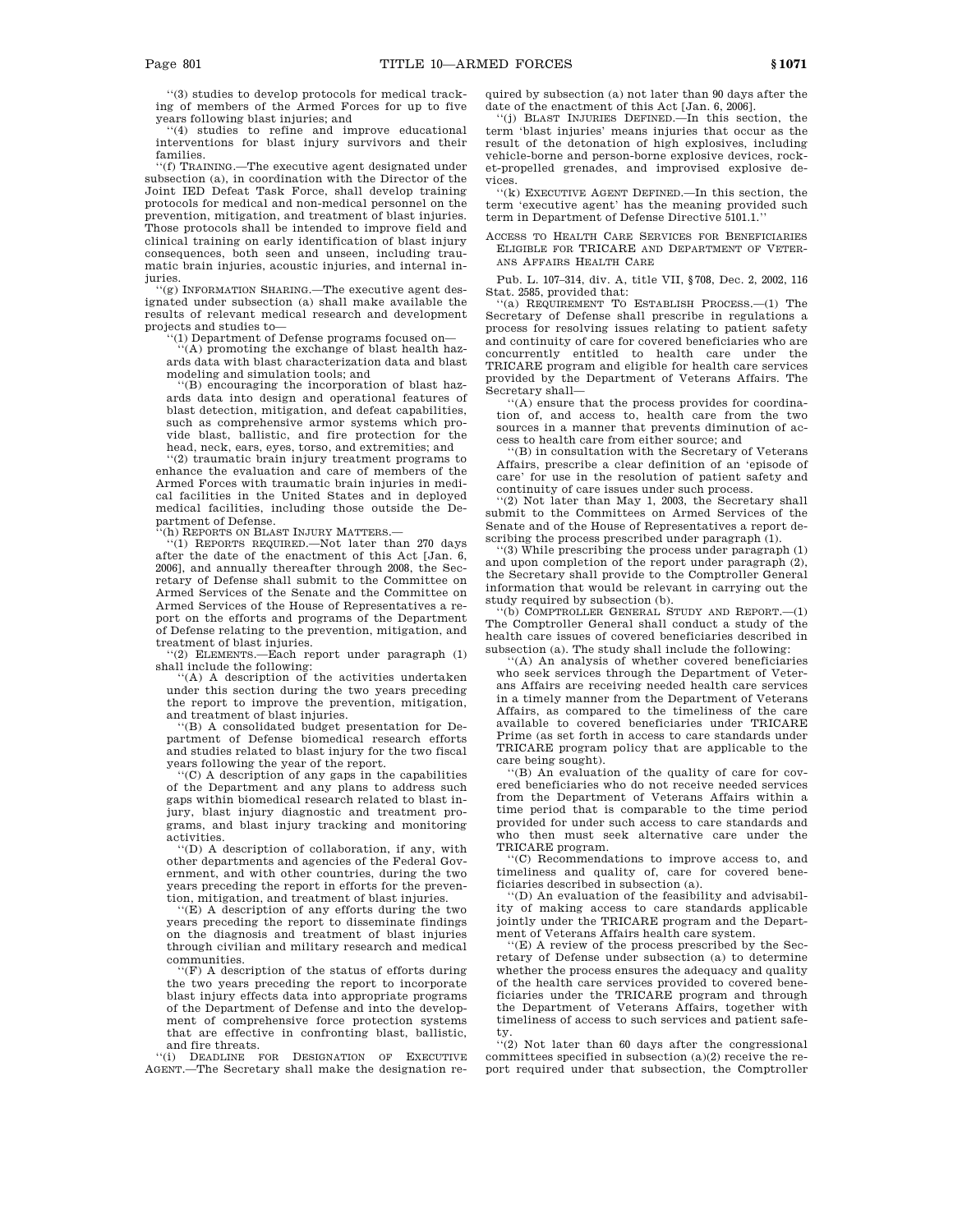the study conducted under this subsection.

''(c) DEFINITIONS.—In this section:

''(1) The term 'covered beneficiary' has the meaning provided by section 1072(5) of title 10, United States Code.

''(2) The term 'TRICARE program' has the meaning provided by section 1072(7) of such title.

''(3) The term 'TRICARE Prime' has the meaning provided by section 1097a(f) of such title.''

PILOT PROGRAM PROVIDING FOR DEPARTMENT OF VET-ERANS AFFAIRS SUPPORT IN THE PERFORMANCE OF SEPARATION PHYSICAL EXAMINATIONS

Pub. L. 107–107, div. A, title VII, §734, Dec. 28, 2001, 115 Stat. 1170, authorized the Secretary of Defense and the Secretary of Veterans Affairs to jointly carry out a pilot program, to begin not later than July 1, 2002, and terminate on Dec. 31, 2005, under which the Secretary of Veterans Affairs, in one or more geographic areas, could perform the physical examinations required for separation of members from the uniformed services, and directed the Secretaries to jointly submit to Congress interim and final reports not later than Mar. 1, 2005.

# HEALTH CARE MANAGEMENT DEMONSTRATION PROGRAM

Pub. L. 106–398, §1 [[div. A], title VII, §733], Oct. 30, 2000, 114 Stat. 1654, 1654A–191, as amended by Pub. L. 107–107, div. A, title VII, §737, Dec. 28, 2001, 115 Stat. 1173, directed the Secretary of Defense to carry out a demonstration program on health care management, to begin not later than 180 days after Oct. 30, 2000, and terminate on Dec. 31, 2003, to explore opportunities for improving the planning, programming, budgeting systems, and management of the Department of Defense health care system, and directed the Secretary to submit a report on such program to committees of Congress not later than Mar. 15, 2004.

# PROCESSES FOR PATIENT SAFETY IN MILITARY AND VETERANS HEALTH CARE SYSTEMS

Pub. L. 106–398, §1 [[div. A], title VII, §742], Oct. 30, 2000, 114 Stat. 1654, 1654A–192, provided that:

''(a) ERROR TRACKING PROCESS.—The Secretary of Defense shall implement a centralized process for reporting, compilation, and analysis of errors in the provision of health care under the defense health program that endanger patients beyond the normal risks associated with the care and treatment of such patients. To the extent practicable, that process shall emulate the system established by the Secretary of Veterans Affairs for reporting, compilation, and analysis of errors in the provision of health care under the Department of Veterans Affairs health care system that endanger patients beyond such risks.

''(b) SHARING OF INFORMATION.—The Secretary of Defense and the Secretary of Veterans Affairs—

''(1) shall share information regarding the designs of systems or protocols established to reduce errors in the provision of health care described in subsection (a); and

''(2) shall develop such protocols as the Secretaries consider necessary for the establishment and administration of effective processes for the reporting, compilation, and analysis of such errors.''

# COOPERATION IN DEVELOPING PHARMACEUTICAL IDENTIFICATION TECHNOLOGY

Pub. L. 106–398, §1 [[div. A], title VII, §743], Oct. 30, 2000, 114 Stat. 1654, 1654A–192, provided that: ''The Secretary of Defense and the Secretary of Veterans Affairs shall cooperate in developing systems for the use of bar codes for the identification of pharmaceuticals in the health care programs of the Department of Defense and the Department of Veterans Affairs. In any case in which a common pharmaceutical is used in such programs, the bar codes for those pharmaceuticals shall, to the maximum extent practicable, be identical.''

PATIENT CARE REPORTING AND MANAGEMENT SYSTEM

Pub. L. 106–398, §1 [[div. A], title VII, §754], Oct. 30, 2000, 114 Stat. 1654, 1654A–196, as amended by Pub. L. 109–163, div. A, title VII, §741, Jan. 6, 2006, 119 Stat. 3360, provided that:

''(a) ESTABLISHMENT.—The Secretary of Defense shall establish a patient care error reporting and management system.

''(b) PURPOSES OF SYSTEM.—The purposes of the system are as follows:

''(1) To study the occurrences of errors in the patient care provided under chapter 55 of title 10, United States Code.

''(2) To identify the systemic factors that are associated with such occurrences.

''(3) To provide for action to be taken to correct the identified systemic factors.

''(c) REQUIREMENTS FOR SYSTEM.—The patient care error reporting and management system shall include the following:

''(1) A hospital-level patient safety center, within the quality assurance department of each health care organization of the Department of Defense, to collect, assess, and report on the nature and frequency of errors related to patient care.

''(2) For each health care organization of the Department of Defense and for the entire Defense health program, patient safety standards that are necessary for the development of a full understanding of patient safety issues in each such organization and the entire program, including the nature and types of errors and the systemic causes of the errors.

''(3) Establishment of a Department of Defense Patient Safety Center, which shall have the following missions:

''(A) To analyze information on patient care errors that is submitted to the Center by each military health care organization.

''(B) To develop action plans for addressing patterns of patient care errors.

''(C) To execute those action plans to mitigate and control errors in patient care with a goal of ensuring that the health care organizations of the Department of Defense provide highly reliable patient care with virtually no error.

''(D) To provide, through the Assistant Secretary of Defense for Health Affairs, to the Agency for Healthcare Research and Quality of the Department of Health and Human Services any reports that the Assistant Secretary determines appropriate.

''(E) To review and integrate processes for reducing errors associated with patient care and for enhancing patient safety.

''(F) To contract with a qualified and objective external organization to manage the national patient safety database of the Department of Defense.

''(d) MEDICAL TEAM TRAINING PROGRAM.—The Secretary shall expand the health care team coordination program to integrate that program into all Department of Defense health care operations. In carrying out this subsection, the Secretary shall take the following actions:

''(1) Establish not less than two Centers of Excellence for the development, validation, proliferation, and sustainment of the health care team coordination program, one of which shall support all fixed military health care organizations, the other of which shall support all combat casualty care organizations.

''(2) Deploy the program to all fixed and combat casualty care organizations of each of the Armed Forces, at the rate of not less than 10 organizations in each fiscal year.

''(3) Expand the scope of the health care team coordination program from a focus on emergency department care to a coverage that includes care in all major medical specialties, at the rate of not less than one specialty in each fiscal year.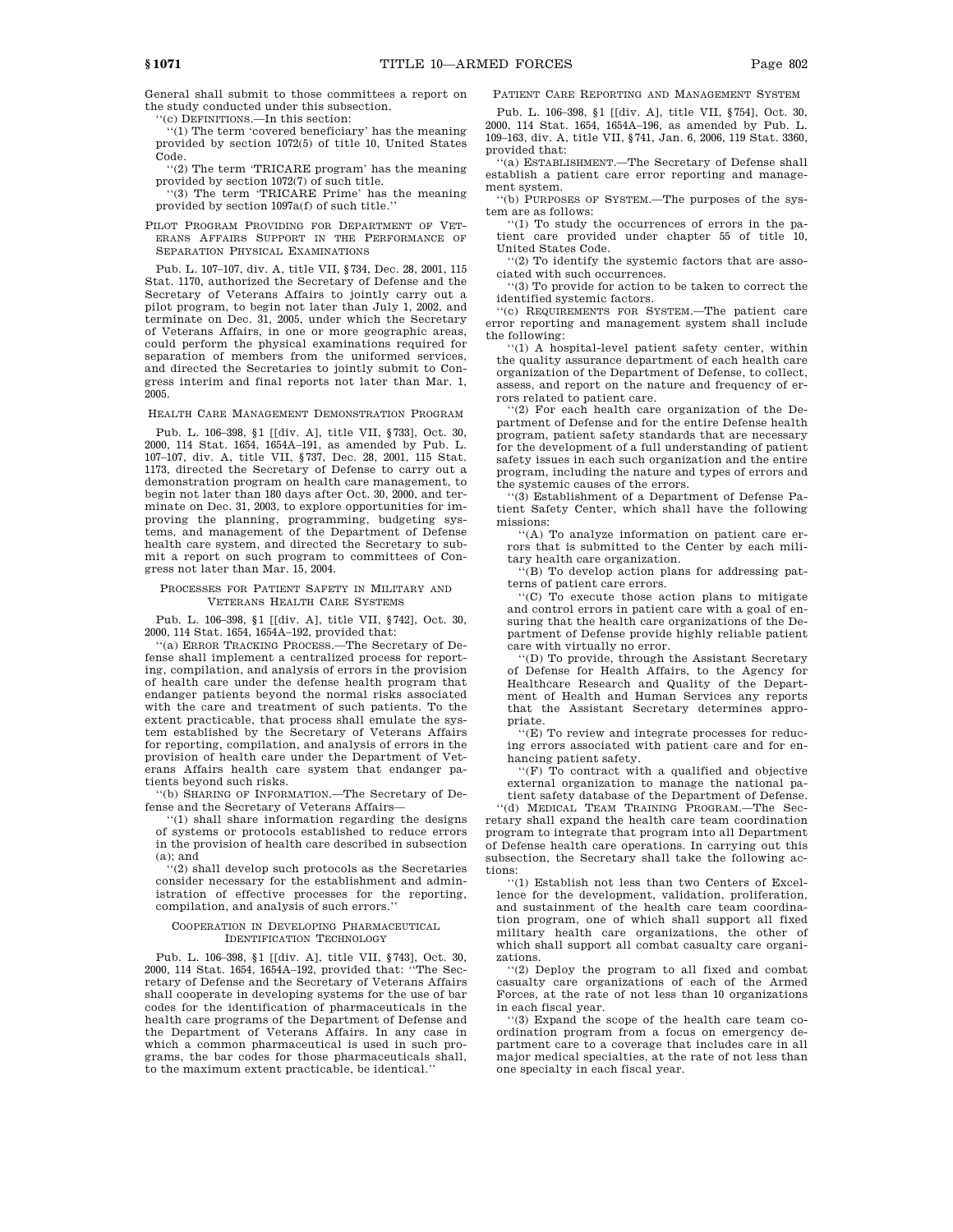''(4) Continue research and development investments to improve communication, coordination, and team work in the provision of health care.

'(e) CONSULTATION.—The Secretary shall consult with the other administering Secretaries (as defined in section 1072(3) of title 10, United States Code) in carrying out this section.''

CONFIDENTIALITY OF COMMUNICATIONS WITH PROFES-SIONALS PROVIDING THERAPEUTIC OR RELATED SERV-ICES REGARDING SEXUAL OR DOMESTIC ABUSE

Pub. L. 106–65, div. A, title V, §585, Oct. 5, 1999, 113 Stat. 636, provided that:

 $(a)$  STUDY AND REPORT.— $(1)$  The Comptroller General of the United States shall study the policies, procedures, and practices of the military departments for protecting the confidentiality of communications between—

''(A) a dependent (as defined in section 1072(2) of title 10, United States Code, with respect to a member of the Armed Forces) of a member of the Armed Forces who—

''(i) is a victim of sexual harassment, sexual assault, or intrafamily abuse; or

''(ii) has engaged in such misconduct; and

''(B) a therapist, counselor, advocate, or other professional from whom the dependent seeks professional services in connection with effects of such misconduct.

'(2) Not later than 180 days after the date of the enactment of this Act [Oct. 5, 1999], the Comptroller General shall conclude the study and submit a report on the results of the study to Congress and the Secretary of Defense.

''(b) REGULATIONS.—The Secretary of Defense shall prescribe in regulations the policies and procedures that the Secretary considers appropriate to provide the maximum protections for the confidentiality of communications described in subsection (a) relating to misconduct described in that subsection, taking into consideration—

'(1) the findings of the Comptroller General;

''(2) the standards of confidentiality and ethical standards issued by relevant professional organizations;

''(3) applicable requirements of Federal and State law;

''(4) the best interest of victims of sexual harassment, sexual assault, or intrafamily abuse;

''(5) military necessity; and

''(6) such other factors as the Secretary, in consultation with the Attorney General, may consider appropriate.

(c) REPORT BY SECRETARY OF DEFENSE.-Not later than January 21, 2000, the Secretary of Defense shall submit to Congress a report on the actions taken under subsection (b) and any other actions taken by the Secretary to provide the maximum possible protections for confidentiality described in that subsection.''

# HEALTH CARE QUALITY INFORMATION AND TECHNOLOGY ENHANCEMENT

Pub. L. 106–65, div. A, title VII, §723, Oct. 5, 1999, 113 Stat. 695, as amended by Pub. L. 106–398, §1 [[div. A], title VII, §753(a)], Oct. 30, 2000, 114 Stat. 1654, 1654A–195; Pub. L. 109–163, div. A, title VII, §742, Jan. 6, 2006, 119 Stat. 3360; Pub. L. 109–364, div. A, title X, §1046(e), Oct. 17, 2006, 120 Stat. 2394; Pub. L. 112–81, div. A, title X, §1062(j)(1), Dec. 31, 2011, 125 Stat. 1585, provided that:

''(a) PURPOSE.—The purpose of this section is to ensure that the Department of Defense addresses issues of medical quality surveillance and implements solutions for those issues in a timely manner that is consistent with national policy and industry standards.

''(b) DEPARTMENT OF DEFENSE PROGRAM FOR MEDICAL INFORMATICS AND DATA.—The Secretary of Defense shall establish a Department of Defense program, the

purposes of which shall be the following:<br>"(1) To develop parameters for assessing the quality" of health care information.

''(2) To develop the defense digital patient record. ''(3) To develop a repository for data on quality of health care.

''(4) To develop capability for conducting research on quality of health care.

''(5) To conduct research on matters of quality of health care.

''(6) To develop decision support tools for health care providers.

''(7) To refine medical performance report cards. ''(8) To conduct educational programs on medical informatics to meet identified needs.

 $'(c)$  AUTOMATION AND CAPTURE OF CLINICAL DATA.— $(1)$ Through the program established under subsection (b), the Secretary of Defense shall accelerate the efforts of the Department of Defense to automate, capture, and exchange controlled clinical data and present providers with clinical guidance using a personal information carrier, clinical lexicon, or digital patient record.

''(2) The program shall serve as a primary resource for the Department of Defense for matters concerning the capture, processing, and dissemination of data on health care quality.

''(d) MEDICAL INFORMATICS ADVISORY COMMITTEE.—(1) The Secretary of Defense shall establish a Medical Informatics Advisory Committee (hereinafter referred to as the 'Committee'), the members of which shall be the following:

''(A) The Assistant Secretary of Defense for Health Affairs.

''(B) The Director of the TRICARE Management

Activity of the Department of Defense. ''(C) The Surgeon General of the Army.

''(D) The Surgeon General of the Navy. ''(E) The Surgeon General of the Air Force.

''(F) Representatives of the Department of Veterans Affairs, designated by the Secretary of Veterans Affairs.

 $\dddot{G}$ ) Representatives of the Department of Health and Human Services, designated by the Secretary of Health and Human Services.

'(H) Any additional members appointed by the Secretary of Defense to represent health care insurers and managed care organizations, academic health institutions, health care providers (including representatives of physicians and representatives of hospitals), and accreditors of health care plans and organizations.

''(2) The primary mission of the Committee shall be to advise the Secretary on the development, deployment, and maintenance of health care informatics systems that allow for the collection, exchange, and processing of health care quality information for the Department of Defense in coordination with other Federal departments and agencies and with the private sector. ''(3) Specific areas of responsibility of the Committee

shall include advising the Secretary on the following:<br>"(A) The ability of the medical informatics systems

at the Department of Defense and Department of Veterans Affairs to monitor, evaluate, and improve the

quality of care provided to beneficiaries. ''(B) The coordination of key components of medical informatics systems, including digital patient records, both within the Federal Government and between the Federal Government and the private sec-

tor. ''(C) The development of operational capabilities for executive information systems and clinical decision support systems within the Department of Defense and Department of Veterans Affairs.

''(D) Standardization of processes used to collect, evaluate, and disseminate health care quality information.

''(E) Refinement of methodologies by which the quality of health care provided within the Department of Defense and Department of Veterans Affairs is evaluated.

''(F) Protecting the confidentiality of personal health information.

'(4) The Assistant Secretary of Defense for Health Affairs shall consult with the Committee on the issues described in paragraph (3).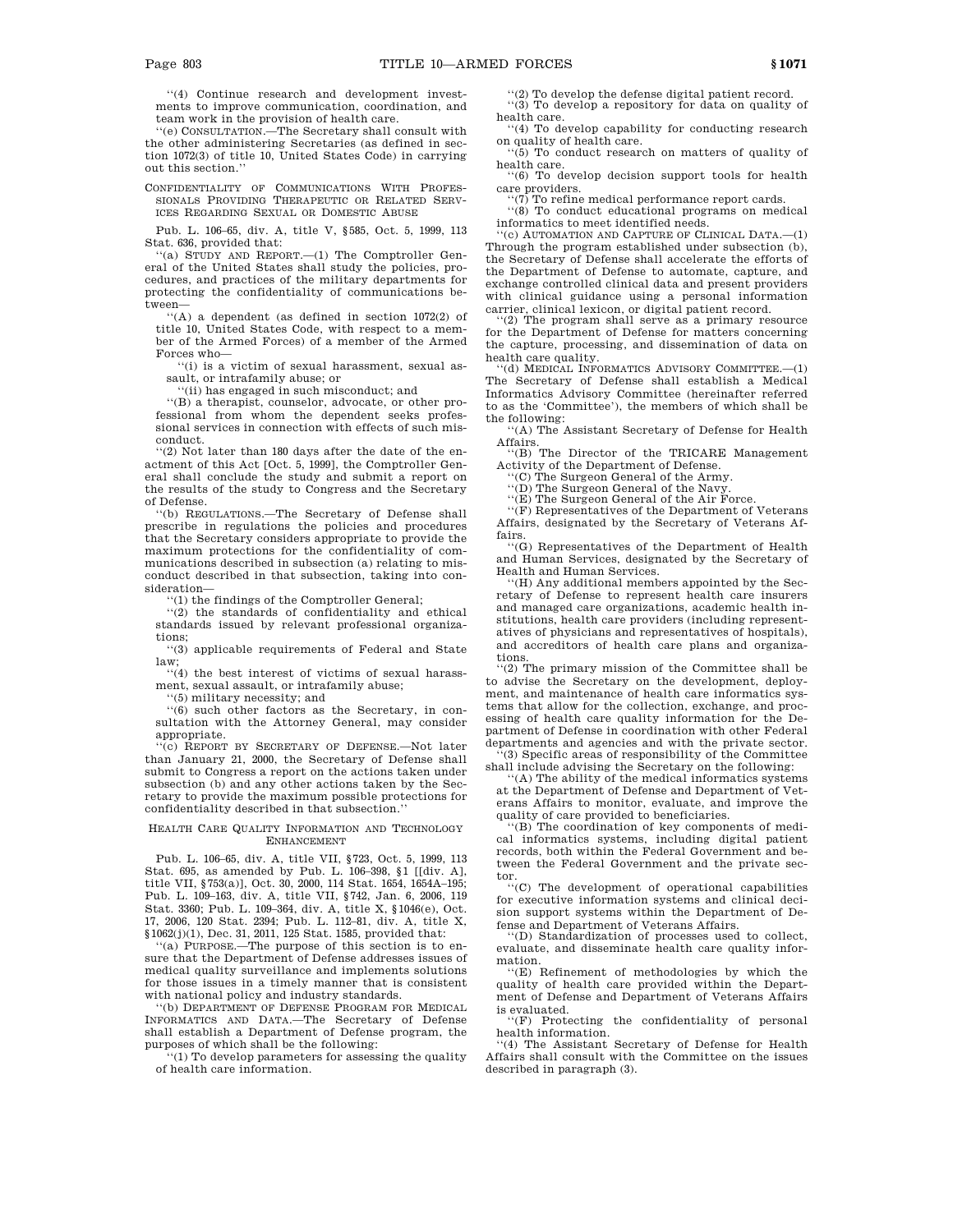''(5) Members of the Committee shall not be paid by reason of their service on the Committee.

''(6) The Federal Advisory Committee Act (5 U.S.C. App.) shall not apply to the Committee.

[Section  $1062(j)(1)(A)$  of Pub. L. 112-81, which directed the redesignation of pars.  $(6)$  and  $(7)$  as  $(5)$  and  $(6)$  of section 723(d) of Pub. L. 106–65, set out above, could not be executed due to the prior identical amendment by section 1046(e) of Pub. L. 109–364.]

JOINT DEPARTMENT OF DEFENSE AND DEPARTMENT OF VETERANS AFFAIRS REPORTS RELATING TO INTER-DEPARTMENTAL COOPERATION IN DELIVERY OF MEDI-CAL CARE

Pub. L. 105–261, div. A, title VII, §745, Oct. 17, 1998, 112 Stat. 2075, as amended by Pub. L. 106–65, div. A, title X, §1067(3), Oct. 5, 1999, 113 Stat. 774; Pub. L. 108–136, div. A, title X, §1031(g)(1), Nov. 24, 2003, 117 Stat. 1604, (1) directed the Secretary of Defense and the Secretary of Veterans Affairs to jointly conduct a survey of their respective medical care beneficiary populations to identify the expectations of, requirements for, and behavior patterns of the beneficiaries with respect to medical care, and to submit a report on the results of the survey to committees of Congress not later than Jan. 1, 2000; (2) directed the same Secretaries to jointly conduct a review to identify impediments to cooperation between the Department of Defense and the Department of Veterans Affairs regarding the delivery of medical care and to submit a report on the results of the review to committees of Congress not later than Mar. 1, 1999; (3) directed the Secretary of Defense to review the TRICARE program to identify opportunities for increased participation by the Department of Veterans Affairs in that program; (4) directed the Department of Defense-Department of Veterans Affairs Federal Pharmacy Executive Steering Committee to examine existing pharmaceutical benefits and programs for beneficiaries and review existing methods for contracting for and distributing medical supplies and services and to submit a report on the results of the examination to committees of Congress not later than 60 days after its completion; and (5) directed the Secretary of Defense and the Secretary of Veterans Affairs to jointly submit to committees of Congress a report, not later than Mar. 1, 1999, on the status of the efforts of the Department of Defense and the Department of Veterans Affairs to standardize physical examinations administered by the two departments for the purpose of determining or rating disabilities.

EXTERNAL PEER REVIEW FOR DEFENSE HEALTH PRO-GRAM EXTRAMURAL MEDICAL RESEARCH INVOLVING HUMAN SUBJECTS

Pub. L. 104–201, div. A, title VII, §742, Sept. 23, 1996, 110 Stat. 2600, provided that:

''(a) ESTABLISHMENT OF EXTERNAL PEER REVIEW PROC-ESS.—The Secretary of Defense shall establish a peer review process that will use persons who are not officers or employees of the Government to review the research protocols of medical research projects.

''(b) PEER REVIEW REQUIREMENTS.—Funds of the Department of Defense may not be obligated or expended for any medical research project unless the research protocol for the project has been approved by the external peer review process established under subsection (a).

''(c) MEDICAL RESEARCH PROJECT DEFINED.—For purposes of this section, the term 'medical research project' means a research project that—

''(1) involves the participation of human subjects;

''(2) is conducted solely by a non-Federal entity; and

''(3) is funded through the Defense Health Program account.

''(d) EFFECTIVE DATE.—The peer review requirements of subsection (b) shall take effect on October 1, 1996, and, except as provided in subsection (e), shall apply to all medical research projects proposed funded on or

after that date, including medical research projects funded pursuant to any requirement of law enacted before, on, or after that date.

''(e) EXCEPTIONS.—Only the following medical research projects shall be exempt from the peer review requirements of subsection (b):

''(1) A medical research project that the Secretary determines has been substantially completed by October 1, 1996.

''(2) A medical research project funded pursuant to any provision of law enacted on or after that date if the provision of law specifically refers to this section and specifically states that the peer review requirements do not apply.''

#### ANNUAL BENEFICIARY SURVEY

Pub. L. 102–484, div. A, title VII, §724, Oct. 23, 1992, 106 Stat. 2440, as amended by Pub. L. 103–337, div. A, title VII, §717, Oct. 5, 1994, 108 Stat. 2804, provided that:

''(a) SURVEY REQUIRED.—The administering Secretaries shall conduct annually a formal survey of persons receiving health care under chapter 55 of title 10, United States Code, in order to determine the following:

''(1) The availability of health care services to such persons through the health care system provided for under that chapter, the types of services received, and the facilities in which the services were provided.

''(2) The familiarity of such persons with the services available under that system and with the facilities in which such services are provided.

''(3) The health of such persons.

''(4) The level of satisfaction of such persons with that system and the quality of the health care provided through that system.

''(5) Such other matters as the administering Secretaries determine appropriate.

''(b) EXEMPTION.—An annual survey under subsection (a) shall be treated as not a collection of information for the purposes for which such term is defined in section 3502(4) of title 44, United States Code.

''(c) DEFINITION.—For purposes of this section, the term 'administering Secretaries' has the meaning given such term in section 1072(3) of title 10, United States Code.''

#### COMPREHENSIVE STUDY OF MILITARY MEDICAL CARE **SYSTEM**

Pub. L. 102–190, div. A, title VII, §733, Dec. 5, 1991, 105 Stat. 1408, as amended by Pub. L. 102–484, div. A, title VII, §723, Oct. 23, 1992, 106 Stat. 2440, directed Secretary of Defense to conduct a comprehensive study of the military medical care system, not later than Dec. 15, 1992, to submit to congressional defense committees a detailed accounting on progress of the study, including preliminary results of the study, and not later than Dec. 15, 1993, submit to congressional defense committees a final report on the study.

IDENTIFICATION AND TREATMENT OF DRUG AND ALCOHOL DEPENDENT PERSONS IN THE ARMED FORCES

Pub. L. 92–129, title V, §501, Sept. 28, 1971, 85 Stat. 361, which directed Secretary of Defense to devise ways to identify, treat, and rehabilitate drug and alcohol dependent members of the armed forces, to identify, refuse admission to, and refer to civilian treatment facilities such persons seeking entrance to the armed forces, and to report to Congress on and suggest additional legislation concerning these matters, was repealed and restated as sections 978 and 1090 of this title by Pub. L. 97–295, §§1(14)(A), (15)(A), 6(b), Oct. 12, 1982, 96 Stat. 1289, 1290, 1314.

#### **DEFINITIONS**

Pub. L. 114–328, div. A, title VII, §728(c), Dec. 23, 2016, 130 Stat. 2234, provided that: ''In this section [amending section 1073b of this title and enacting provisions set out as a note under this section]: ''(1) The term 'Core Quality Measures Collabo-

rative' means the collaboration between the Centers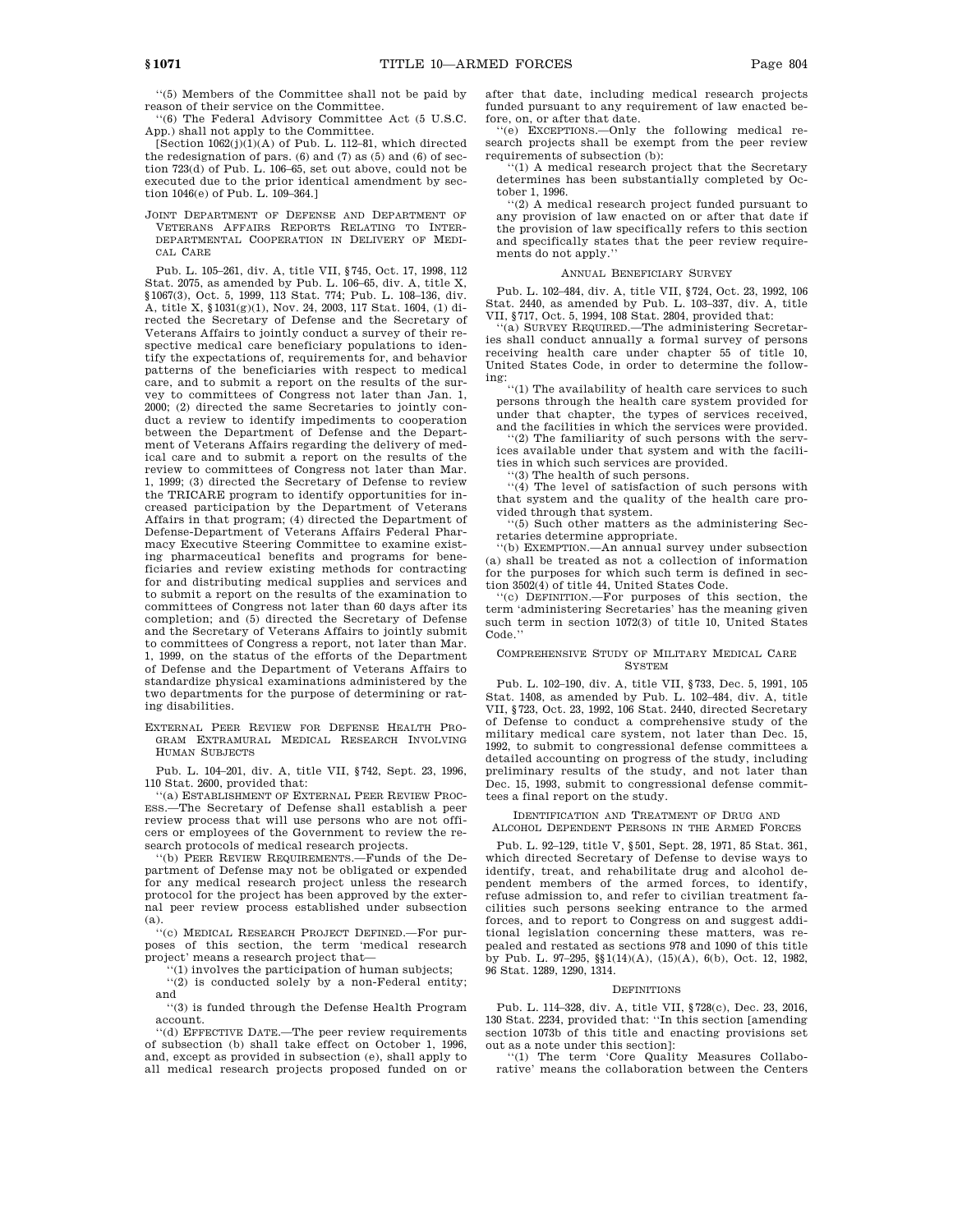for Medicare & Medicaid Services, major health insurance companies, national physician organizations, and other entities to reach consensus on core performance measures reported by health care providers. ''(2) The term 'TRICARE program' has the meaning given that term in section 1072 of title 10, United States Code.''

EX. ORD. NO. 13625. IMPROVING ACCESS TO MENTAL HEALTH SERVICES FOR VETERANS, SERVICE MEMBERS, AND MILITARY FAMILIES

Ex. Ord. No. 13625, Aug. 31, 2012, 77 F.R. 54783, provided:

By the authority vested in me as President by the Constitution and the laws of the United States of America, I hereby order as follows:

SECTION 1. *Policy*. Since September 11, 2001, more than two million service members have deployed to Iraq or Afghanistan. Long deployments and intense combat conditions require optimal support for the emotional and mental health needs of our service members and their families. The need for mental health services will only increase in the coming years as the Nation deals with the effects of more than a decade of conflict. Reiterating and expanding upon the commitment outlined in my Administration's 2011 report, entitled ''Strengthening Our Military Families,'' we have an obligation to evaluate our progress and continue to build an integrated network of support capable of providing effective mental health services for veterans, service members, and their families. Our public health approach must encompass the practices of disease prevention and the promotion of good health for all military populations throughout their lifespans, both within the health care systems of the Departments of Defense and Veterans Affairs and in local communities. Our efforts also must focus on both outreach to veterans and their families and the provision of high quality mental health treatment to those in need. Coordination between the Departments of Veterans Affairs and Defense during service members' transition to civilian life is essential to achieving these goals.

Ensuring that all veterans, service members (Active, Guard, and Reserve alike), and their families receive the support they deserve is a top priority for my Administration. As part of our ongoing efforts to improve all facets of military mental health, this order directs the Secretaries of Defense, Health and Human Services, Education, Veterans Affairs, and Homeland Security to expand suicide prevention strategies and take steps to meet the current and future demand for mental health and substance abuse treatment services for veterans,

service members, and their families. SEC. 2. *Suicide Prevention*. (a) By December 31, 2012, the Department of Veterans Affairs, in continued collaboration with the Department of Health and Human Services, shall expand the capacity of the Veterans Crisis Line by 50 percent to ensure that veterans have timely access, including by telephone, text, or online chat, to qualified, caring responders who can help address immediate crises and direct veterans to appropriate care. Further, the Department of Veterans Affairs shall ensure that any veteran identifying him or herself as being in crisis connects with a mental health professional or trained mental health worker within 24 hours. The Department of Veterans Affairs also shall expand the number of mental health professionals who are available to see veterans beyond traditional business hours.

(b) The Departments of Veterans Affairs and Defense shall jointly develop and implement a national suicide prevention campaign focused on connecting veterans and service members to mental health services. This 12 month campaign, which shall begin on September 1, 2012, will focus on the positive benefits of seeking care and encourage veterans and service members to proactively reach out to support services.

(c) To provide the best mental health and substance abuse prevention, education, and outreach support to our military and their family members, the Department of Defense shall review all of its existing mental health and substance abuse prevention, education, and outreach programs across the military services and the Defense Health Program to identify the key program areas that produce the greatest impact on quality and outcomes, and rank programs within each of these program areas using metrics that assess their effectiveness. By the end of Fiscal Year 2014, existing program resources shall be realigned to ensure that highly ranked programs are implemented across all of the military services and less effective programs are replaced.

SEC. 3. *Enhanced Partnerships Between the Department of Veterans Affairs and Community Providers*. (a) Within 180 days of the date of this order, in those service areas where the Department of Veterans Affairs has faced challenges in hiring and placing mental health service providers and continues to have unfilled vacancies or long wait times, the Departments of Veterans Affairs and Health and Human Services shall establish pilot projects whereby the Department of Veterans Affairs contracts or develops formal arrangements with community-based providers, such as community mental health clinics, community health centers, substance abuse treatment facilities, and rural health clinics, to test the effectiveness of community partnerships in helping to meet the mental health needs of veterans in a timely way. Pilot sites shall ensure that consumers of community-based services continue to be integrated into the health care systems of the Department of Veterans Affairs. No fewer than 15 pilot projects shall be established.

(b) The Department of Veterans Affairs shall develop guidance for its medical centers and service networks that supports the use of community mental health services, including telehealth services and substance abuse services, where appropriate, to meet demand and facilitate access to care. This guidance shall include recommendations that medical centers and service networks use community-based providers to help meet veterans' mental health needs where objective criteria, which the Department of Veterans Affairs shall define in the form of specific metrics, demonstrate such needs. Such objective criteria should include estimates of wait-times for needed care that exceed established targets.

(c) The Departments of Health and Human Services and Veterans Affairs shall develop a plan for a rural mental health recruitment initiative to promote opportunities for the Department of Veterans Affairs and rural communities to share mental health providers when demand is insufficient for either the Department of Veterans Affairs or the communities to independently support a full-time provider.

SEC. 4. *Expanded Department of Veterans Affairs Mental Health Services Staffing*. The Secretary of Veterans Affairs shall, by December 31, 2013, hire and train 800 peer-to-peer counselors to empower veterans to support other veterans and help meet mental health care needs. In addition, the Secretary shall continue to use all appropriate tools, including collaborative arrangements with community-based providers, pay-setting authorities, loan repayment and scholarships, and partnerships with health care workforce training programs to accomplish the Department of Veterans Affairs' goal of recruiting, hiring, and placing 1,600 mental health professionals by June 30, 2013. The Department of Veterans Affairs also shall evaluate the reporting requirements associated with providing mental health services and reduce paperwork requirements where appropriate. In addition, the Department of Veterans Affairs shall update its management performance evaluation system to link performance to meeting mental health service demand.

SEC. 5. *Improved Research and Development*. (a) The lack of full understanding of the underlying mechanisms of Post-Traumatic Stress Disorder (PTSD), other mental health conditions, and Traumatic Brain Injury (TBI) has hampered progress in prevention, diagnosis, and treatment. In order to improve the coordination of